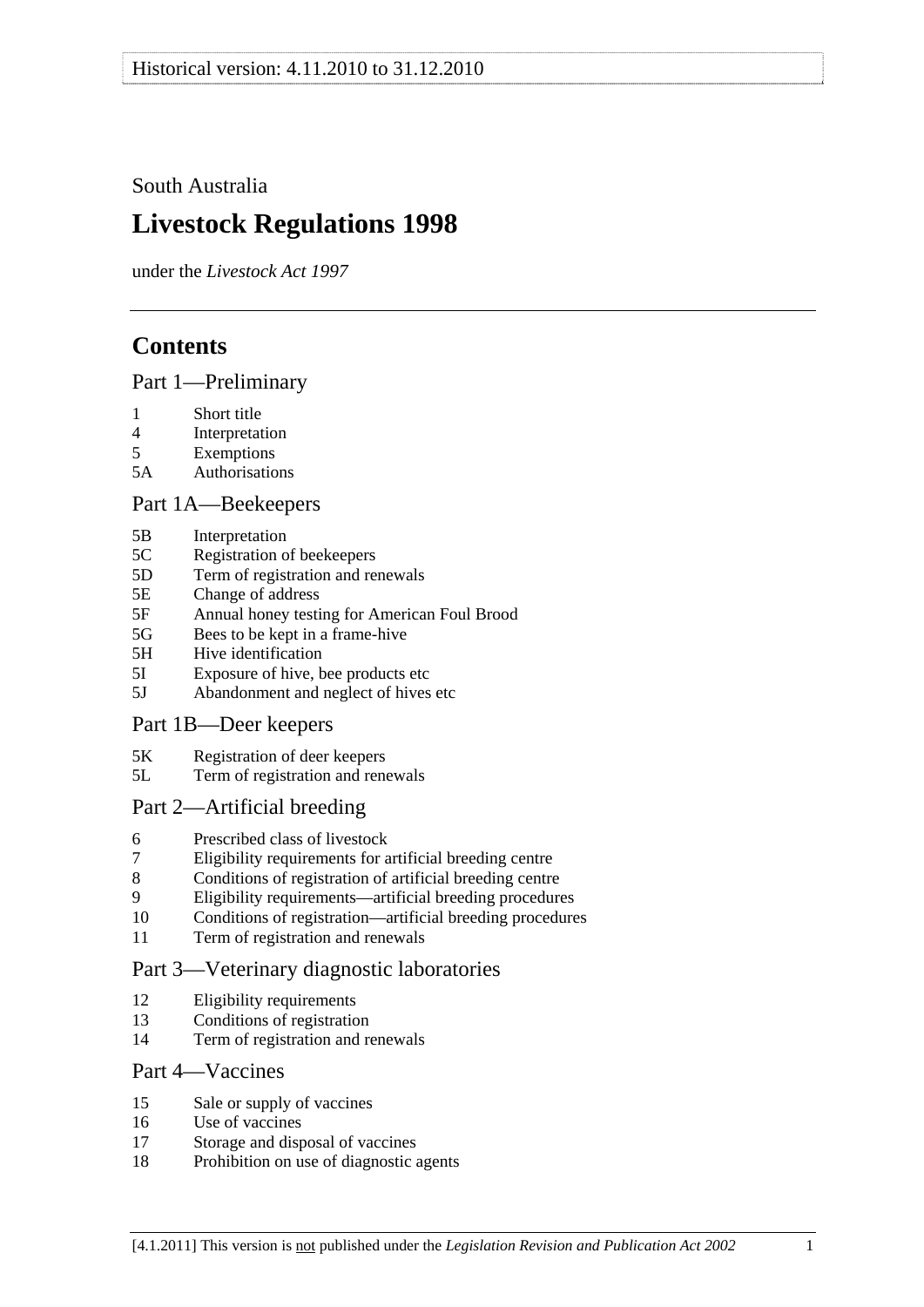## [Part 5—Hormonal growth promotants](#page-14-0)

- [19 Method of treatment of cattle or buffalo with hormonal growth promotants](#page-14-0)
- [20 HGP earmarks](#page-14-0)
- [21 HGP records](#page-15-0)
- [22 HGP free declarations](#page-16-0)
- [23 HGP free tags](#page-16-0)
- [24 HGP free invoices etc](#page-17-0)

## [Part 6—Livestock identification](#page-18-0)

## [Division 1—Preliminary](#page-18-0)

- [26 Interpretation](#page-18-0)
- [26A Chief Inspector may authorise acts otherwise prohibited under this Part](#page-20-0)
- [26B Records kept under this Part](#page-20-0)

## [Division 2—Identification of cattle, sheep and goats](#page-20-0)

- [27 Application of Division](#page-20-0)
- [27A PIDs](#page-21-0)
- [27B Movement documentation](#page-21-0)
- [27C NLIS notification before removal of animals from land of pasture](#page-23-0)
- [27D NLIS notification after animals moved to different land of pasture](#page-24-0)
- [27E Animals at livestock saleyards must have PID and movement documentation](#page-26-0)
- [27EA NLIS notification of animals consigned to livestock saleyard for sale](#page-27-0)
- [27EB NLIS notification of movement of bobby calves from land of pasture to abattoir](#page-30-0)
- [27EC Animals at abattoirs must have PID and movement documentation](#page-30-0)
- [27ED NLIS notification when animals slaughtered](#page-31-0)
- [27EF Identification of animal at abattoir must be possible until fitness for human consumption](#page-32-0)  [assessed](#page-32-0)
- [27F False or misleading statements under this Division](#page-32-0)

#### [Division 4—Identification of deer](#page-32-0)

[27G Identification of deer](#page-32-0) 

#### [Division 5—General](#page-33-0)

- [27H Removal of livestock in contravention of this Part](#page-33-0)
- [28 Types of devices](#page-33-0)
- [29 Identification codes](#page-33-0)
- [29A Authorisation of manufacturers and recyclers](#page-34-0)
- [29B Supply of tags and devices](#page-34-0)
- [29C Animal must not have more than 1 PID](#page-34-0)
- [29D PIDs and tags must bear correct information](#page-35-0)
- [29DA Removal and disposal of PIDs](#page-35-0)
- [29E Replacement of lost devices other than at livestock saleyards](#page-36-0)
- [29F Offence to alter or deface tags and devices](#page-36-0)
- [Part 7—Sheep lice](#page-36-0)
- [30 Offence if lice-infested sheep at market](#page-36-0)
- [31 Offence if lice-infested sheep stray](#page-37-0)

## [Part 7A—Vendor declarations](#page-37-0)

[31A Signing of vendor declarations](#page-37-0)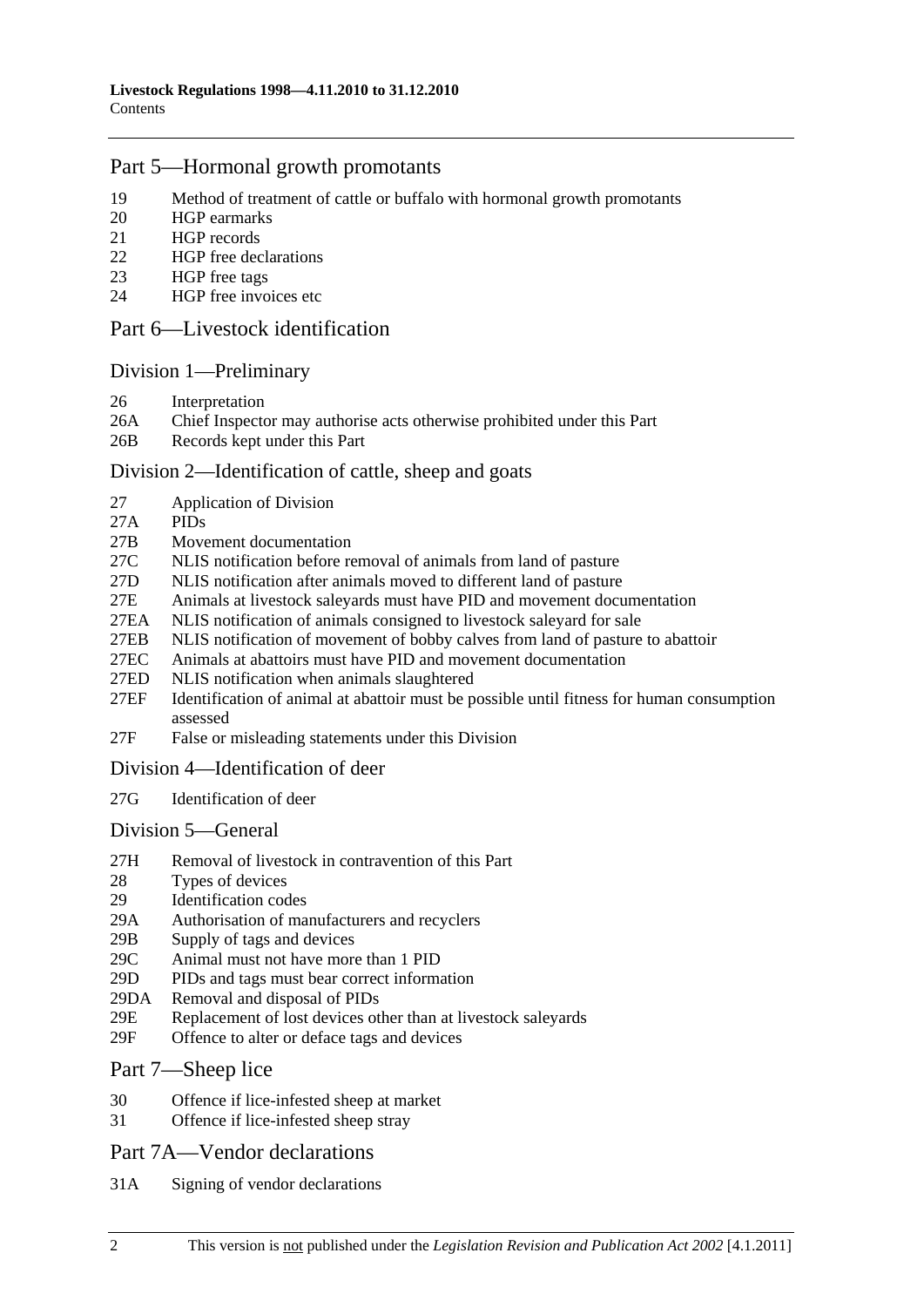[31B False or misleading vendor declarations](#page-37-0)

## [Part 8—Provision for funds under repealed Acts](#page-37-0)

- [32 Cattle Compensation Fund](#page-37-0)
- [33 Beekeepers Compensation Fund](#page-38-0)
- [34 Swine Compensation Fund](#page-38-0)
- [34A Deer Keepers Compensation Fund](#page-38-0)
- [Part 9—Stock foods](#page-38-0)

[Division 1—Preliminary](#page-38-0)

[35 Interpretation](#page-38-0) 

#### [Division 2—Feeding of livestock](#page-39-0)

- [36 Feeding of restricted animal material to ruminants](#page-39-0)
- [37 Feeding of restricted animal material from placental mammals to non-ruminants](#page-39-0)
- [38 Feeding of stock foods containing faeces](#page-39-0)
- [39 Feeding of stock foods containing registered veterinary products](#page-39-0)

#### [Division 3—Standards for stock foods](#page-40-0)

- [40 Offence](#page-40-0)
- [41 Restricted animal material in stock foods](#page-40-0)
- [42 Substances prohibited in stock foods](#page-40-0)
- [43 Organochlorine pesticides in stock foods](#page-40-0)
- [44 Antioxidants in stock foods](#page-40-0)
- [45 Registered veterinary products in stock foods](#page-40-0)

#### [Division 4—Labelling of manufactured stock foods](#page-41-0)

- [46 Offences](#page-41-0)
- [47 Requirement for label or advice note](#page-41-0)
- [48 General information to be included on label or advice note](#page-41-0)<br>49 Information about restricted animal material content
- Information about restricted animal material content

[Schedule 1—Fees](#page-42-0) 

[Schedule 2—Stock foods](#page-43-0)

- [Part 1—Prohibited substances](#page-0-0)
- [Part 2—Permitted levels of organochlorine pesticides](#page-0-0)

## [Part 3—Permitted levels of certain antioxidants](#page-0-0)

#### [Legislative history](#page-45-0)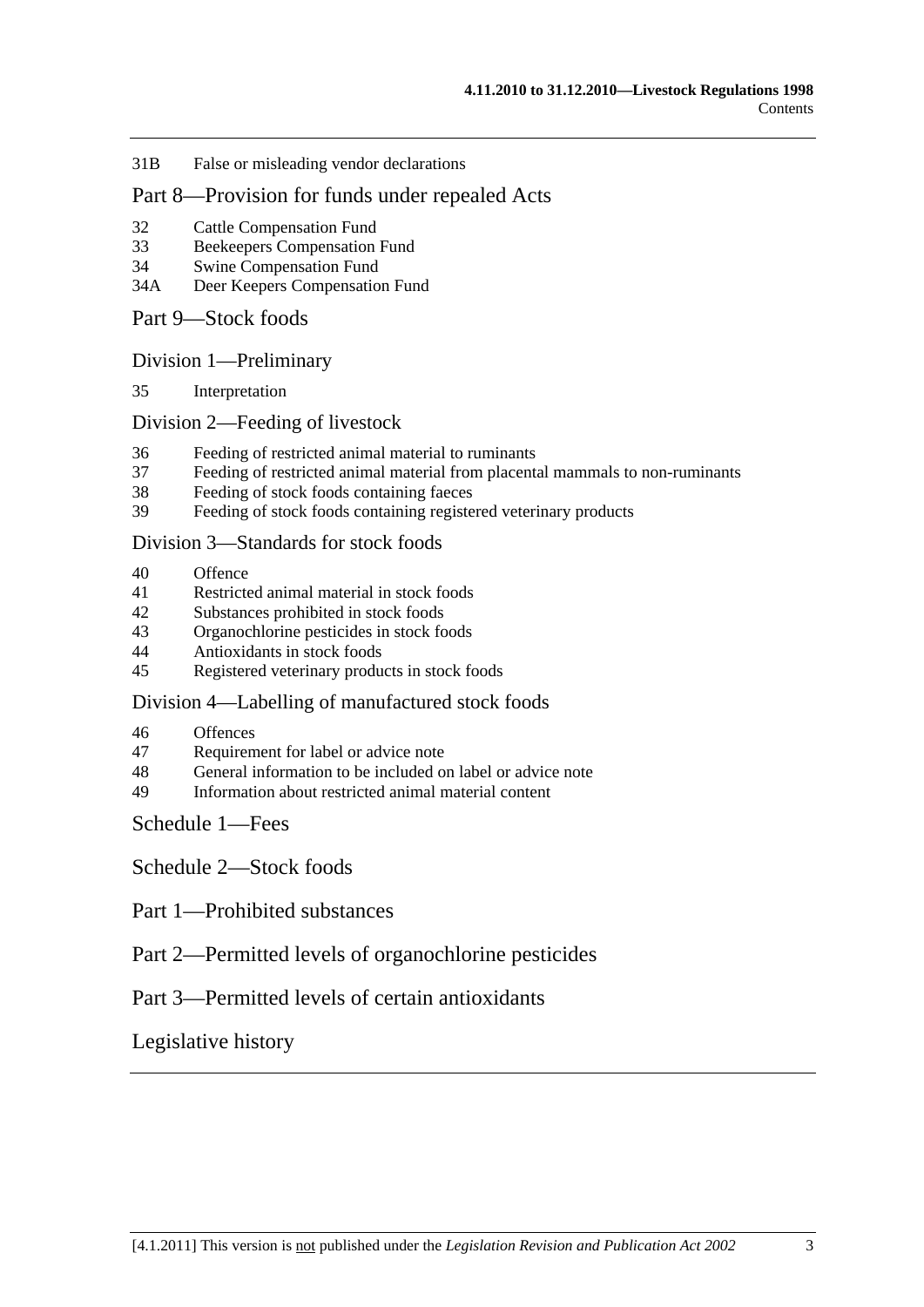# <span id="page-3-0"></span>**Part 1—Preliminary**

#### **1—Short title**

These regulations may be cited as the *Livestock Regulations 1998*.

## **4—Interpretation**

In these regulations—

*Act* means the *[Livestock Act 1997](http://www.legislation.sa.gov.au/index.aspx?action=legref&type=act&legtitle=Livestock%20Act%201997)*;

*class 1 vaccine* means a preparation or substance capable of producing immunity in livestock to the following organisms or disease syndromes:

anthrax

avian encephalomyelitis

Dichelobacter nodosus

Mareks disease

rabies

Shopes fibroma virus;

*class 2 vaccine* means a preparation or substance capable of producing immunity in livestock to the following organisms or disease syndromes:

bovine pestivirus

Campylobacter fetus var venerealis

canine adenovirus

canine distemper

canine calicivirus

canine parainfluenza virus

canine parvovirus

canine staphylococcal dermatitis

equine staphylococcal dermatitis

feline calicivirus

feline herpes virus

feline panleukopaenia

feline viral rhinotracheitis

feline T-lymphocytic lentivirus

infectious bovine rhinotracheitis

infectious canine hepatitis

Parainfluenza 3 virus

Staphylococcal mastitis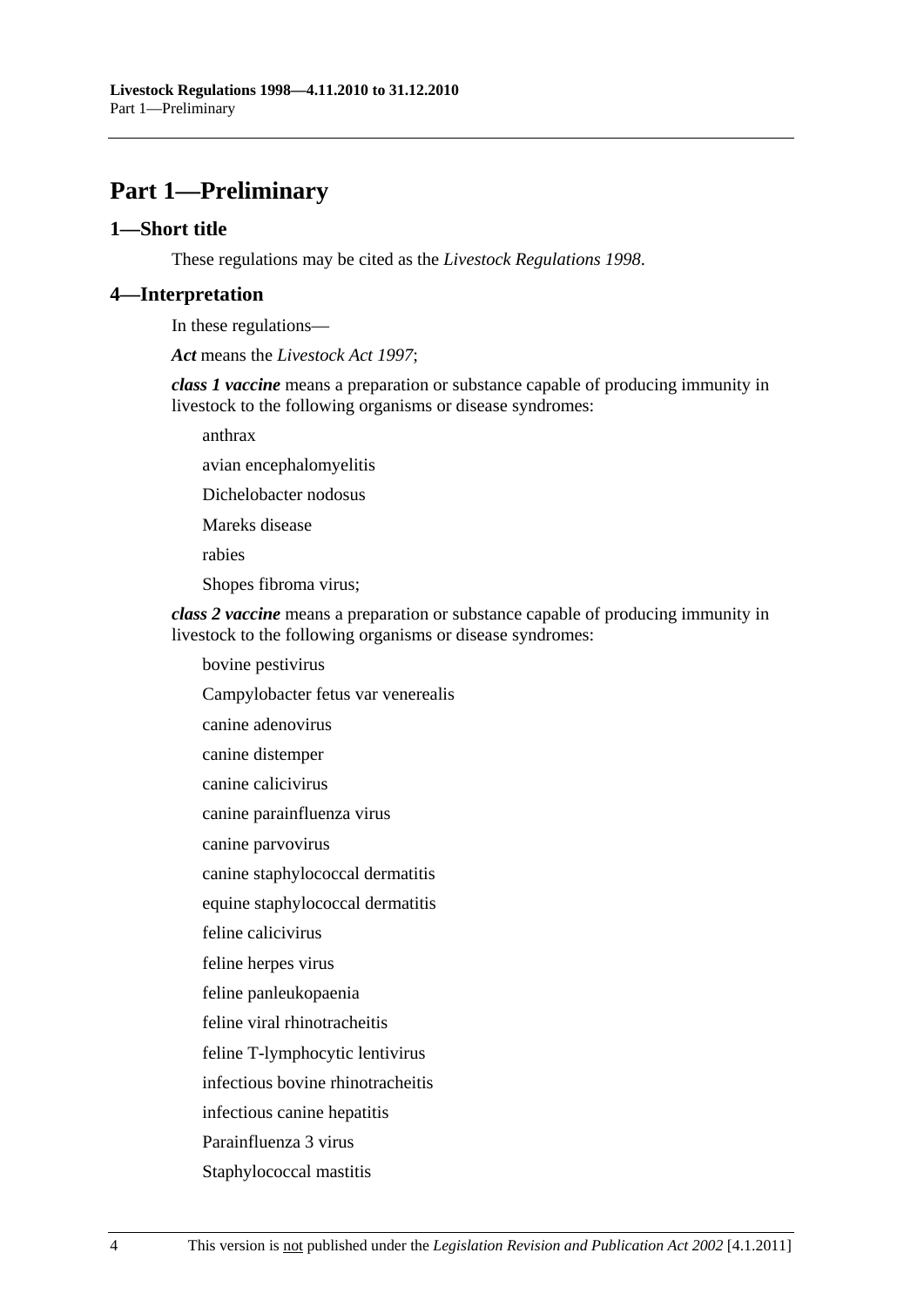Streptococcus equi;

<span id="page-4-0"></span>*corresponding law* means—

- (a) *Animal Diseases Act 2005* of the Australian Capital Territory;
- (b) *Stock Diseases Act 1923* of New South Wales;
- (c) *Stock Diseases Act* of the Northern Territory;
- (d) *Stock Act 1915* of Queensland;
- (e) *Animals (Brands and Movement) Act 1984* of Tasmania;
- (f) *Livestock Disease Control Act 1994* of Victoria;
- (g) *Stock Diseases (Regulations) Act 1968* of Western Australia;
- (h) *Stock (Identification and Movement) Act 1970* of Western Australia;

*deer* means an animal of the family *Cervidae*;

*HGP earmark* means an earmark of the kind required to be made immediately after cattle or buffalo are treated with a hormonal growth promotant (see [regulation 20](#page-14-0));

*HGP free declaration* means a declaration, in a form approved by the Chief Inspector, that cattle or buffalo have not been treated with hormonal growth promotants;

*HGP free invoice* means an invoice issued by a stock agent in respect of cattle or buffalo sold by the agent containing an endorsement in a form approved by the Chief Inspector for the purposes of indicating that HGP free tags were attached to cattle or buffalo at the time of sale;

*HGP free tag* means a tag of a colour, and conforming to any other requirements, specified by the Chief Inspector for the purposes of indicating that cattle or buffalo to which such tags are attached have not been treated with hormonal growth promotants;

*hormonal growth promotant* means a product containing one or more hormones (including but not limited to oestradiol, progesterone, trenbolone and zeranol) that increases the growth rate of, and enhances feed conversion in, cattle or buffalo;

*identification tag*, in relation to a deer, means an ear tag obtained from an authorised manufacturer (see [Part 6\)](#page-18-0);

*lice* means sheep body lice of the genus *Bovicola ovis*;

*lice-infested sheep* means sheep on which one or more live lice are present;

*vaccine* means—

- (a) a class 1 or 2 vaccine; or
- (b) any other preparation or substance capable of producing immunity in livestock to disease;

*vendor declaration* means a declaration made in connection with the sale or proposed sale of livestock, using—

- (a) a form known as a "Vendor Declaration" from time to time approved by the Chief Inspector in respect of livestock of the relevant kind; or
- (b) a form to the same effect as the form referred to in [paragraph \(a\)](#page-4-0).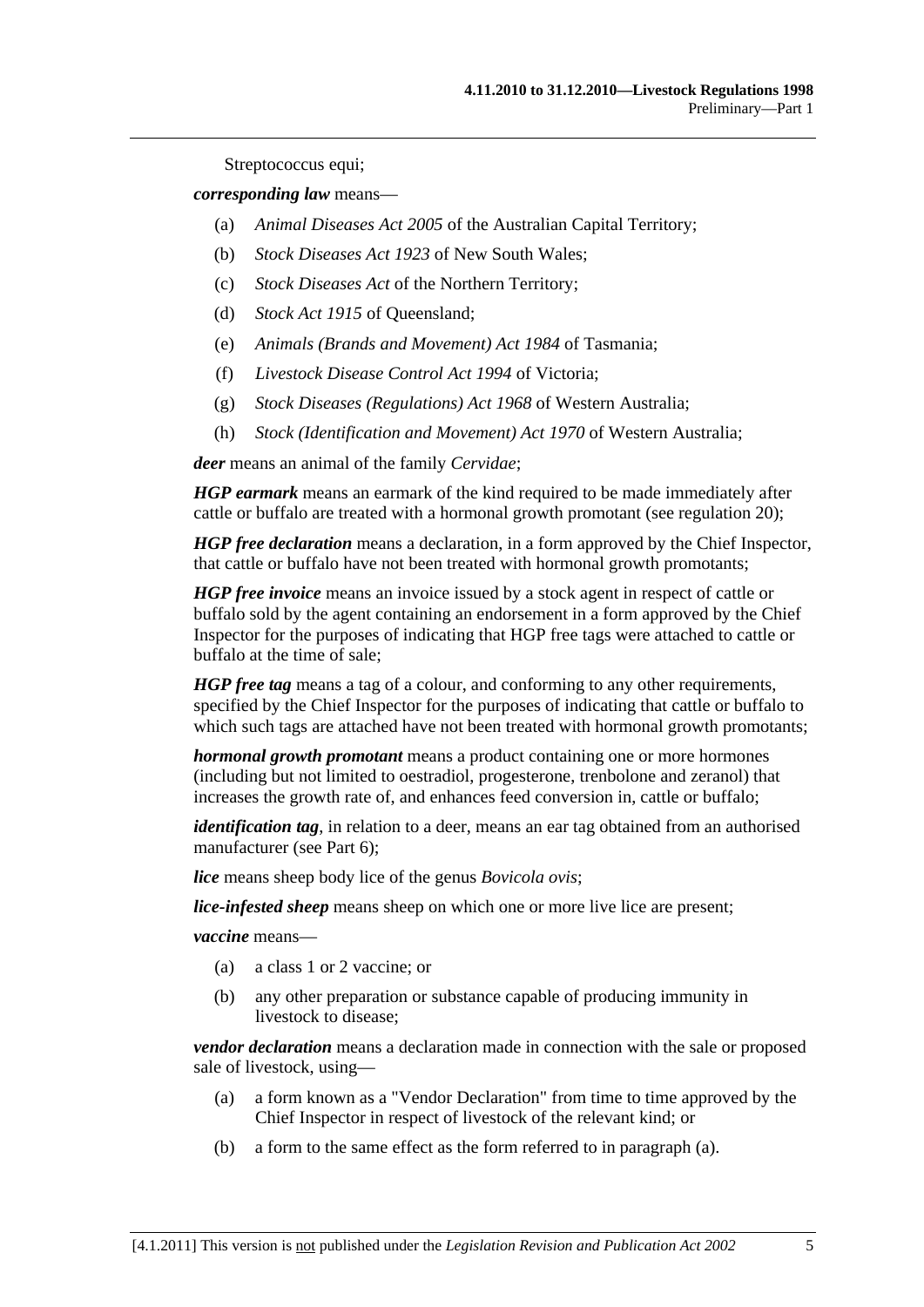## <span id="page-5-0"></span>**5—Exemptions**

- (1) Section 46(1)(a) of the Act does not apply in relation to the feeding of ruminants, dogs or cats.
- (2) Section  $46(1)(a)$  to (d) (inclusive) of the Act do not apply in relation to the following products:
	- (a) tallow;
	- (b) gelatine.

## **5A—Authorisations**

- (1) An authorisation of the Chief Inspector under these regulations—
	- (a) must be in writing; and
	- (b) may be given to a particular person or to a class of persons or may apply generally; and
	- (c) may be subject to conditions; and
	- (d) may be varied or revoked by the Chief Inspector at any time.
- (2) An authorisation of the Chief Inspector under these regulations or the variation or revocation of such an authorisation takes effect—
	- (a) if the authorisation is given to a particular person—when written notice of the authorisation or of the variation or revocation (as the case may be) is served on the person; or
	- (b) if the authorisation is given to a class of persons or applies generally—when notice of the authorisation or of the variation or revocation (as the case may be) is published in the Gazette.

## **Part 1A—Beekeepers**

#### **5B—Interpretation**

In this Part—

*appliance* means any article, apparatus or implement used in connection with the keeping of bees or the extraction or storage of honey;

*foundation* means material impressed with the pattern of cell bases on which bees build comb;

*registered beekeeper* means a person registered as a beekeeper under section 17 of the Act.

## **5C—Registration of beekeepers**

- (1) Bees for which a hive is kept are a prescribed class of livestock for the purposes of section 17 of the Act.
- (2) A person who keeps bees is not required to be registered under section 17 of the Act if—
	- (a) the bees are kept only in hives in respect of which another person is registered as a beekeeper; or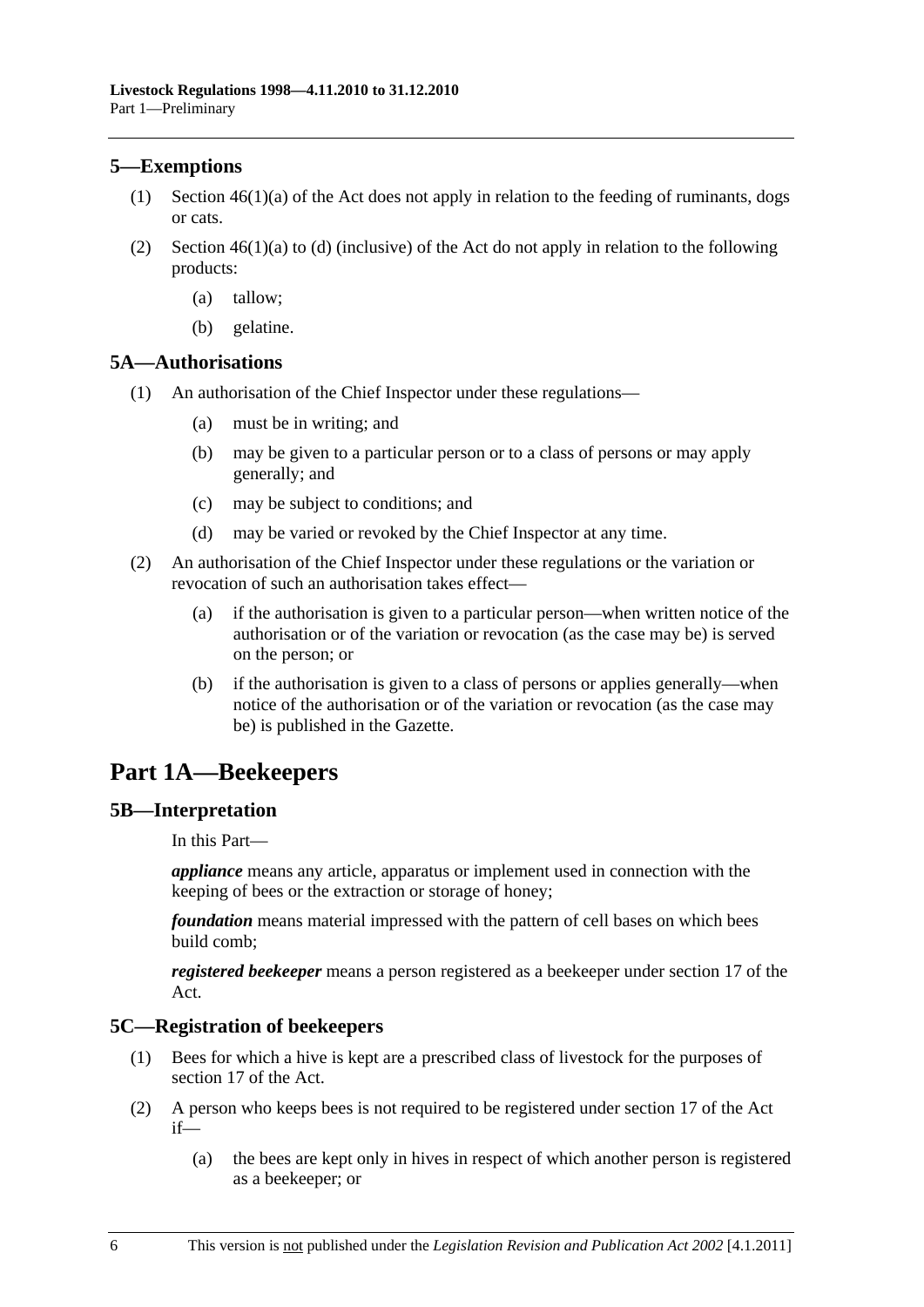<span id="page-6-0"></span> (b) the bees are kept in a hive brought into the State from another State or Territory for a period of not more than 90 days in any continuous period of 12 months and the manner in which the person keeps the bees would, if those bees were being kept in that other State or Territory, comply with the requirements of the corresponding laws of that State or Territory.

## **5D—Term of registration and renewals**

- (1) Registration as a beekeeper is for a term expiring on the last day of February following registration.
- (2) Registration as a beekeeper may be renewed from time to time for a further term of 12 months.
- (3) An application for renewal of registration as a beekeeper must—
	- (a) be made to the Chief Inspector; and
	- (b) be in the form and contain or be accompanied by the information required by the Chief Inspector; and
	- (c) be accompanied by the fee set out in [Schedule 1.](#page-42-0)

## **5E—Change of address**

A registered beekeeper must within 14 days after changing his or her postal address notify the Chief Inspector of the change in writing.

Maximum penalty: \$250.

Expiation fee: \$80.

#### **5F—Annual honey testing for American Foul Brood**

- (1) The Chief Inspector may, by notice in writing, require a beekeeper to provide the Chief Inspector, within a period specified in the notice, with—
	- (a) a copy of the results of an AFB test carried out on a composite sample of honey collected following the notice or within the preceding three months from hives kept by the beekeeper; or
	- (b) a composite sample of honey collected following the notice or within the preceding three months from hives kept by the beekeeper to be subjected to an AFB test at the cost of the beekeeper.
- (2) The Chief Inspector may not make a requirement under [subregulation \(1\)](#page-6-0) of the same beekeeper more than once in each 12 month period commencing on 1 March.
- (3) If a beekeeper refuses or fails to comply with a requirement under [subregulation \(1\)](#page-6-0), the Chief Inspector may—
	- (a) cause a composite sample of honey to be collected by an inspector from hives kept by the beekeeper and to be subjected to an AFB test; and
	- (b) recover costs and expenses reasonably incurred in doing so as a debt owed by the person of whom the requirement was made.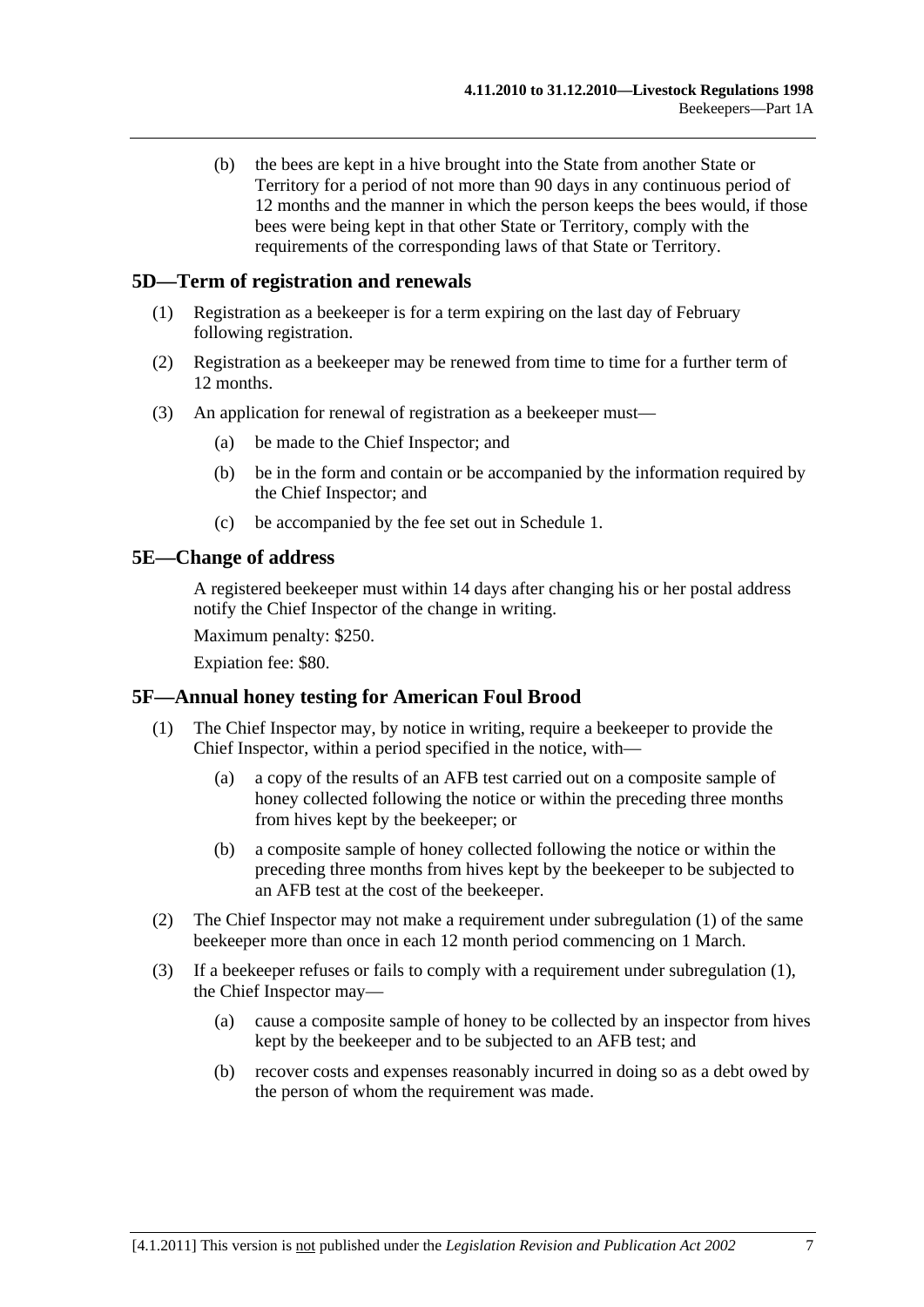<span id="page-7-0"></span> (4) A beekeeper who does not comply with a requirement made under [subregulation \(1\)](#page-6-0) is guilty of an offence.

Maximum penalty: \$1 250.

Expiation fee: \$160.

- (5) This regulation does not derogate from other powers of an inspector to take samples of honey or to require honey to be tested.
- (6) For the purposes of this regulation, a composite sample of honey must be collected from hives kept by a beekeeper as follows:
	- (a) if the number of hives kept is 20 or less—a sample of at least ten millilitres of honey must be collected from each of the hives;
	- (b) if the number of hives kept is more than 20 but less than 100—a sample of at least ten millilitres of honey must be collected from each of 20 different hives chosen randomly;
	- (c) if the number of hives kept is more than 100—a sample of at least ten millilitres of honey must be collected from each of a number of different hives chosen randomly, that number being 20 per cent of the total number of hives kept (ignoring any resulting fraction).
- (7) In this regulation—

*AFB test* means a test for the presence of American Foul Brood conducted by a laboratory approved for the purpose by the Chief Inspector.

## **5G—Bees to be kept in a frame-hive**

A person who keeps bees, unless otherwise authorised by the Chief Inspector, must keep the bees in a hive (a frame-hive) that complies with the following requirements:

- (a) the hive must consist of a box with a lid that is removable so that the movement of bees in and out of the frame-hive can be easily controlled; and
- (b) the box must be fitted with movable frames supported inside the box so that they stand on edge in a vertical position and there is an interval of at least six millimetres, but not more than 20 millimetres, between adjacent frames; and
- (c) each movable frame must—
	- (i) have inserted at its centre a flat sheet of foundation; and
	- (ii) be separated from all inner surfaces of the box and any other movable frame placed above it by a space of at least eight millimetres; and
	- (iii) be placed inside the box so that it can be easily removed for inspection.

Maximum penalty: \$5 000.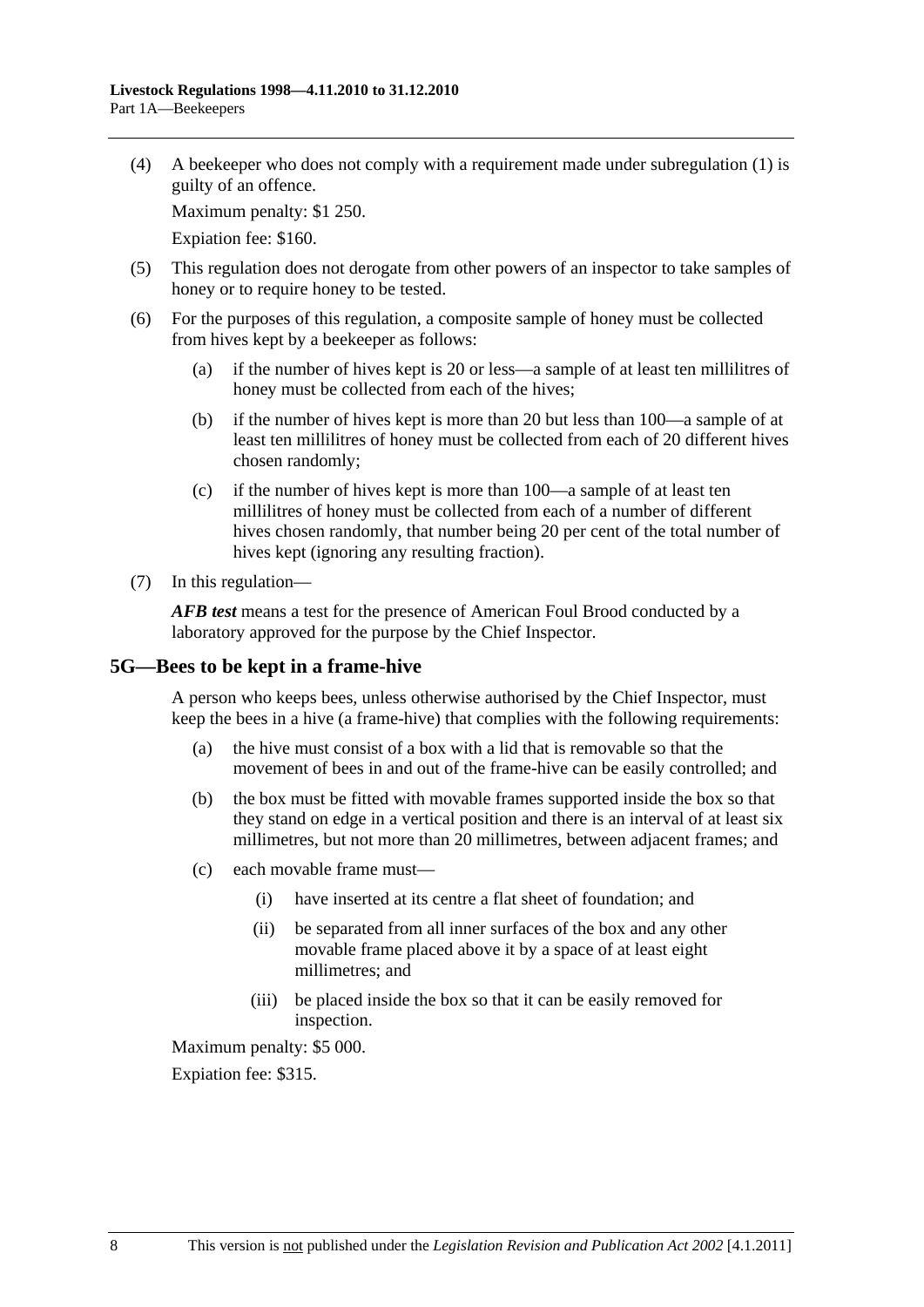## <span id="page-8-0"></span>**5H—Hive identification**

 (1) A registered beekeeper must ensure that each hive is marked in accordance with this regulation with a hive identification code allocated to him or her in writing by the Chief Inspector.

Maximum penalty: \$5 000.

Expiation fee: \$315.

- (2) Unless otherwise directed by the Chief Inspector, the hive identification code must be marked on a hive in the following manner:
	- (a) subject to [subregulation \(3\),](#page-8-0) the code must be placed in the centre of an external vertical face of the hive; and
	- (b) the code may be burned, stencilled, embossed, carved or etched directly onto the face of the hive, or it may be inscribed on a metal plate secured to the face of the hive; and
	- (c) each character of the code must be 30 millimetres in height.
- (3) If the face of a hive has previously been marked with a hive identification code (or a brand under the *[Apiaries Act 1931](http://www.legislation.sa.gov.au/index.aspx?action=legref&type=act&legtitle=Apiaries%20Act%201931)*), any subsequent hive identification codes allocated to the hive must be marked on the same vertical face, the first such code being placed in the top left hand corner of that face and each subsequent code being placed in the next corner proceeding clockwise.

## **5I—Exposure of hive, bee products etc**

A beekeeper must not without reasonable excuse, leave a hive, part of a hive (including frames, combs, honey, foundation or beeswax) or an appliance exposed in a manner or under conditions likely to attract robber bees.

Maximum penalty: \$5 000.

Expiation fee: \$315.

## **5J—Abandonment and neglect of hives etc**

- (1) A beekeeper must not, without reasonable excuse—
	- (a) abandon a hive previously kept by the beekeeper; or
	- (b) neglect the management and care of a hive kept by the beekeeper to the extent that the hive is likely to become infected with disease or to attract robber bees; or
	- (c) fail to destroy or properly dispose of any unwanted bees or part of a hive (including frames, combs, honey, foundation or beeswax).

Maximum penalty: \$5 000.

Expiation fee: In the case of an offence against [paragraph \(b\)](#page-8-0) in the circumstances set out in [subregulation \(2\)\(b\)—](#page-9-0)\$315.

- (2) Without limiting [paragraph \(b\)](#page-8-0) of [subregulation \(1\)](#page-8-0), a beekeeper will be taken to neglect the management and care of a hive to the extent referred to in that paragraph if—
	- (a) the hive is not examined for the presence of disease at least once in each 6 month period; or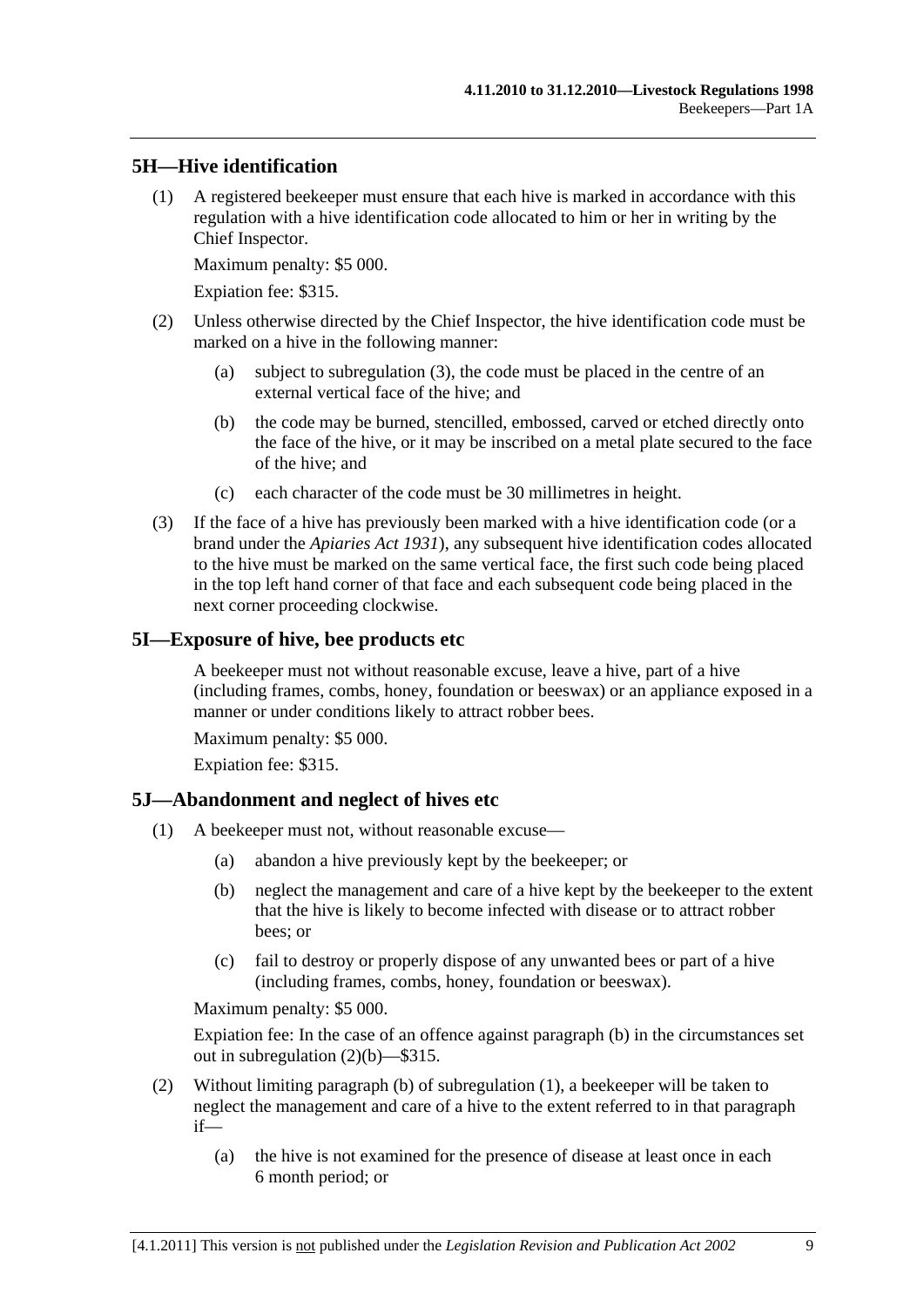- <span id="page-9-0"></span> (b) the hive is one of a number of hives comprising an apiary and at least three of the following conditions apply to the apiary:
	- (i) there is no source of water accessible to bees within 200 metres of a hive in the apiary;
	- (ii) the prescribed number of hives in the apiary are, or exhibit signs of having been, infested with wax moth;
	- (iii) the prescribed number of hives in the apiary are dead;
	- (iv) a hive or part of a hive in the apiary has been left exposed in a manner or under conditions likely to attract robber bees.
- (3) In proceedings for an offence against this regulation, hives located on the same holding will, in the absence of proof to the contrary, be taken to comprise an apiary.
- (4) In this regulation—

*apiary* means a number of hives managed together;

*prescribed number of hives* in an apiary means—

- (a) if the number of hives comprising the apiary is less than 10—one;
- (b) if the number of hives comprising the apiary is 10 or more—the number that is 10 per cent of the total number of hives comprising the apiary (ignoring any resulting fraction).
- (5) For the purposes of this regulation a hive is *dead* if a substantial number of the bees in the hive are dead.

# **Part 1B—Deer keepers**

## **5K—Registration of deer keepers**

Deer are a prescribed class of livestock for the purposes of section 17 of the Act.

## **5L—Term of registration and renewals**

- (1) Registration as a deer keeper is for a term of 2 years.
- (2) Registration as a deer keeper may be renewed from time to time for a further term of 2 years.
- (3) An application for renewal of registration as a deer keeper must—
	- (a) be made to the Chief Inspector; and
	- (b) be in the form and contain or be accompanied by the information required by the Chief Inspector; and
	- (c) be accompanied by the fee set out in [Schedule 1.](#page-42-0)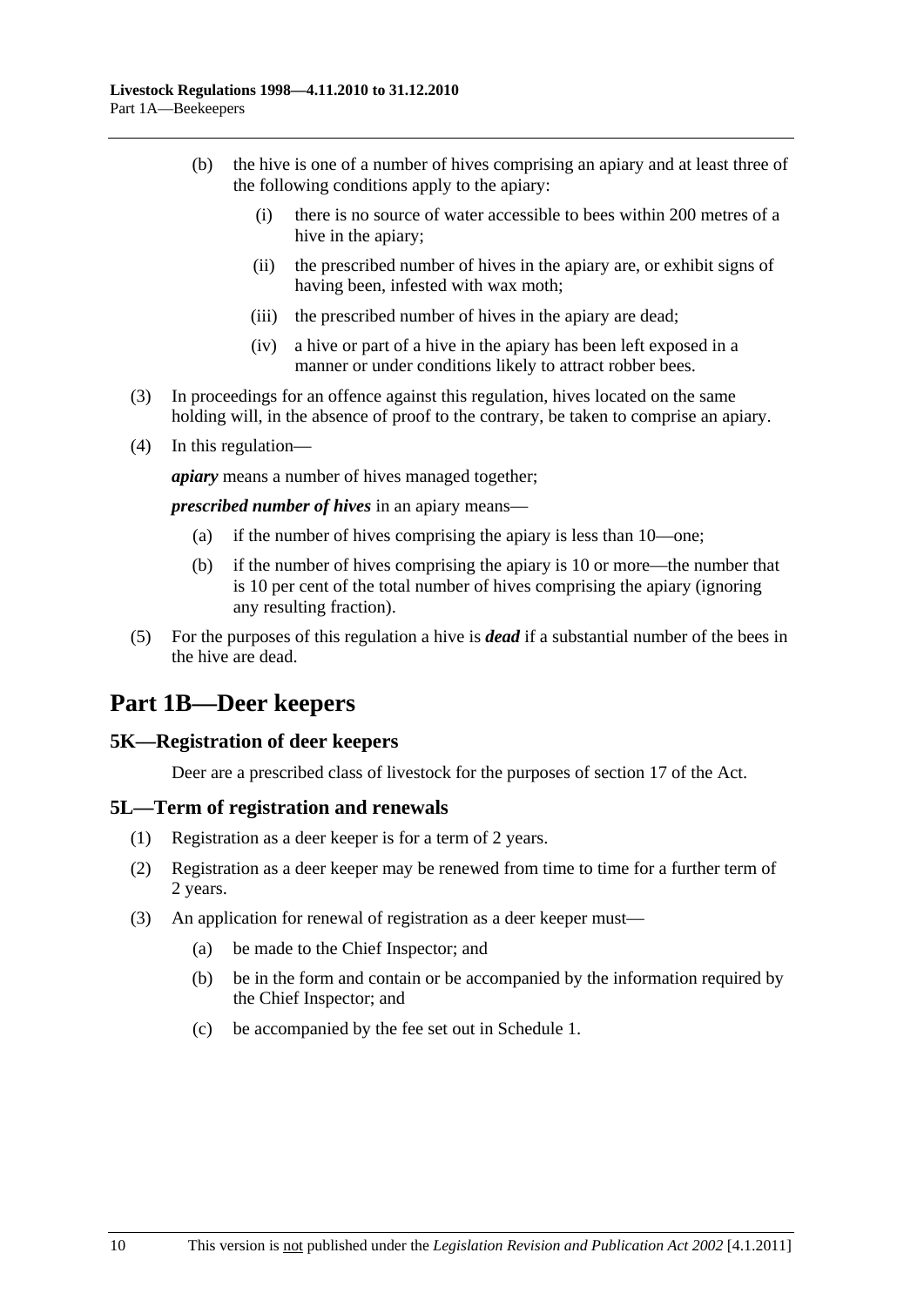# <span id="page-10-0"></span>**Part 2—Artificial breeding**

## **6—Prescribed class of livestock**

The following are prescribed classes of livestock for the purposes of the definition of *artificial breeding centre* in section 3 of the Act and for the purposes of section 19(1) of the Act:

- (a) cattle;
- (b) sheep;
- (c) goats;
- (d) pigs;
- (e) horses.

## **7—Eligibility requirements for artificial breeding centre**

- (1) In determining whether to grant registration under section 18 of the Act to operate an artificial breeding centre, the Chief Inspector must have regard to—
	- (a) the suitability of the applicant to be granted registration; and
	- (b) the arrangements that the applicant has made to fulfil the obligations that may arise under these regulations; and
	- (c) the suitability of the premises for their purpose; and
	- (d) the standard of construction of the premises and the standard of the facilities and equipment on the premises; and
	- (e) the nature of the artificial breeding procedures to be carried out at the centre; and
	- (f) any other relevant matter.
- (2) If an application is made in respect of proposed premises, the Chief Inspector—
	- (a) must determine whether he or she will grant registration if the premises are completed substantially in accordance with the proposal and, if so, the conditions (if any) he or she will impose on the registration; and
	- (b) if he or she determines that registration will be granted in those circumstances, is bound by that decision.

#### **8—Conditions of registration of artificial breeding centre**

The following are conditions of registration under section 18 of the Act to operate an artificial breeding centre:

- (a) there must be compliance in relation to artificial breeding procedures performed by the centre with—
	- (i) the *Code of Practice for Australian Livestock Artificial Breeding Centres* published by the Australian Quarantine and Inspection Service, as in force from time to time; and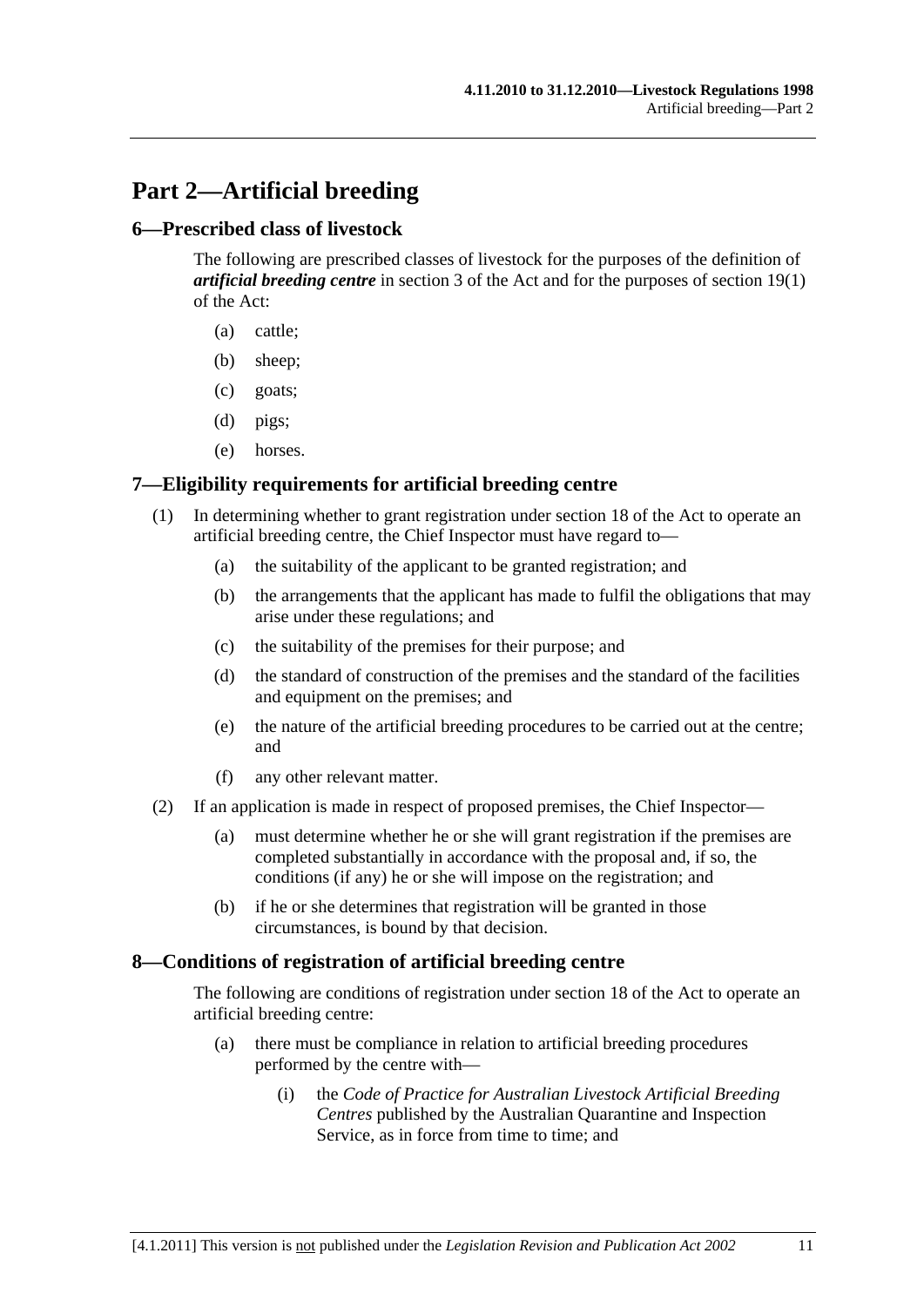- <span id="page-11-0"></span> (ii) the *Minimum Health Standards for Stock Standing at Licensed or Approved Artificial Breeding Centres in Australia* published by the Australian Quarantine and Inspection Service, as in force from time to time;
- (b) the premises to which registration of an artificial breeding centre relates must not, without the approval of the Chief Inspector—
	- (i) be altered or extended;
	- (ii) be used for the carrying out of artificial breeding procedures not authorised by the registration;
- (c) the following records must be kept:
	- (i) records that ensure that the animal from which any semen or embryos have been collected and the place and date of collection can, at all times, be readily determined;
	- (ii) accurate records of all artificial breeding procedures carried out pursuant to the registration;
	- (iii) accurate records relating to the health of an animal from which semen or embryos have been collected pursuant to the registration.

#### **9—Eligibility requirements—artificial breeding procedures**

A person is not eligible to be registered under section 19 of the Act to perform an artificial breeding procedure unless the person—

- (a) is a fit and proper person to be registered; and
- (b) has qualifications and experience that the Chief Inspector considers appropriate having regard to the kind of procedures that the applicant would be authorised to perform if granted the registration.

## **10—Conditions of registration—artificial breeding procedures**

- (1) The following categories of registration under section 19 of the Act may be granted:
	- (a) insemination of livestock—authorising the holder to carry out artificial insemination of livestock;
	- (b) semen collection and processing—authorising the holder to collect semen from livestock and process it;
	- (c) embryo collection and processing—authorising the holder to collect ova or embryos from livestock and process them.
- (2) The following are conditions of registration under section 19 of the Act:
	- (a) artificial breeding procedures not authorised by the registration must not be performed;
	- (b) the following records must be kept:
		- (i) records that ensure that the animal from which any semen or embryos have been collected and the place and date of collection can, at all times, be readily determined;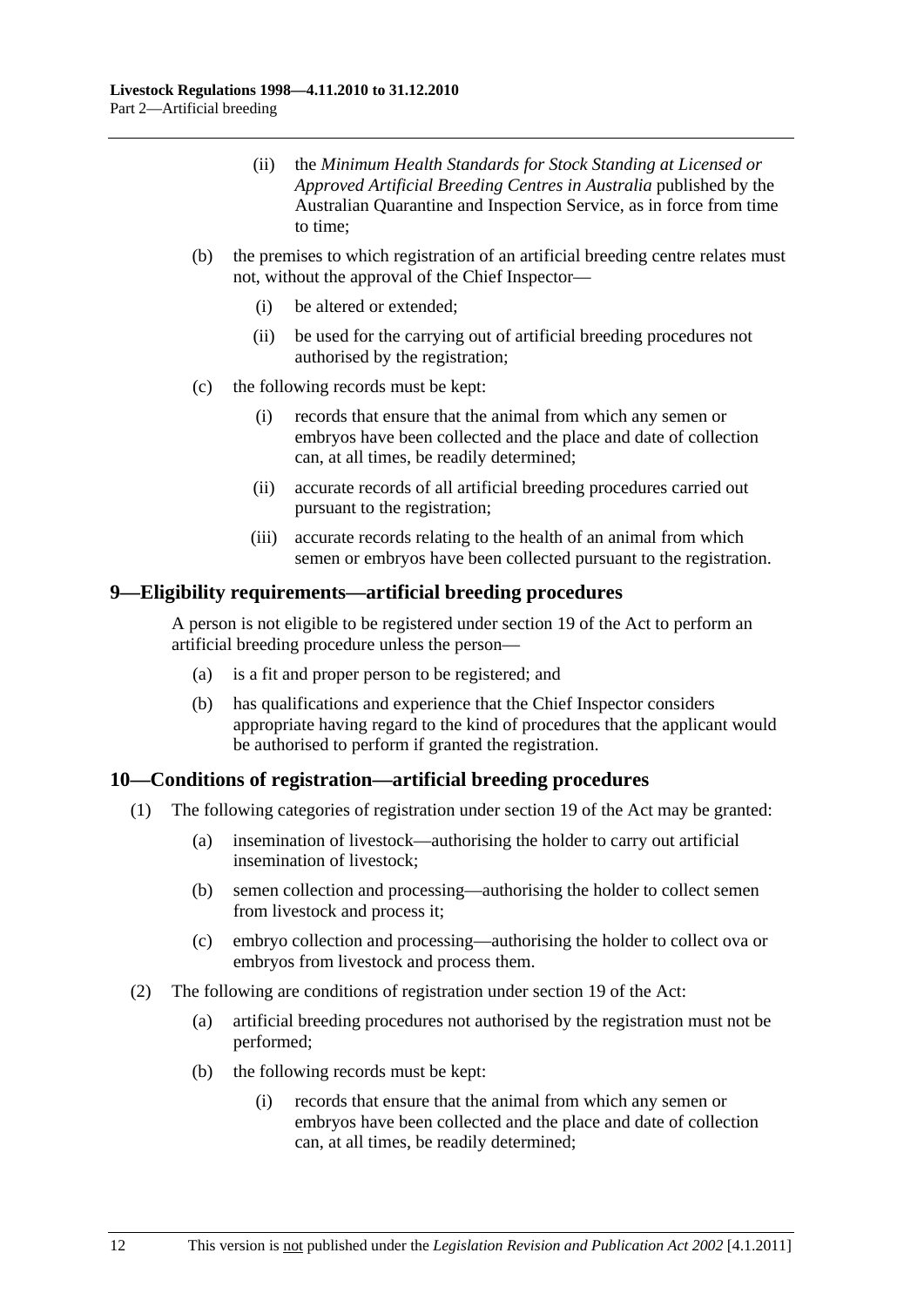- (ii) accurate records of all artificial breeding procedures carried out pursuant to the registration;
- (iii) accurate records relating to the health of an animal from which semen or embryos have been collected pursuant to the registration.

#### <span id="page-12-0"></span>**11—Term of registration and renewals**

- (1) The term of registration of an artificial breeding centre or a person authorised to perform artificial breeding procedures is until 30 June in the third year after its grant.
- (2) Renewal of registration is for three years.

# **Part 3—Veterinary diagnostic laboratories**

## **12—Eligibility requirements**

- (1) In determining whether to grant registration under section 20 of the Act to operate a veterinary diagnostic laboratory, the Chief Inspector must have regard to—
	- (a) the suitability of the applicant to be granted registration; and
	- (b) the arrangements that the applicant has made to fulfil the obligations that may arise under these regulations; and
	- (c) the suitability of the premises for their purpose; and
	- (d) the standard of construction of the premises and the standard of the facilities and equipment on the premises; and
	- (e) the nature of the examinations and tests to be carried out at the laboratory; and
	- (f) any other relevant matter.
- (2) If an application is made in respect of proposed premises, the Chief Inspector—
	- (a) must determine whether he or she will grant registration if the premises are completed substantially in accordance with the proposal and, if so, the conditions (if any) he or she will impose on the registration; and
	- (b) if he or she determines that registration will be granted in those circumstances, is bound by that decision.

## **13—Conditions of registration**

Registration under section 20 of the Act of a veterinary diagnostic laboratory is subject to the following conditions:

 (a) the laboratory must be supervised by a person or persons approved by the Chief Inspector;

> In respect of the supervision of animal disease diagnosis carried out at the laboratory, the person must be a veterinary surgeon. In respect of the supervision of residue analysis carried out at the laboratory, the person must hold appropriate qualifications.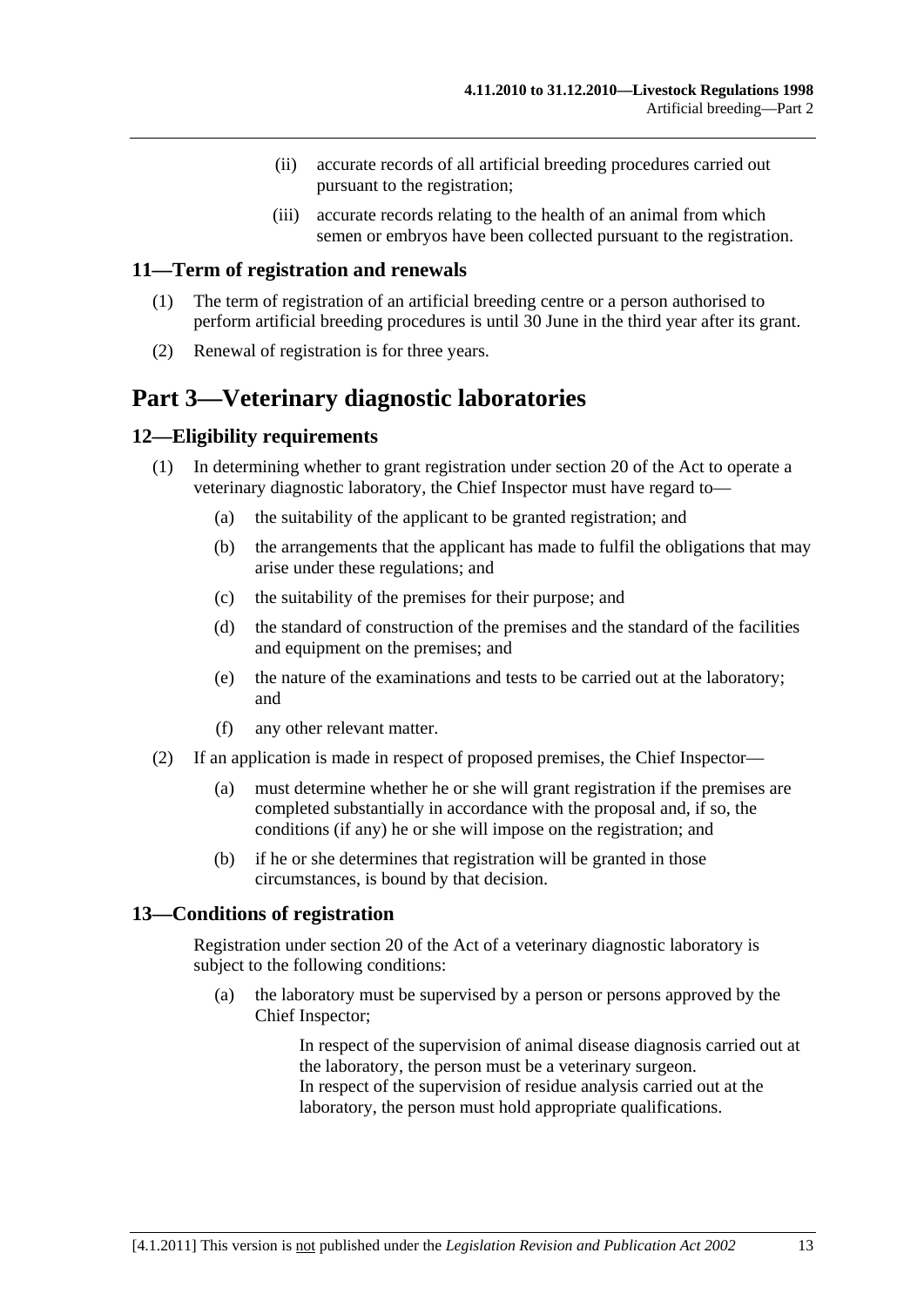- <span id="page-13-0"></span> (b) the methods used at the laboratory for animal disease diagnosis must conform to the *Australian Standard Techniques for Animal Diseases* published for the Australian Agricultural Council (Standing Committee on Agriculture) by CSIRO Australia, as in force from time to time;
- (c) if a result from any test or analysis carried out at the laboratory indicates that any livestock or livestock product or other property is, or is likely to be, affected with a notifiable condition the result must be reported to the Chief Inspector by the quickest practicable means, together with such further information as the Chief Inspector may reasonably require;
- (d) records of results from each test or analysis carried out at the laboratory must be kept for a period of at least seven years;
- (e) a laboratory sample or specimen affected or reasonably suspected of being affected with a notifiable condition must not, without the approval of the Chief Inspector—
	- (i) be brought into the laboratory from interstate or overseas; or
	- (ii) be sent from the laboratory out of the State;
- (f) laboratory samples or specimens or records of results from a test or analysis carried out at the laboratory, must, at the request of the Chief Inspector, be provided to the Chief Inspector or a person nominated by the Chief;
- (g) the laboratory must participate in a quality assurance program approved by the Chief Inspector.

## **14—Term of registration and renewals**

- (1) The term of registration of a veterinary diagnostic laboratory is until 30 June in the third year after registration is granted.
- (2) Renewal of registration is for 3 years.

## **Part 4—Vaccines**

#### **15—Sale or supply of vaccines**

- (1) A person must not sell or supply a vaccine for use on livestock unless—
	- (a) in the case of a class 1 vaccine—the sale or supply is to a veterinary surgeon, or to some other person approved by the Chief Inspector, for use by that person and the sale or supply has been approved by the Chief Inspector; or
	- (b) in the case of a class 2 vaccine—the sale or supply is to a veterinary surgeon, or to some other person approved by the Chief Inspector, for use by that person; or
	- (c) in any other case—
		- (i) the preparation or substance is registered under the *[Agricultural and](http://www.legislation.sa.gov.au/index.aspx?action=legref&type=act&legtitle=Agricultural%20and%20Veterinary%20Chemicals%20(South%20Australia)%20Act%201994)  [Veterinary Chemicals \(South Australia\) Act 1994](http://www.legislation.sa.gov.au/index.aspx?action=legref&type=act&legtitle=Agricultural%20and%20Veterinary%20Chemicals%20(South%20Australia)%20Act%201994)*; or
		- (ii) the approval of the Chief Inspector has been obtained.

Maximum penalty: \$5 000.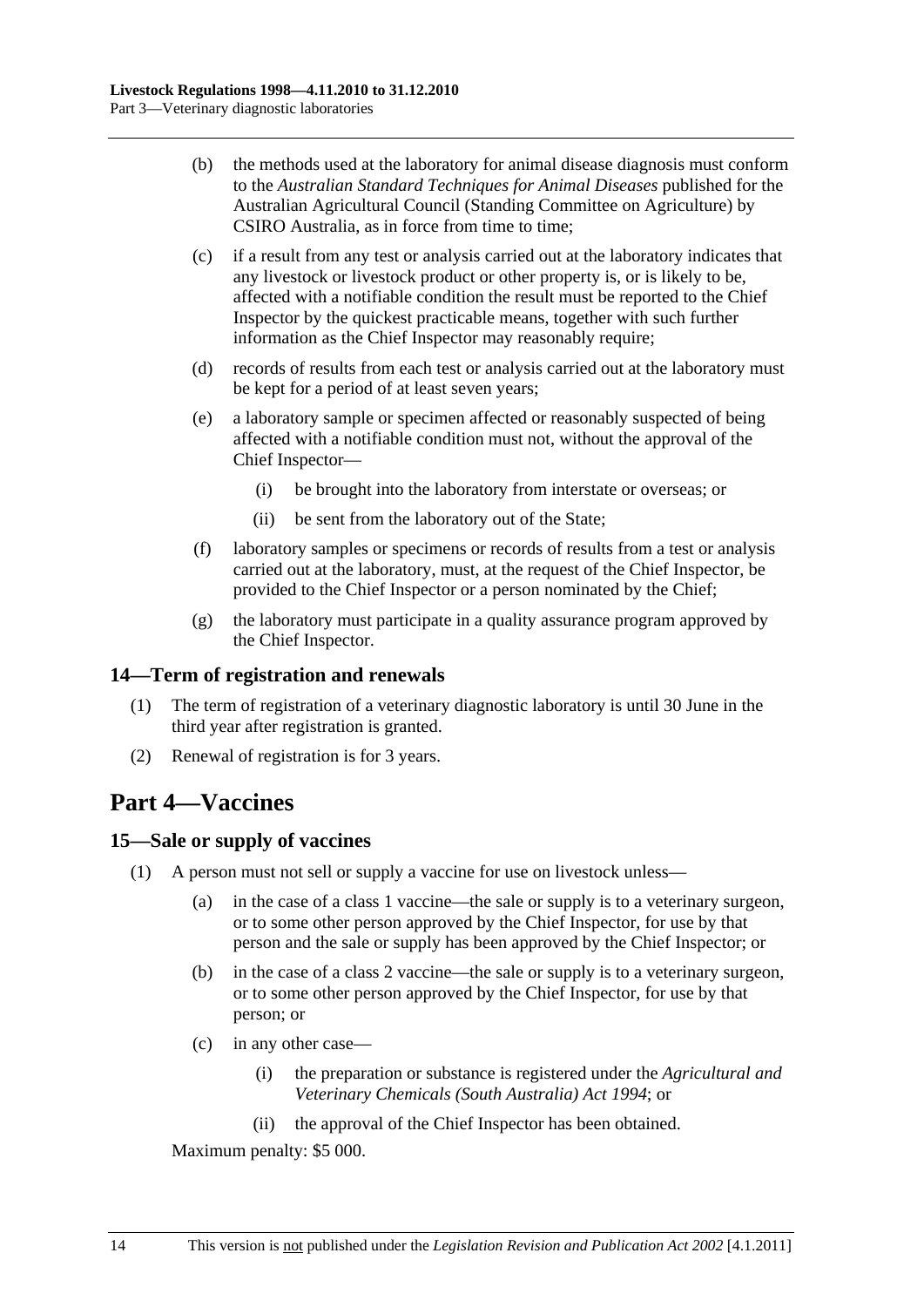<span id="page-14-0"></span> (2) A person must not sell or supply a vaccine after the date (if any) specified on any label, covering, wrapping or container as the date after which the vaccine should not or must not be used on livestock.

Maximum penalty: \$2 500.

Expiation fee: \$210.

## **16—Use of vaccines**

A person must not, without the approval of the Chief Inspector, use a class 1 or 2 vaccine on livestock unless the person is a veterinary surgeon.

Maximum penalty: \$5 000.

## **17—Storage and disposal of vaccines**

A person who has in his or her possession, custody or control a vaccine intended for sale or supply must—

- (a) ensure that the vaccine is at all times stored in the manner, and at the temperature (if any) specified on any label, covering or wrapping by or under any law; and
- (b) dispose of the vaccine on, or as soon as possible after, the date (if any) specified on any label, covering, wrapping or container as the date after which the vaccine should not or must not be used on livestock.

Maximum penalty: \$2 500.

Expiation fee: \$210.

## **18—Prohibition on use of diagnostic agents**

A person must not, without the approval of the Chief Inspector, use a diagnostic agent (including tuberculin, johnin, mallein or pullorum antigen).

Maximum penalty: \$2 500.

## **Part 5—Hormonal growth promotants**

## **19—Method of treatment of cattle or buffalo with hormonal growth promotants**

A person must not treat cattle or buffalo with a hormonal growth promotant otherwise than by implanting the hormonal growth promotant under the skin behind the ear of the cattle or buffalo.

Maximum penalty: \$5 000.

Expiation fee: \$315.

## **20—HGP earmarks**

- (1) If cattle or buffalo are not, immediately after treatment with a hormonal growth promotant, each marked with an earmark consisting of an equilateral triangle with sides 20 millimetres in length, punched through the centre of the left or right ear of the animal (an *HGP earmark*)—
	- (a) the owner of the cattle or buffalo; and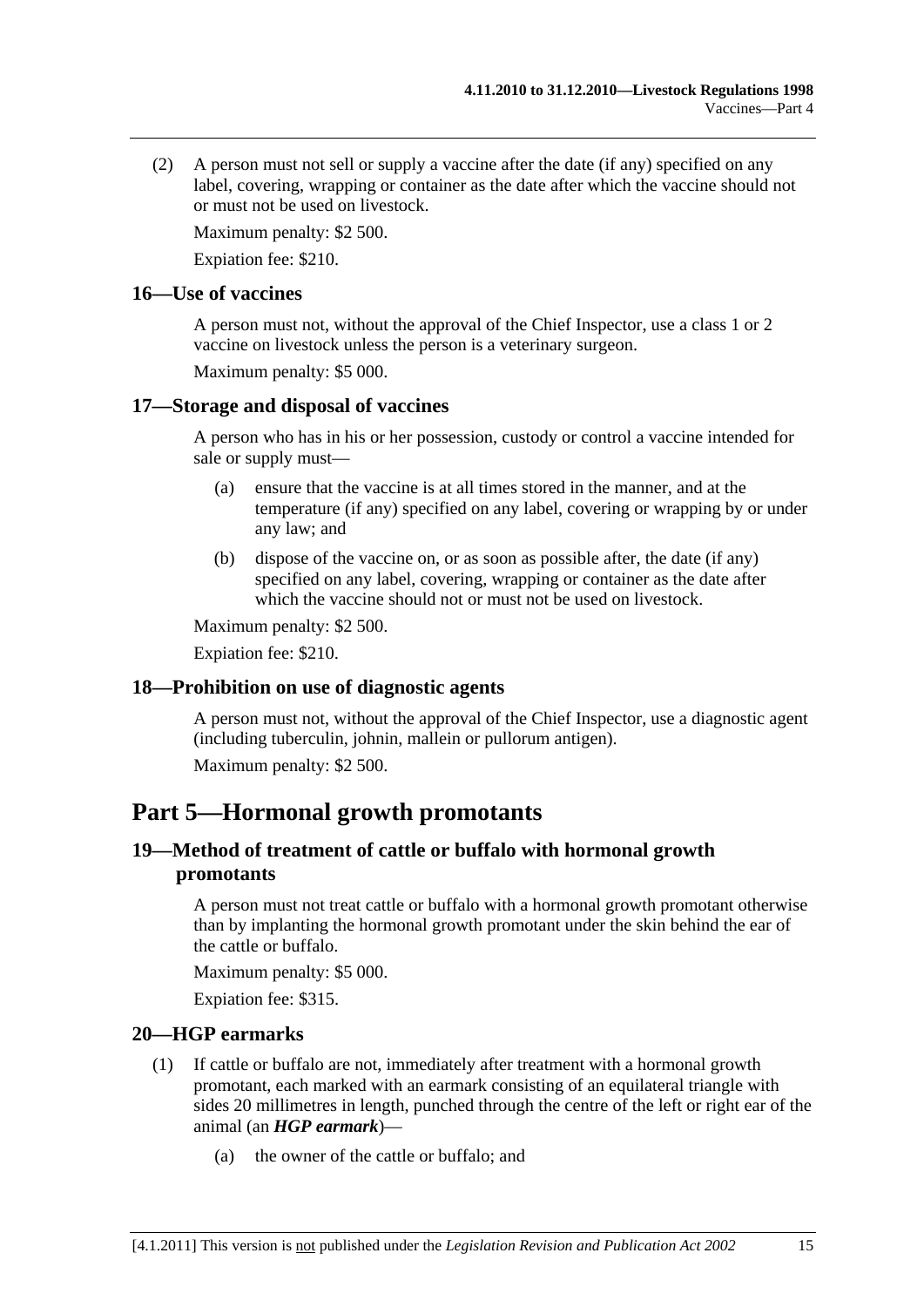<span id="page-15-0"></span> (b) any other person responsible for the husbandry of the cattle or buffalo who treated the cattle or buffalo with the hormonal growth promotant, or caused or permitted the cattle or buffalo to be so treated,

are each guilty of an offence.

Maximum penalty: \$5 000.

Expiation fee: \$315.

 (2) [Subregulation \(1\)](#page-14-0) does not apply in respect of an animal that already has an HGP earmark at the time of treatment with a hormonal growth promotant.

## **21—HGP records**

The owner (or former owner) of cattle or buffalo that are treated with hormonal growth promotants must ensure that records are made, and retained for a period of not less than two years after the cattle or buffalo cease to be in his or her ownership, containing the following information:

- (a) in respect of each type of hormonal growth promotant obtained or used to treat cattle or buffalo—
	- (i) the date on which it was obtained; and
	- (ii) a description of its type; and
	- (iii) the name and address of the person from whom it was obtained; and
	- (iv) the number of doses obtained; and
- (b) in respect of each treatment of cattle or buffalo with each type of hormonal growth promotant—
	- (i) the date of the treatment; and
	- (ii) the breed or other description of each animal treated; and
	- (iii) the number of animals treated; and
	- (iv) a description of the type of hormonal growth promotant used for the treatment; and
	- (v) the number of doses of hormonal growth promotant used, lost or wasted in the course of the treatment; and
- (c) in respect of the disposal to some other person of cattle or buffalo treated with hormonal growth promotants—
	- (i) the number of animals disposed of; and
	- (ii) the breed or other description of each animal; and
	- (iii) the fact that the animals have been treated with hormonal growth promotants; and
	- (iv) the date of the disposal; and
	- (v) the name of that other person.

Maximum penalty: \$2 500.

Expiation fee: \$210.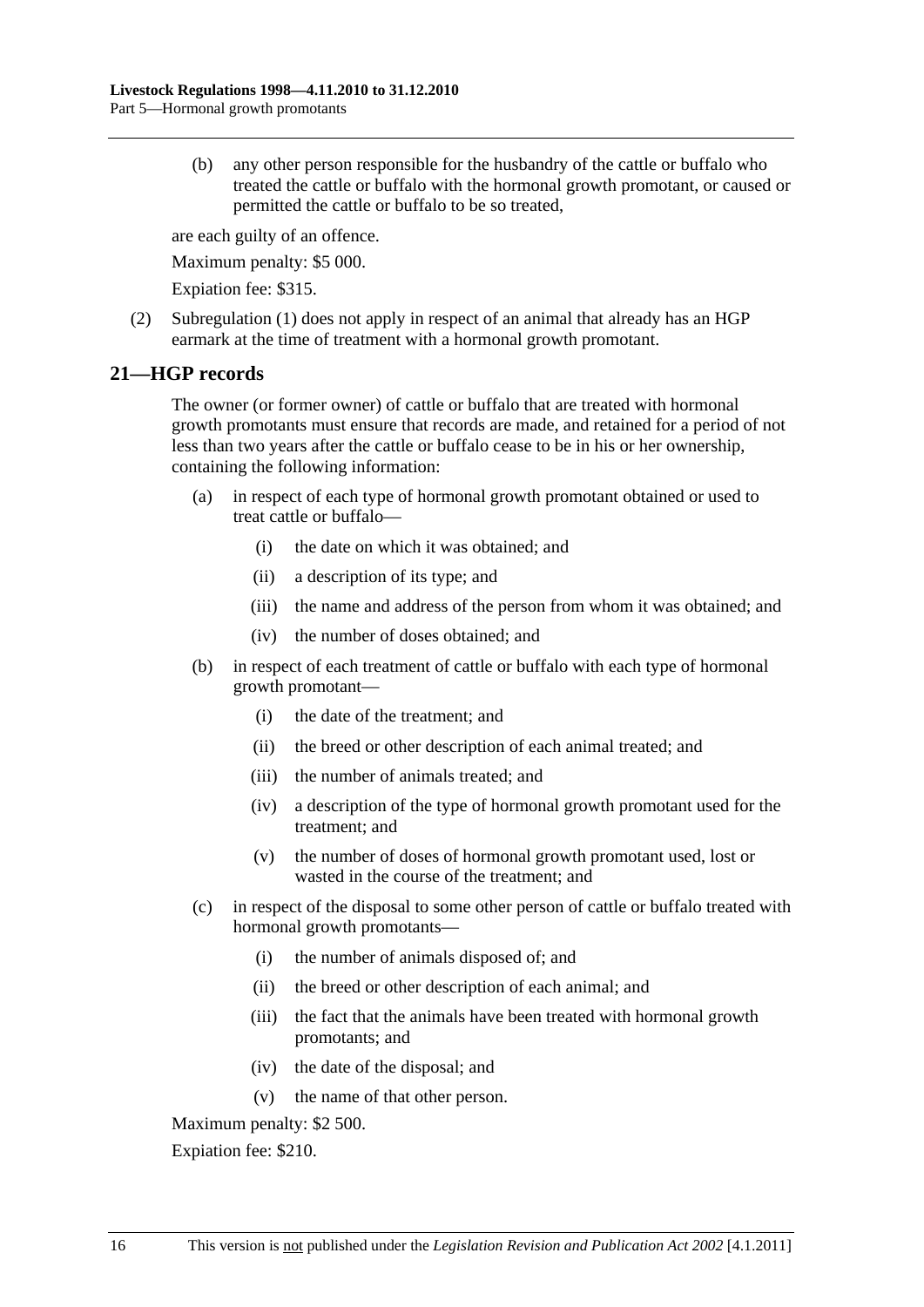## <span id="page-16-0"></span>**22—HGP free declarations**

- (1) A person must not make an HGP free declaration in respect of cattle or buffalo unless the person is—
	- (a) the owner of the cattle or buffalo; or
	- (b) a person responsible for the husbandry of the cattle or buffalo authorised by the owner to do so.

Maximum penalty: \$5 000.

Expiation fee: \$315.

 (2) A person must not make a statement that is false or misleading in a material particular (whether by reason of the inclusion or omission of any particular) in an HGP free declaration.

Maximum penalty/expiation fee:

(a) If the person made the statement knowing that it was false or misleading:

Maximum penalty—\$10 000.

(b) In any other case:

Maximum penalty—\$5 000.

Expiation fee—\$315.

- (3) For the purposes of [subregulation \(2\),](#page-16-0) the statement in an HGP declaration that the cattle or buffalo have not been treated with hormonal growth promotants will be taken to be false if the cattle or buffalo have HGP earmarks.
- (4) A person must not make an HGP free declaration in respect of cattle or buffalo that have not been continuously in the same ownership since birth unless the current owner of the cattle or buffalo received an HGP free declaration or an HGP free invoice in respect of the cattle or buffalo when they came into his or her ownership.

Maximum penalty: \$5 000.

Expiation fee: \$315.

 (5) In proceedings for an offence against [subregulation \(4\)](#page-16-0), the burden of proving that the current owner received an HGP free declaration or invoice in respect of the cattle or buffalo when they came into his or her ownership lies on the defendant.

## **23—HGP free tags**

- (1) If HGP free tags are attached to cattle or buffalo that have HGP earmarks or, despite not having HGP earmarks, have been treated with hormonal growth promotants—
	- (a) the owner of the cattle or buffalo; and
	- (b) any other person responsible for the husbandry of the cattle or buffalo who attached the tags or caused or permitted the tags to be so attached,

are each guilty of an offence.

Maximum penalty:

If the owner or person responsible for the husbandry of the cattle or buffalo knows that the cattle or buffalo have been treated with hormonal growth promotants—\$10 000.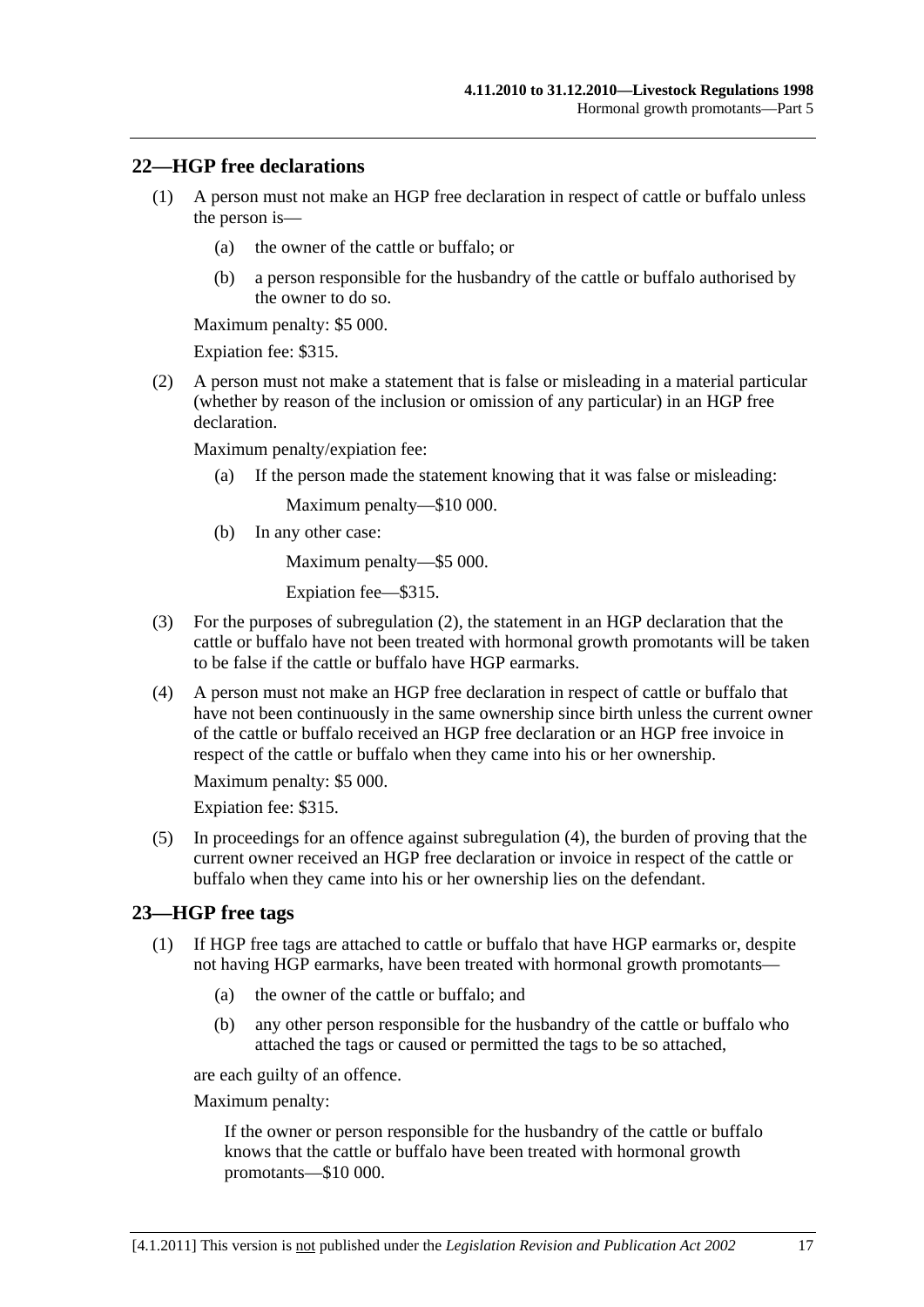In any other case—\$5 000.

- <span id="page-17-0"></span> (2) If HGP free tags are attached to cattle or buffalo that have not been continuously in the same ownership since birth—
	- (a) the owner of the cattle or buffalo; and
	- (b) any other person responsible for the husbandry of the cattle or buffalo who attached or caused or permitted the tags to be so attached,

are each guilty of an offence unless the owner received an HGP free declaration or an HGP free invoice in respect of the cattle or buffalo when they came into his or her ownership.

Maximum penalty: \$5 000.

Expiation fee: \$315.

 (3) In proceedings for an offence against [subregulation \(2\)](#page-17-0), the burden of proving that the owner received an HGP free declaration or invoice in respect of the cattle or buffalo when they came into his or her ownership lies on the defendant.

## **24—HGP free invoices etc**

- (1) A stock agent must give to the purchaser of cattle or buffalo sold by the agent that are identified at the time of sale with HGP free tags either—
	- (a) an HGP free invoice; or
	- (b) if the stock agent has, in connection with the sale, received an HGP free declaration in respect of the cattle or buffalo—
		- (i) a copy of the declaration; and
		- (ii) if the declaration extends to cattle or buffalo not sold to the purchaser—an invoice that specifies the number and type of cattle or buffalo referred to in the declaration that have been sold to the purchaser (a *split lot invoice*).

Maximum penalty: \$2 500.

Expiation fee: \$210.

- (2) A stock agent must ensure that each HGP free invoice issued by the agent—
	- (a) specifies the number and type of cattle or buffalo that were identified at the time of sale with HGP free tags; and
	- (b) identifies the land on which the cattle or buffalo were pastured before removal for sale.

Maximum penalty: \$2 500.

Expiation fee: \$210.

 (3) A stock agent must retain for a period of not less than two years a copy of each HGP free invoice, HGP free declaration and split lot invoice given to a purchaser under this regulation.

Maximum penalty: \$2 500.

Expiation fee: \$210.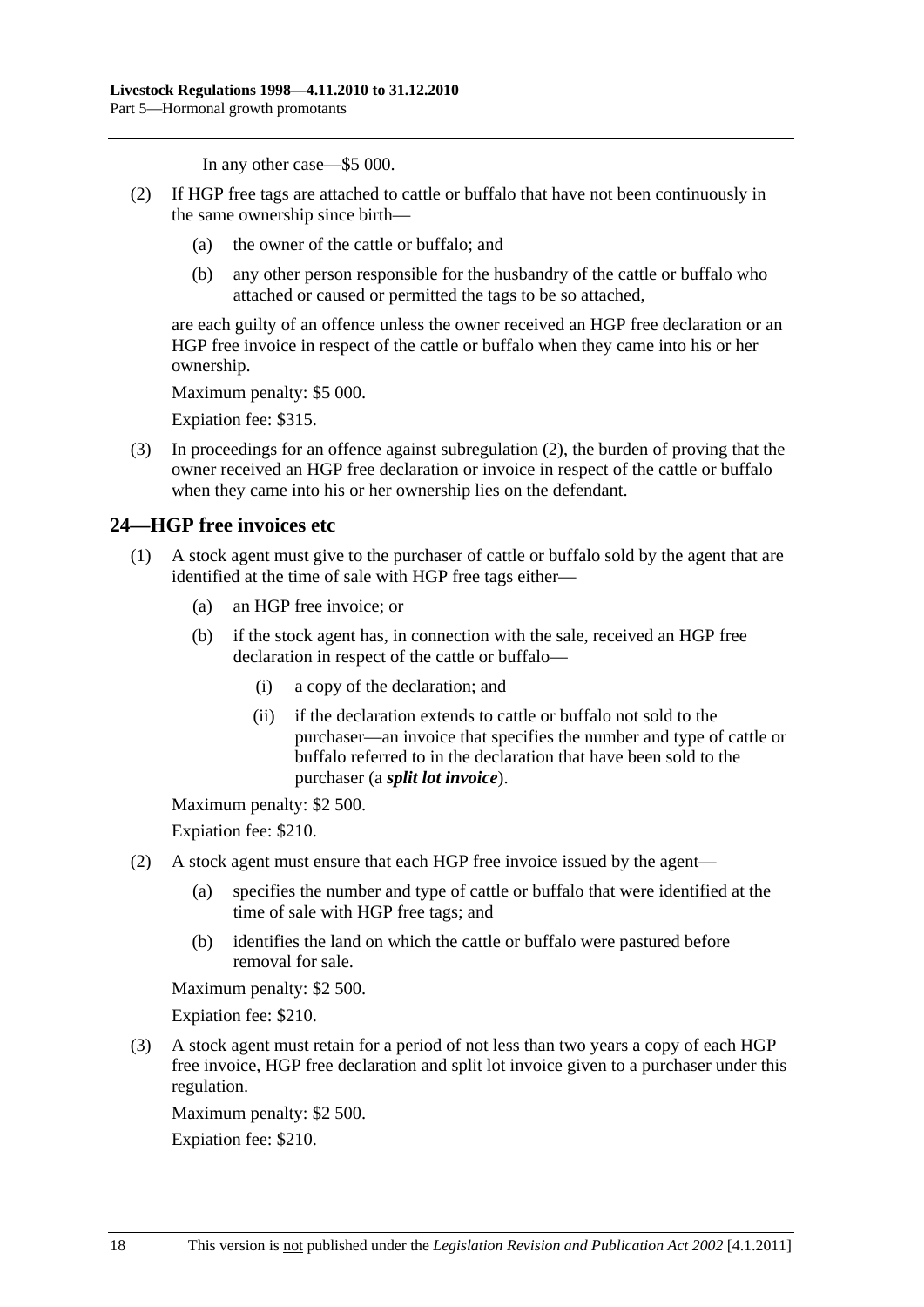# <span id="page-18-0"></span>**Part 6—Livestock identification**

## **Division 1—Preliminary**

## **26—Interpretation**

(1) In this Part—

*animal holding area* includes a goat depot;

*authorised manufacturer* means a person authorised by the Chief Inspector under [regulation 29A](#page-34-0) to manufacture identification tags or PIDs;

*authorised recycler* means a person authorised by the Chief Inspector under [regulation 29A](#page-34-0) to recycle PIDs;

*bobby calf* means a weaned calf of or under 6 weeks of age;

*cattle* includes buffalo and bobby calves but does not include deer;

*destination land*, in relation to the movement of animals, means the land to which the animals are or are to be moved;

*identification code* means—

- (a) an identification code allotted under [regulation 29](#page-33-0); or
- (b) a property identification code, property identifier code or other code identifying land allotted under a corresponding law;

*land of dispatch*, in relation to the movement of animals, means the land from which the animals are, or are to be, removed;

*live export depot* means premises at which livestock are prepared or inspected for live export;

*livestock* means cattle, buffalo, sheep, goats and deer;

*livestock saleyard* includes any place where a public sale of livestock is conducted;

*movement documentation*—see [regulation 27B;](#page-21-0)

*national vendor declaration*, in relation to animals of a particular type, means a vendor declaration of a kind designated, for the time being by the Chief Inspector by notice in the Gazette as a national vendor declaration for animals of that type for the purposes of these regulations;

*NLIS* means National Livestock Identification System;

*NLIS database manager* means the person designated for the time being by the Chief Inspector by notice in the Gazette as the NLIS database manager for the purposes of these regulations;

*non-functioning PID*, in relation to an electronic PID, means a PID that fails to provide a reading when scanned;

*over-the-hooks sale* means the sale of the carcass of an animal on the basis of the weight of the carcass immediately after slaughter (commonly known as hot standard carcass weight);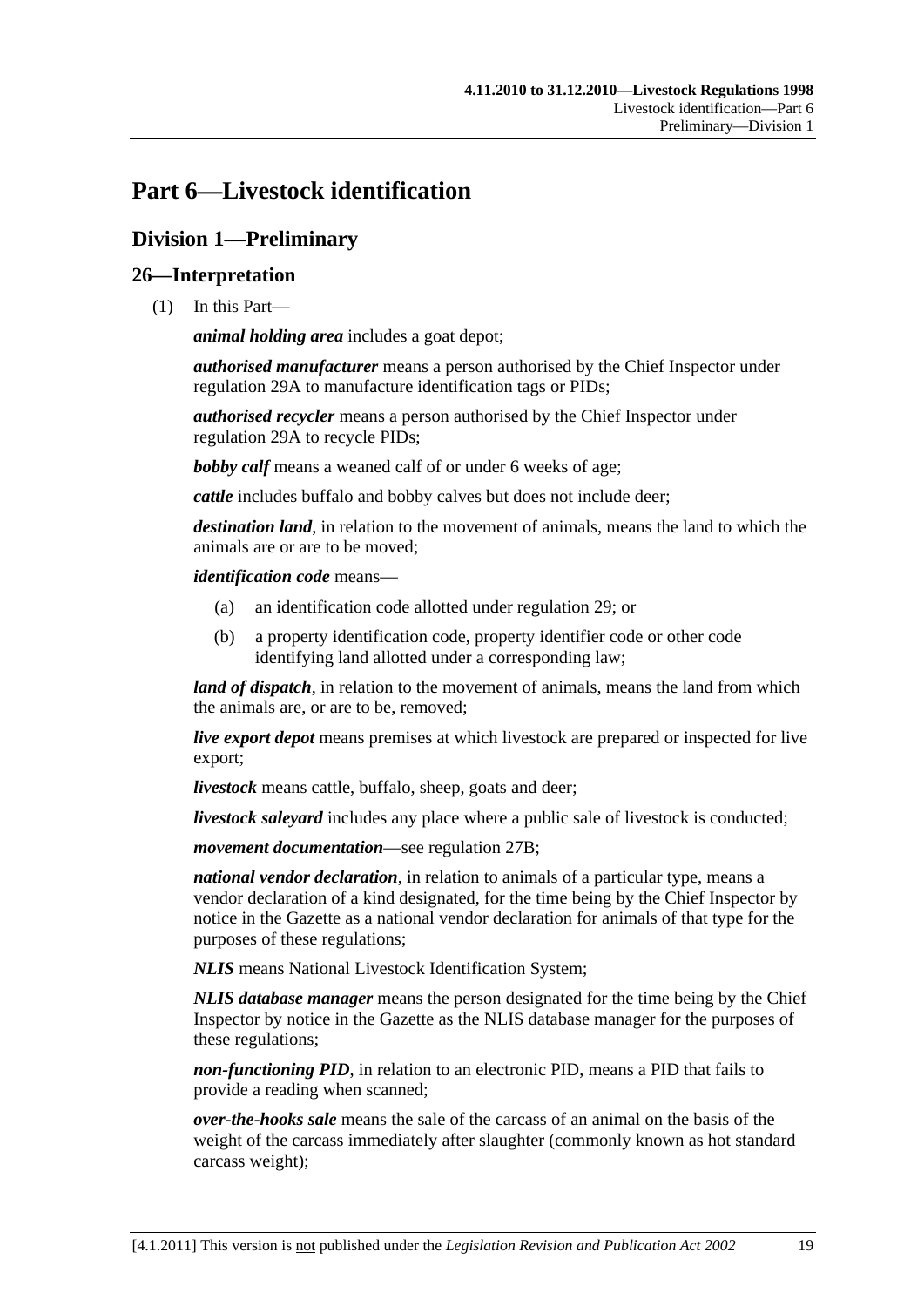#### <span id="page-19-0"></span>*owner* of land—

- (a) in relation to land alienated from the Crown in fee simple—means the owner of an estate in fee simple in the land;
- (b) in relation to land held from the Crown by lease, licence or agreement to purchase—means the lessee, licensee or purchaser;

*PID* or *permanent identification device* means a device for the permanent identification of livestock of a particular class obtained from an authorised manufacturer or an authorised recycler or a person authorised under a corresponding law to manufacture or recycle such devices or through an ordering system approved under a corresponding law;

*port for live export* includes a wharf, airport or other area at which livestock are assembled immediately before their live export, but does not include a live export depot;

*prescribed movement details*—see [subregulation \(2\);](#page-19-0)

*prescribed premises* means—

- (a) premises on which a special event is held; or
- (b) an animal feedlot; or
- (c) an animal holding area; or
- (d) a live export depot; or
- (e) a pound;

*sheep health statement* means a declaration about the health of sheep in a form approved by the Chief Inspector;

*special event* means an event at which animals are exhibited, or involved in a competitive activity, and includes a show, fair, rodeo and campdraft;

*stock agent*, in relation to a vendor or purchaser of livestock, means a person who, for fee or reward, arranges for the sale or purchase of the livestock on behalf of the vendor or purchaser;

*unmanaged goat* means a goat other than a goat kept or usually kept in a domestic or captive state.

- (2) For the purposes of this Part, the *prescribed movement details*, for animals being moved, means the following details:
	- (a) the number of animals and the type of animals (that is, whether cattle, sheep or goats) being moved;
	- (b) the serial number of the national vendor declaration (if any) accompanying the animals during their movement;
	- (c) the date on which the animals are being moved;
	- (d) the identification code of the land of dispatch;
	- (e) the identification code of the destination land;
	- (f) in addition—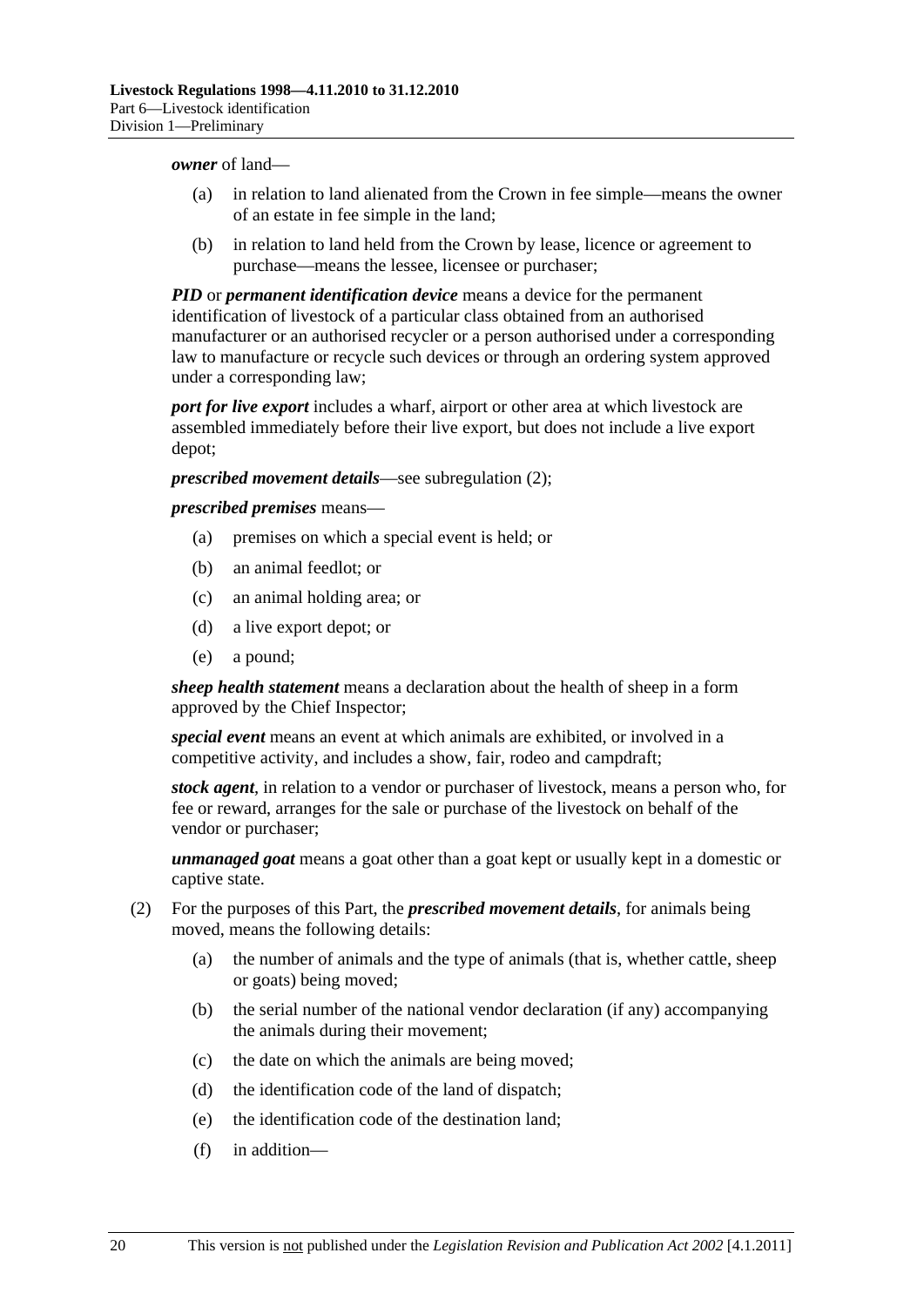- <span id="page-20-0"></span> (i) in the case of sheep or goats that were bred on the land of dispatch that fact; and
- (ii) in the case of sheep or goats that were not bred on the land of dispatch and are not identified with a PID bearing the identification code of the land of dispatch—the number or code on each PID attached to the animals; and
- (iii) in the case of cattle—the number or code on each animal's PID.
- (3) For the purposes of this Part—
	- (a) an animal will not be regarded as being removed from land if that land and the destination land have the same identification code;
	- (b) an animal will not be regarded as being pastured on land if—
		- (i) it is kept for a period not exceeding 7 days at a livestock saleyard to which it has been consigned for sale; or
		- (ii) it is kept for a period not exceeding 7 days at an abattoir at which it is to be slaughtered;
	- (c) an animal will not be taken to be bred on land unless it has been pastured on the land since its birth;
	- (d) a requirement to provide to a person, or notify a person of, details comprised of a number or code on a PID will be satisfied if either of the following is provided:
		- (i) the number or code generated when the PID is scanned; or
		- (ii) the number or code that appears on the exterior of the PID or tag;
	- (e) the NLIS database manager will only be taken to be notified if notified in a manner authorised by the NLIS database manager;
	- (f) a reference to the operator of prescribed premises will, in the case of premises on which a special event is held, be taken to be a reference to the person in charge of the special event.

## **26A—Chief Inspector may authorise acts otherwise prohibited under this Part**

The Chief Inspector may authorise (in accordance with [regulation 5A](#page-5-0)) an act or activity that would otherwise be prohibited under this Part.

#### **26B—Records kept under this Part**

A person who is required to keep a record under this Part must, at the request of an inspector or other person authorised in writing by the Chief Inspector, produce the record for inspection.

Maximum penalty: \$2 500.

Expiation fee: \$210.

## **Division 2—Identification of cattle, sheep and goats**

## **27—Application of Division**

This Division applies only in relation to cattle, sheep and goats.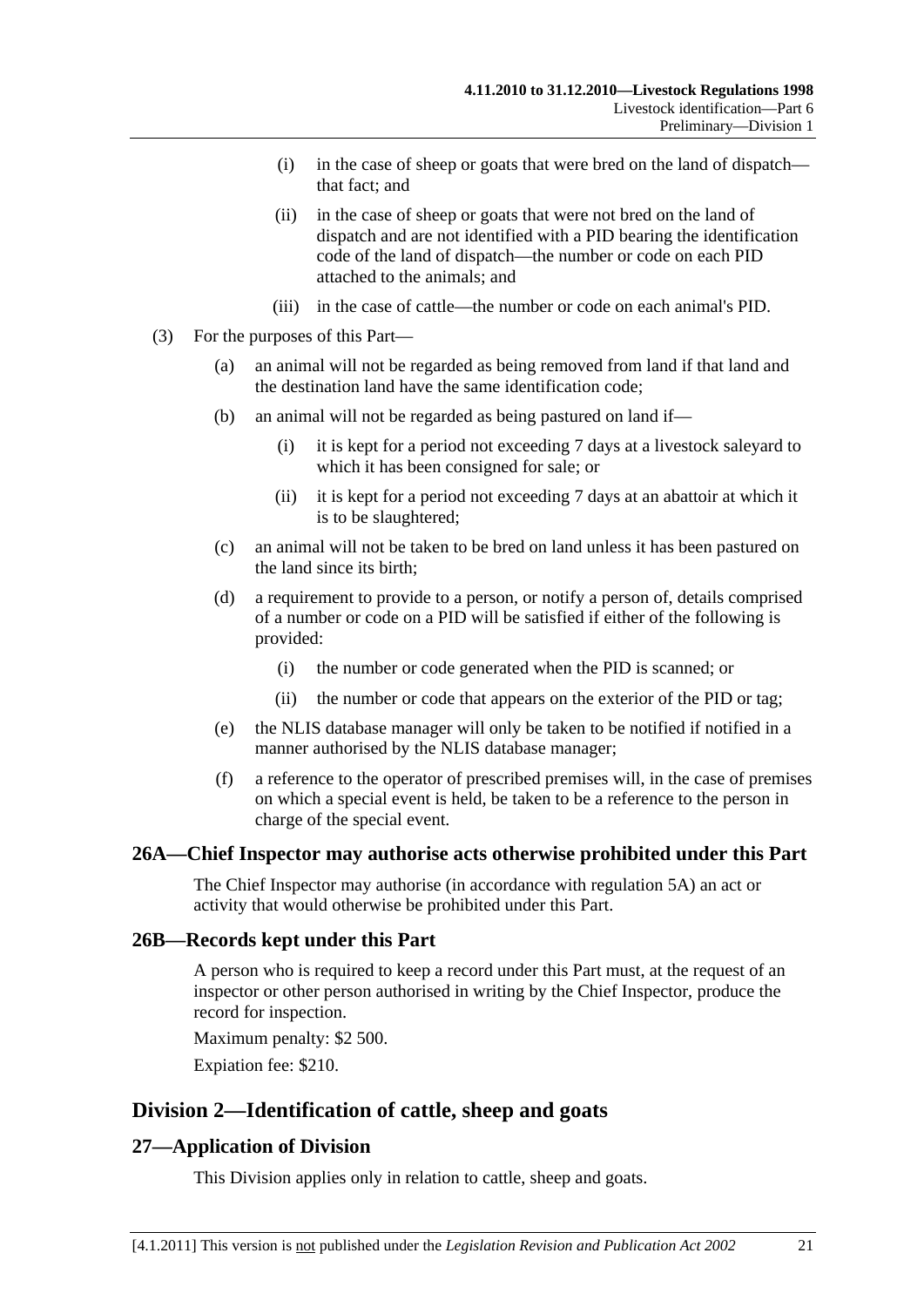## <span id="page-21-0"></span>**27A—PIDs**

- (1) For the purposes of this Division, an animal will not be taken to be identified with a PID unless—
	- (a) in the case of cattle—
		- (i) a PID is attached to the off-side ear of the animal, with the component of the PID containing the electronic microchip placed on the inside of the ear; or
		- (ii) a PID is inserted in the animal and a tag, indicating that the animal has such a PID inserted in it, attached to the off-side ear of the animal; or
	- (b) in the case of sheep or goats—a PID is attached to an ear of the animal.
- (2) The owner or person responsible for the management of an animal must not bring the animal into the State or remove the animal from land on which it has been pastured unless the animal is identified with a PID.

Maximum penalty: \$5 000.

Expiation fee: \$315.

- (3) [Subregulation \(2\)](#page-21-0) does not apply to an unmanaged goat that is—
	- (a) captured; and
	- (b) pastured on land for a period not exceeding 6 weeks; and
	- (c) consigned from the land to an abattoir for slaughter and over-the-hooks sale.

## **27B—Movement documentation**

- (1) For the purposes of this Division, movement documentation, in relation to animals being moved, must comprise—
	- (a) either—
		- (i) a copy of the vendor declaration completed in relation to the animals; or
		- (ii) a document containing—
			- (A) the prescribed details (see [subregulation \(6\)\)](#page-23-0) in relation to the animals; and
			- (B) the name and signature of the person completing the document; and
	- (b) in addition, in the case of sheep other than sheep consigned direct from a livestock saleyard outside the State to an abattoir in the State for slaughter—a sheep health statement.
- (2) The owner or person responsible for the management of animals that are brought into this State or removed from land on which they have been pastured (the *consignor*), is guilty of an offence unless movement documentation that complies with [subregulation \(1\)](#page-21-0) in relation to the animals—
	- (a) accompanies the animals during their movement; and
	- (b) is provided to a person (the *consignee*) as follows: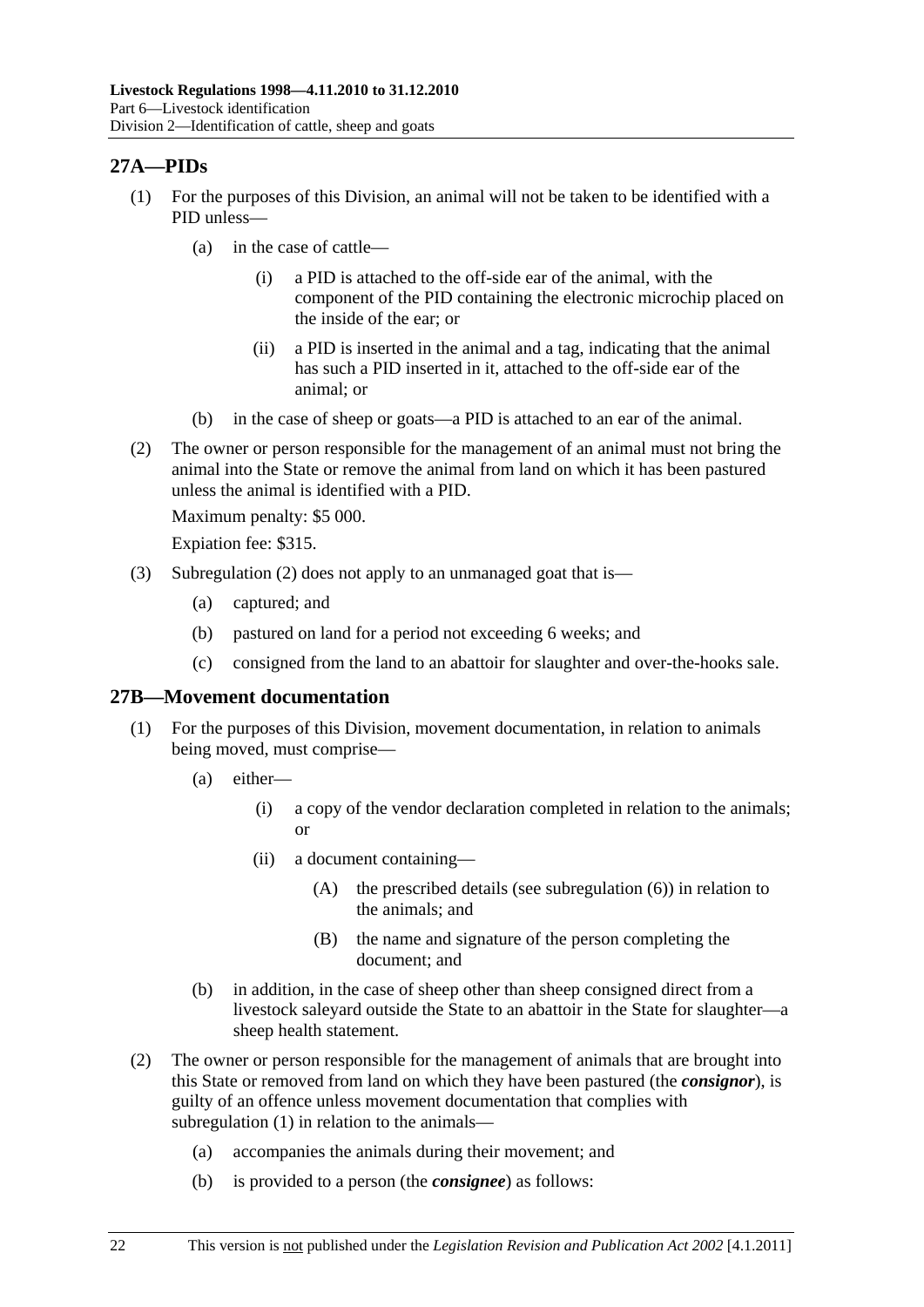- <span id="page-22-0"></span> (i) if the animals are brought into the State or removed for the purposes of sale by a stock agent—to the stock agent;
- (ii) if the animals are brought into the State or removed for the purposes of direct sale to a purchaser—to the purchaser or the person responsible for the management of the animals following the sale;
- (iii) if the animals are brought into the State or removed for the purposes of their movement to an abattoir or prescribed premises—
	- (A) to the person responsible for the management of the animals following their movement; and
	- (B) to the operator of the abattoir or prescribed premises;
- (iv) in any other case—to the person responsible for the management of the animals following their movement.

Maximum penalty: \$5 000.

Expiation fee: \$315.

- (3) If animals at a livestock saleyard are sold by a stock agent, a copy of the movement documentation, or a document containing the prescribed movement details, relating to the movement of the animals to the saleyard must be provided by the agent to a person (the *consignee*) as follows:
	- (a) if the animals are to be consigned direct to an abattoir for slaughter—
		- (i) to the person responsible for the management of the animals at the abattoir; and
		- (ii) to the operator of the abattoir,

by the end of the day of sale;

 (b) in any other case—to the purchaser or the person responsible for the management of the animals following the sale within 2 working days after the sale.

Maximum penalty: \$5 000.

- (4) Without limitation, a stock agent will be taken to have complied with [subregulation \(3\)](#page-22-0) if, within the period specified, the agent has—
	- (a) uploaded the copy of the documentation to the NLIS database; and
	- (b) notified the consignee of that upload.
- (5) Records of documentation under this regulation must be kept as follows:
	- (a) a consignor must keep a copy of the movement documentation relating to the consignment for at least 7 years;
	- (b) a consignee (other than the operator of an abattoir or the person in charge of a special event) must keep a copy of the movement documentation relating to the consignment for at least 7 years;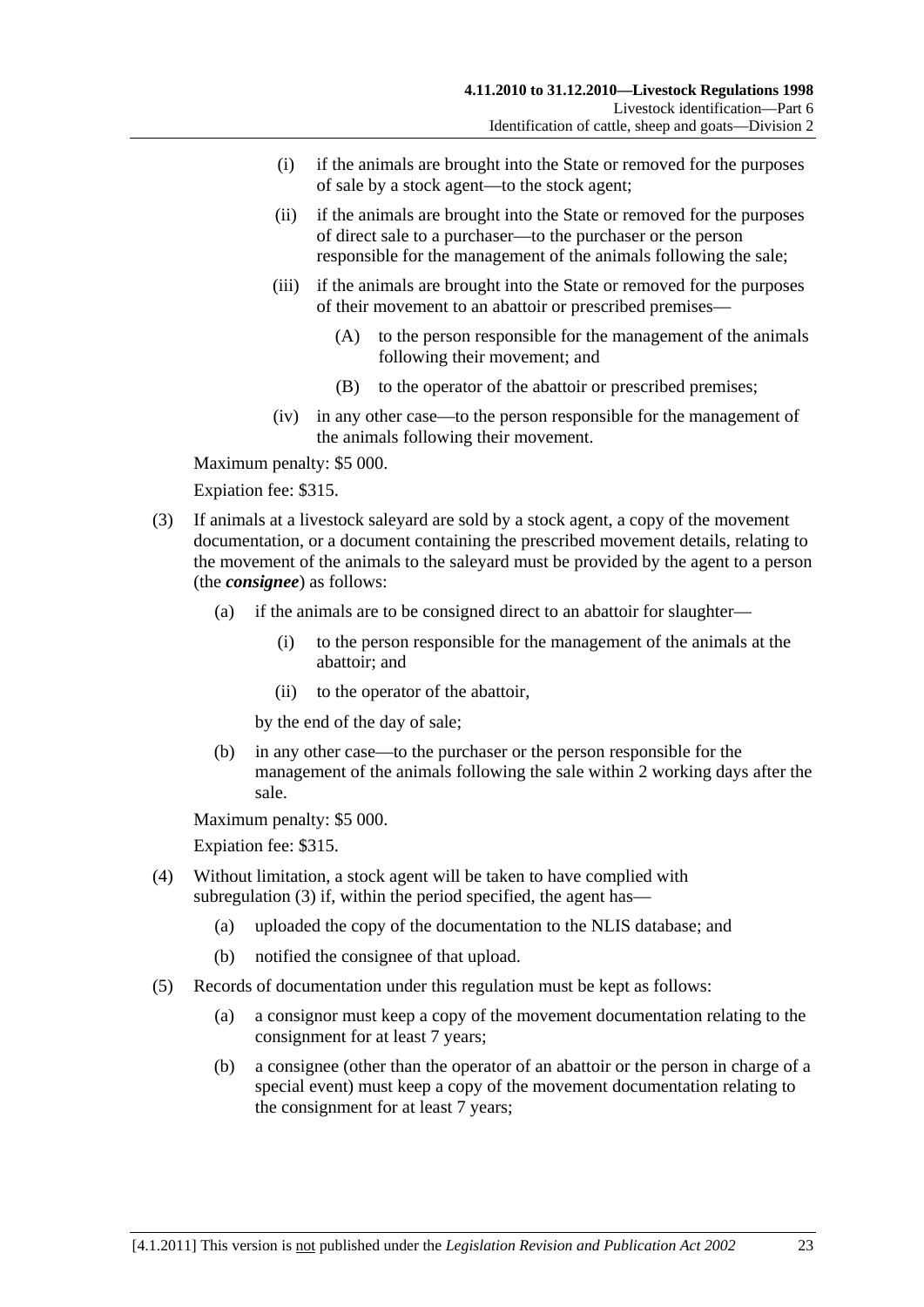<span id="page-23-0"></span> (c) a consignee who is the operator of an abattoir or the person in charge of a special event must keep a copy of the movement documentation relating to the consignment for at least 2 years.

Maximum penalty: \$5 000.

Expiation fee: \$315.

(6) In this regulation—

*prescribed details*, in relation to animals being moved, means the following:

- (a) the number of animals and the type of animals (that is, whether cattle, sheep or goats) being moved;
- (b) the breed, gender and approximate age of the animals;
- (c) the date on which the animals are being moved;
- (d) the identification code of the land of dispatch;
- (e) the identification code of the destination land (or the address or a description of the location of that land);
- (f) in addition—
	- (i) in the case of sheep or goats that were bred on the land of dispatch that fact; and
	- (ii) in the case of sheep or goats that were not bred on the land of dispatch and are not identified with a PID bearing the identification code of the land of dispatch—the number or code on each PID attached to the animals; and
	- (iii) in the case of bobby calves—
		- (A) the date and time movement commenced; and
		- (B) the name and signature of the person responsible for the management of the animals during their movement.

## **27C—NLIS notification before removal of animals from land of pasture**

If an animal is pastured on land (other than land on which it was bred), the owner or person responsible for the management of the animal must not remove the animal from that land unless the NLIS database manager has been notified of—

- (a) the number or code on the animal's PID; and
- (b) the identification code of the land; and
- (c) in addition, in the case of sheep or goats—the identification codes of any other land on which the animal has previously been pastured as far as may be reasonably ascertained (for example, from movement documentation relating to the movement of the animal).

Maximum penalty: \$5 000.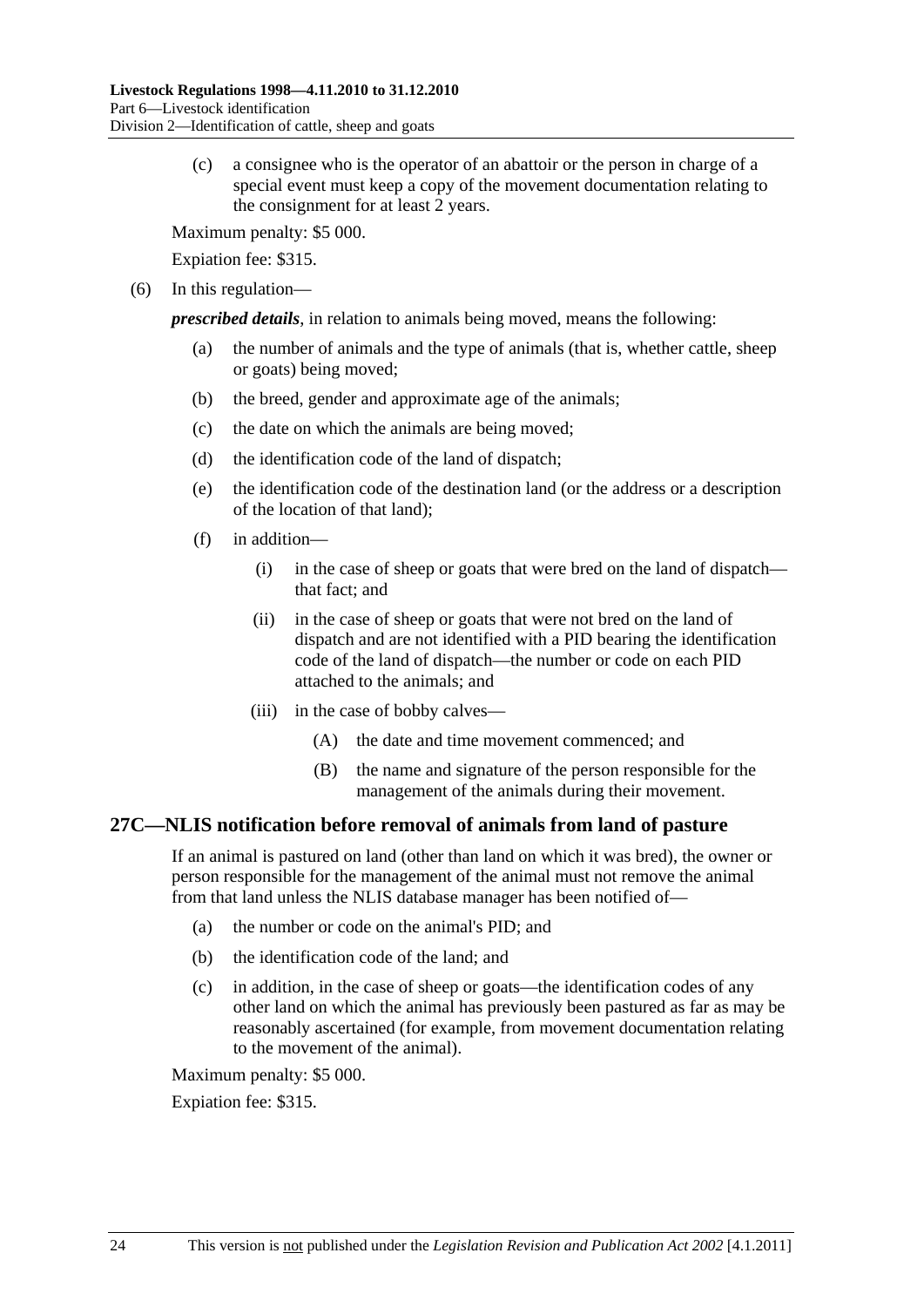## <span id="page-24-0"></span>**27D—NLIS notification after animals moved to different land of pasture**

- (1) Subject to this regulation, if an animal is removed from land on which it has been pastured (the *land of dispatch*) and pastured on other land (the *destination land*), the following provisions apply:
	- (a) if the land of dispatch is land or premises other than prescribed premises or a port for live export, the owner or person responsible for the management of the animal after its arrival at the destination land must notify the NLIS database manager of the prescribed movement details relating to the movement of the animal to the destination land—
		- (i) in the case of cattle—within 2 working days after the arrival of the animal at the destination land, or before the animal is removed from the destination land, whichever occurs earlier; and
		- (ii) in the case of sheep or goats—within 7 working days after the arrival of the animal at the destination land, or before the animal is removed from the destination land, whichever occurs earlier;
	- (b) if the destination land is prescribed premises, the operator of the prescribed premises must notify the NLIS database manager, by the end of the next working day after the arrival of the animal at the premises, of—
		- (i) in the case of the movement of cattle to premises on which a special event of 3 days or less is held before their direct return to the land of dispatch—
			- (A) the number or code on each animal's PID; and
			- (B) the date on which each animal's electronic PID is scanned at the special event; and
			- (C) the identification code of the premises of the special event; and
		- (ii) in the case of prescribed premises comprised of a pound—
			- (A) the date of impoundment; and
			- (B) the identification code of the pound; and
			- (C) the identification code of the land on which the animal was last pastured, or, if that code is not known, the identification code approved by the Chief Inspector for use in the circumstances as a default code; and
			- (D) the number or code on each of the animal's PIDs including, in the case of an animal that arrived at the pound without being identified with a PID, the number or code of the replacement PID attached to the animal at the pound; and
			- (E) in addition, in the case of sheep or goats—the total number of animals in the consignment (including the animal); and
		- (iii) in any other case—
			- (A) the prescribed movement details relating to the movement of the animal to the prescribed premises; and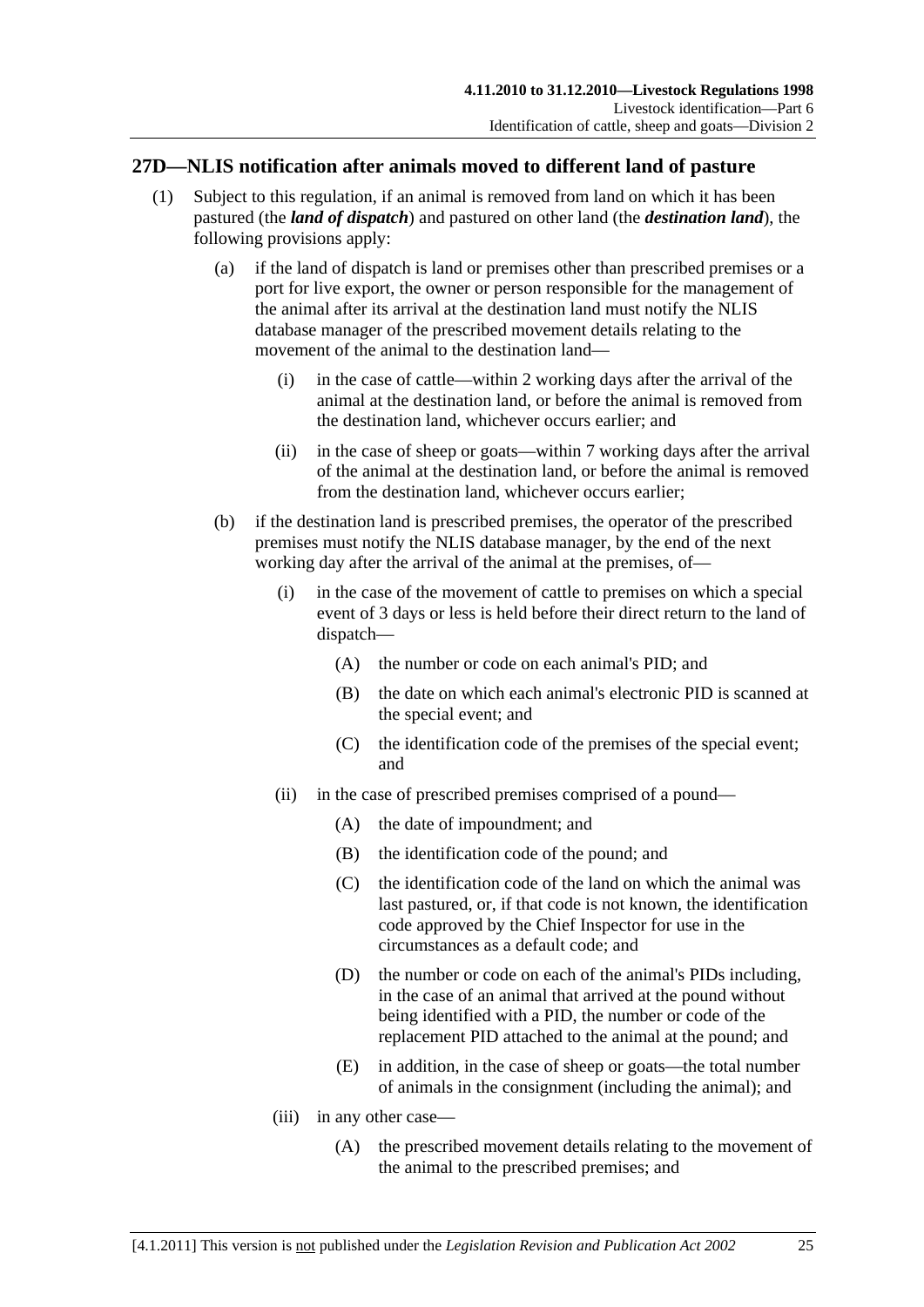- (B) the date of arrival of the animal at the prescribed premises;
- <span id="page-25-0"></span> (c) if the land of dispatch is prescribed premises other than an animal feedlot and the destination land is land or premises other than a port for live export, the operator of the prescribed premises must notify the NLIS database manager, by the end of the next working day after the removal of the animal from the prescribed premises, of the prescribed movement details relating to the movement of the animal to the destination land;
- (d) if the land of dispatch is a live export depot and the destination land is a port for live export, the operator of the depot must, by the end of the next working day after the removal of the animal from the depot, notify the NLIS database manager of—
	- (i) the date of removal of the animal; and
	- (ii) the identification code of the depot; and
	- (iii) the identification code of the port; and
	- (iv) in addition—
		- (A) in the case of sheep or goats—the total number of animals in the consignment (including the animal); and
		- (B) in the case of cattle—the number or code on each animal's PID.

Maximum penalty: \$5 000.

Expiation fee: \$315.

 (2) The owner or person responsible for the management of an animal after its arrival at prescribed premises must provide the operator of the premises with information necessary for that person to comply with [subregulation \(1\)\(b\).](#page-24-0)

Maximum penalty: \$5 000.

Expiation fee: \$315.

 (3) The owner or person responsible for the management of an animal after its removal from prescribed premises must provide the operator of the premises with information necessary for that person to comply with subregulation  $(1)(c)$  or  $(1)(d)$ .

Maximum penalty: \$5 000.

Expiation fee: \$315.

 (4) If the owner or person responsible for the management of an animal becomes aware that information provided to the operator of prescribed premises or the NLIS database manager in respect of the animal under this regulation is inaccurate or incomplete or that the animal was not moved direct to the destination contemplated at the time the information was provided, the person must, as soon as practicable, notify the NLIS database manager of the correct or complete information.

Maximum penalty: \$5 000.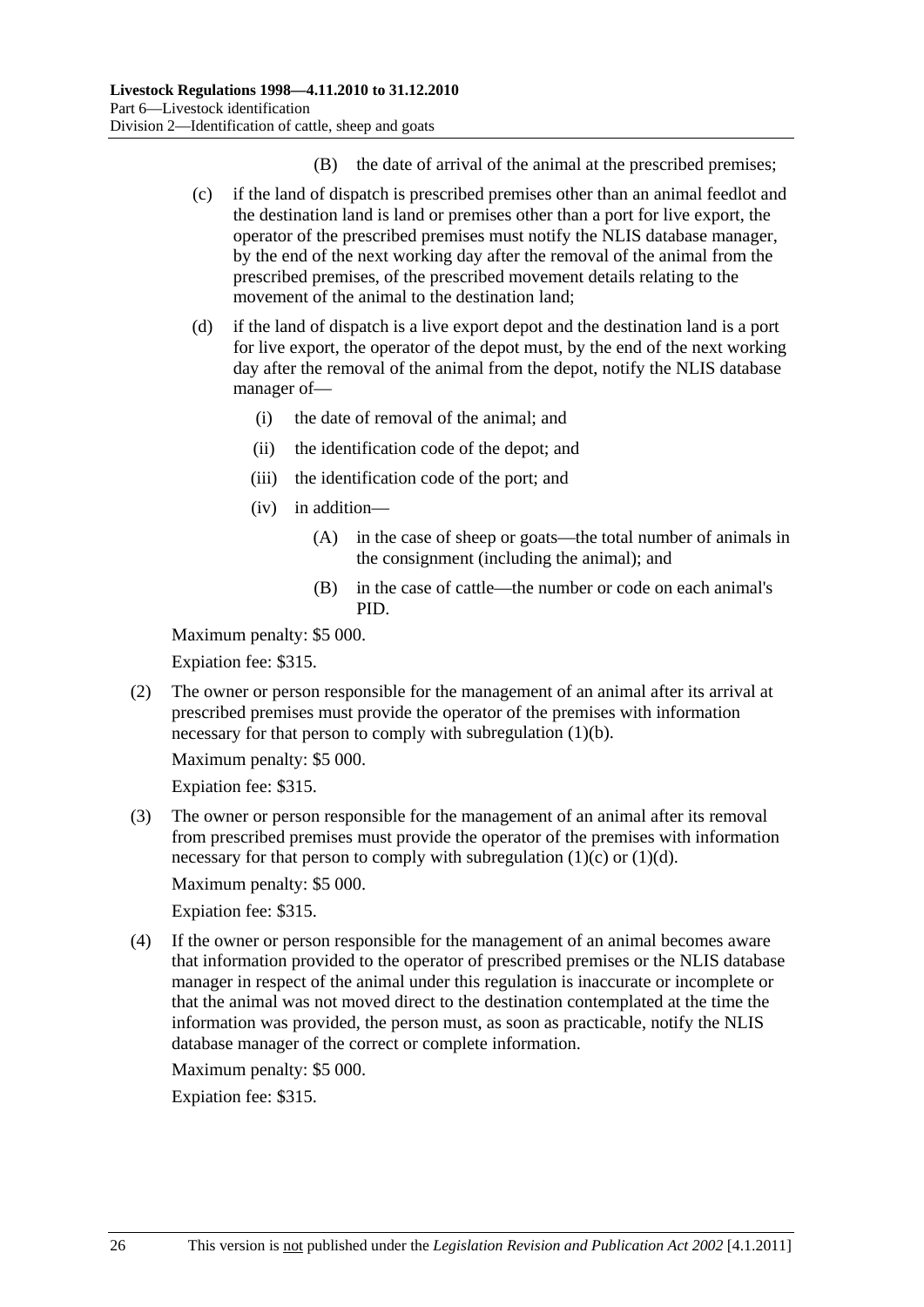- <span id="page-26-0"></span> (5) It is not a defence to a charge of an offence under this regulation comprised of a failure to notify the NLIS database manager of the identification code of destination land to establish that an identification code had not previously been allotted to the land.
- (6) For the purposes of this regulation, if an animal is removed from land of dispatch and unloaded at any other land or premises (including a livestock saleyard) during transit, that other land or premises will be taken to be the destination land.

## **27E—Animals at livestock saleyards must have PID and movement documentation**

 (1) If an animal at a livestock saleyard is not identified with a PID, the owner and the person responsible for the management of the animal immediately before its movement to the saleyard are each guilty of an offence.

Maximum penalty: \$5 000.

Expiation fee: \$315.

- (2) If, at a livestock saleyard, an animal—
	- (a) that is not identified with a PID; or
	- (b) in respect of which movement documentation relating to the movement of the animal to the saleyard has not been provided as required under [regulation 27B](#page-21-0),

is sold, the saleyard operator, the stock agent acting on behalf of the vendor and the person responsible for the management of the animal at the saleyard are each guilty of an offence.

Maximum penalty: \$5 000.

Expiation fee: \$315.

- (3) If an animal bears a non-functioning PID, the operator of the saleyard or a stock agent may cause the animal to be identified with a replacement PID bearing the identification code of the saleyard.
- (4) Before an animal that is not identified with a PID, or bears a non-functioning PID, is removed from a livestock saleyard—
	- (a) the operator of the saleyard or a stock agent must, if the animal is not identified with a PID, cause the animal to be identified with a replacement PID bearing the identification code of the saleyard; and
	- (b) the operator of the saleyard must notify the NLIS database manager of—
		- (i) the prescribed movement details relating to the movement of the animal to the saleyard (including, in the case of a non-functioning PID, the number or code on that PID); and
		- (ii) the number or code on any replacement PID.

Maximum penalty: \$5 000.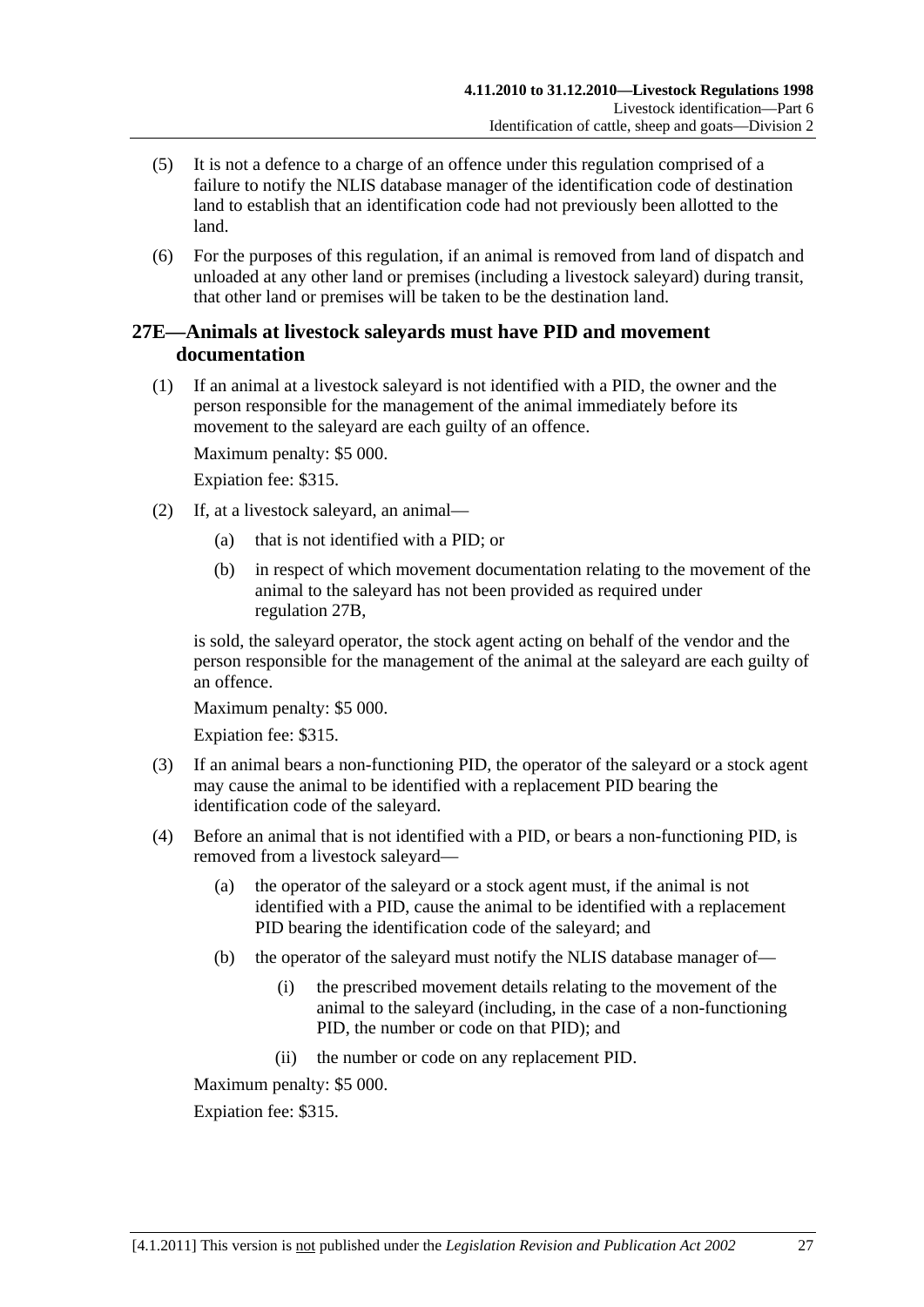- <span id="page-27-0"></span> (5) If an animal is identified with a replacement PID under [subregulation \(3\)](#page-26-0) or [\(4\),](#page-26-0) the saleyard operator or stock agent must make, and keep for at least 2 years, a written record of—
	- (a) the prescribed movement details relating to the movement of the animal to the saleyard; and
	- (b) the name of the person responsible for causing the animal to be identified with the replacement PID; and
	- (c) the date on which the PID was attached or inserted; and
	- (d) the name of the vendor of the animal.

Maximum penalty: \$5 000.

Expiation fee: \$315.

## **27EA—NLIS notification of animals consigned to livestock saleyard for sale**

- (1) The following provisions apply in relation to animals consigned to a livestock saleyard for sale:
	- (a) by the end of each day on which animals are offered for sale at the saleyard, the operator of the saleyard must notify the NLIS database manager—
		- (i) for each animal that arrives at the saleyard and is sold at the saleyard on that day, of—
			- (A) the prescribed movement details relating to the movement of the animal to the saleyard; and
			- (B) the date of the sale; and
		- (ii) for each animal that arrives at the saleyard but is not sold at the saleyard on that day, of—
			- (A) the prescribed movement details relating to the movement of the animal to the saleyard; and
			- (B) the date of the arrival; and
			- (C) in addition, in the case of an animal that was dead on arrival—the identification code approved by the Chief Inspector for use in the circumstances as a default deceased code;
	- (b) the operator of the saleyard must, for each animal sold at the saleyard, update the entry in the database for the animal with details as follows:
		- (i) if, by the end of the day of sale of the animal, the operator is aware of the destination land for the animal, the operator must—
			- (A) if the destination land is an abattoir—by the end of that day; or
			- (B) in any other case—within 2 working days after the sale,

update the entry with the identification code of that land and, in the case of sheep or goats, the total number of animals in the consignment (including the animal) that are to be or have been moved direct to that land;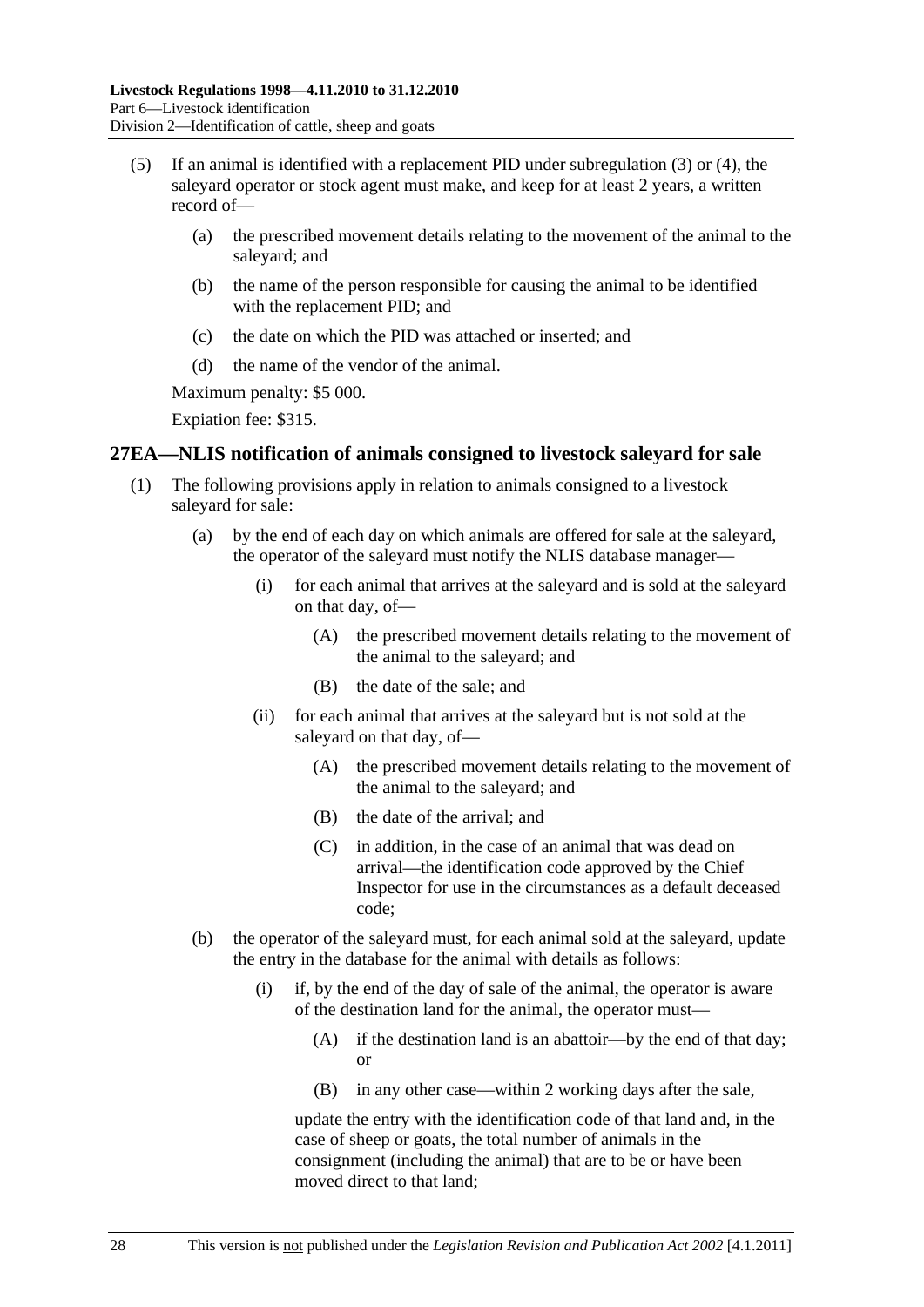- <span id="page-28-0"></span> (ii) if, by the end of the day of sale of the animal, the operator is not aware of the destination land for the animal, the operator must, within 2 working days after the sale, update the entry with—
	- (A) the identification code of the stock agent acting on behalf of the purchaser of the animal, or, if no such agent was used, the stock agent acting on behalf of the vendor of the animal; and
	- (B) in the case of sheep or goats, the total number of animals in the consignment (including the animal) that are to be or have been moved direct to the destination land;
- (c) if the operator of the saleyard updates the entry in the database for an animal with the identification code of a stock agent under paragraph  $(b)(ii)(A)$ , the operator must ensure that the stock agent is aware that his or her identification code has been used for that purpose;
- (d) before, or as soon as practicable (and, in any event, within 2 working days) after, an animal that has not been sold at the saleyard is removed from the saleyard, the operator of the saleyard must update the entry in the database for that animal with the identification code of the destination land for the animal;
- (e) before, or as soon as practicable (and, in any event, within 2 working days) after an animal that has died at the saleyard is disposed of at the saleyard or removed from the saleyard, the operator of the saleyard must update the entry in the database for that animal with the identification code approved by the Chief Inspector for use in the circumstances as a default deceased code;
- (f) if the operator of the saleyard becomes aware that information provided to the NLIS database manager is inaccurate or incomplete through an omission or error made by the operator, the operator must, as soon as practicable, provide the correct or complete information.

Maximum penalty: \$5 000.

Expiation fee: \$315.

 (2) A person (whether or not a stock agent) who offers an animal for sale at a livestock saleyard must provide the operator of the saleyard with information necessary for the operator to comply with [subregulation \(1\)](#page-27-0).

Maximum penalty: \$5 000.

- (3) A person (whether or not a stock agent) who purchases an animal at a livestock saleyard must comply with the following provisions:
	- (a) if the destination land for the animal has been determined before the end of the day of the purchase, the person must, on that day, notify the operator of the saleyard of the identification code of that land;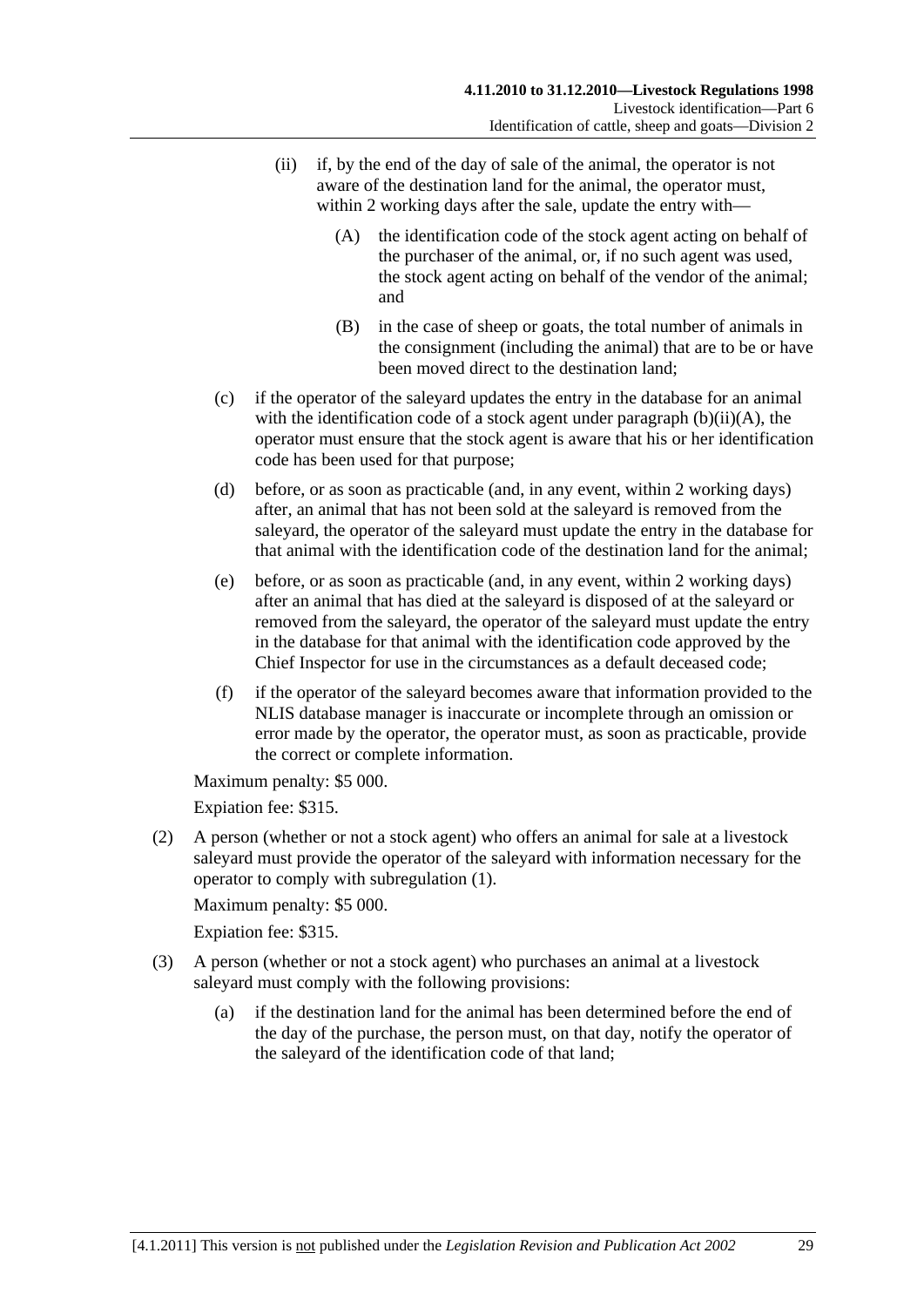<span id="page-29-0"></span> (b) if the destination land for the animal has not been determined before the end of the day of the purchase, the person must, on that day, notify the operator of the saleyard of the identification code of the stock agent acting on behalf of the purchaser, or, if no such agent was used, the stock agent acting on behalf of the vendor.

Maximum penalty: \$5 000.

Expiation fee: \$315.

 (4) If a person notifies the saleyard operator of the identification code of destination land under subregulation  $(3)(a)$ , the agent must, as soon as practicable (and, in any event, within 2 working days) after that notification, give written notice to the purchaser of the animal setting out details of the identification code provided.

Maximum penalty: \$5 000.

Expiation fee: \$315.

**Note—** 

The notice may be included on an invoice.

 (5) If a person notifies the saleyard operator of the identification code of a stock agent under subregulation  $(3)(b)$ , the person must ensure that the stock agent is aware that his or her identification code has been used for that purpose.

Maximum penalty: \$5 000.

Expiation fee: \$315.

 (6) A stock agent whose identification code has been provided to the saleyard operator under [subregulation \(3\)\(b\)](#page-29-0) must, before, or as soon as practicable (and, in any event, within 7 working days) after, the animal is removed from the saleyard, notify the NLIS database manager of the identification code of the destination land for the animal.

Maximum penalty: \$5 000.

Expiation fee: \$315.

 (7) If a stock agent notifies the NLIS database manager of the identification code of destination land under [subregulation \(6\),](#page-29-0) the agent must, as soon as practicable (and, in any event, within 2 working days) after that notification, give written notice to the purchaser of the animal setting out details of the identification code provided.

Maximum penalty: \$5 000.

Expiation fee: \$315.

**Note—** 

The notice may be included on an invoice.

- (8) It is not a defence to a charge of an offence against [subregulation \(3\)](#page-28-0) to establish that an identification code had not previously been allotted to the land or person concerned.
- (9) A person selling or purchasing an animal through a stock agent must provide the stock agent with information necessary for the stock agent to comply with this regulation. Maximum penalty: \$5 000.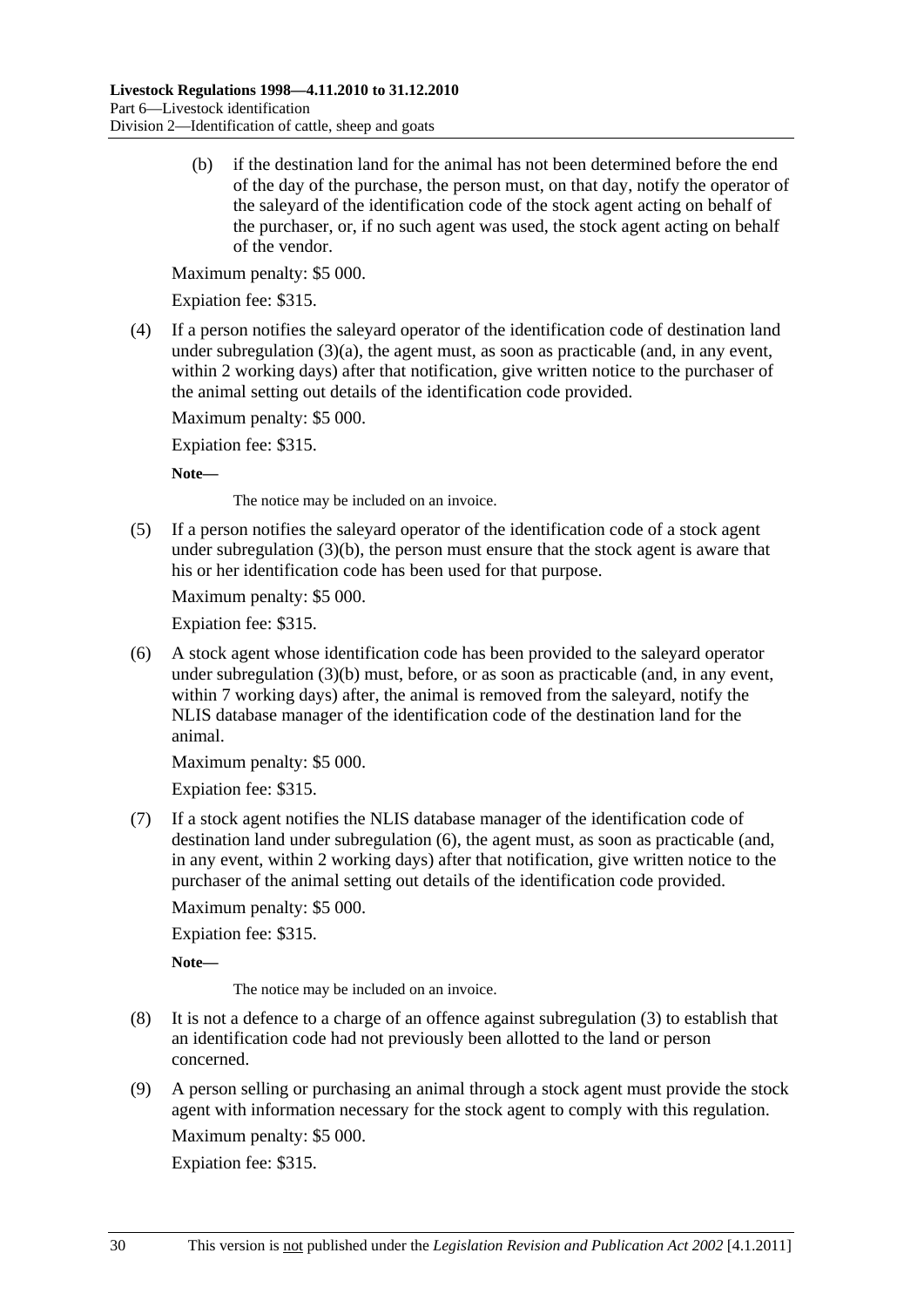<span id="page-30-0"></span> (10) If the purchaser of an animal becomes aware that information provided to the operator of a livestock saleyard or the NLIS database manager in respect of the animal under this regulation is inaccurate or incomplete or that an animal was not moved direct to the destination land contemplated at the time the information was provided, the purchaser must, as soon as practicable, notify the NLIS database manager of the correct or complete information.

Maximum penalty: \$5 000.

Expiation fee: \$315.

## **27EB—NLIS notification of movement of bobby calves from land of pasture to abattoir**

The person responsible for transporting bobby calves from land on which they have been pastured to an abattoir must—

- (a) ensure that the PID attached to each calf is scanned and the electronic information recorded before removal of the calves from the land; and
- (b) notify the NLIS database manager, before the end of the day of arrival of the calves at the abattoir or before their slaughter (whichever occurs first), of the prescribed movement details relating to the movement of the calves to the abattoir.

Maximum penalty: \$5 000.

Expiation fee: \$315.

## **27EC—Animals at abattoirs must have PID and movement documentation**

 (1) If an animal at an abattoir is not identified with a PID, the owner and the person responsible for the management of the animal immediately before its movement to the abattoir are each guilty of an offence.

Maximum penalty: \$5 000.

Expiation fee: \$315.

- (2) If, at an abattoir, an animal—
	- (a) that is not identified with a PID; or
	- (b) in respect of which—
		- (i) in the case of an animal that was moved direct to the abattoir from land on which it was pastured—movement documentation relating to the movement of the animal to the abattoir has not been provided as required under [regulation 27B\(2\);](#page-21-0) or
		- (ii) in the case of an animal that was moved direct to the abattoir from a livestock saleyard to which it was consigned for sale and kept for a period not exceeding 7 days—documentation relating to the movement of the animal to the saleyard has not been provided as required under [regulation 27B\(3\),](#page-22-0)

is slaughtered, the operator of the abattoir and the person responsible for the management or slaughter of the animal are each guilty of an offence.

Maximum penalty: \$5 000.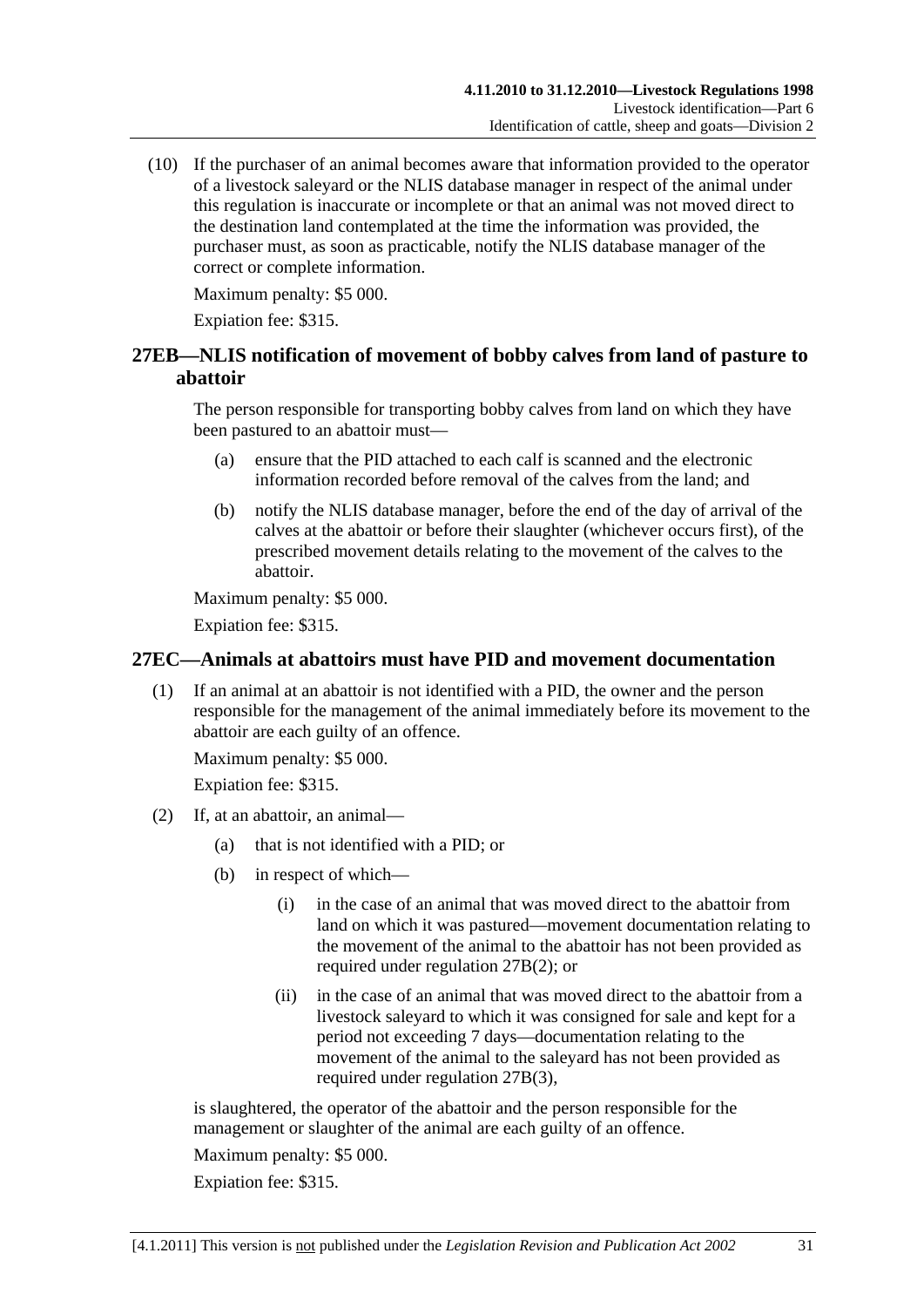<span id="page-31-0"></span> (3) No offence is committed under [subregulation \(2\)](#page-30-0) if the operator of the abattoir notifies an inspector, before the slaughter, of the omission and of as many prescribed movement details relating to the movement of the animal to the abattoir as may be reasonably ascertained in the circumstances.

## **27ED—NLIS notification when animals slaughtered**

- (1) The operator of an abattoir must, within 2 working days after slaughtering an animal, notify the NLIS database manager of—
	- (a) the date of slaughter of the animal; and
	- (b) in addition—
		- (i) in the case of cattle—
			- (A) if the animal was moved direct to the abattoir from land on which it was pastured—the prescribed movement details relating to the movement of the animal to the abattoir; or
			- (B) if the animal was moved direct to the abattoir from a livestock saleyard to which it had been consigned for sale and at which it had been kept for a period not exceeding 7 days—
				- the number or code on the animal's PID; and
				- the identification code of the land on which the animal was last pastured; or
		- (ii) in the case of sheep or goats—
			- (A) if the animal was moved direct to the abattoir from land on which it was pastured—the prescribed movement details relating to the movement of the animal to the abattoir; or
			- (B) if the animal was moved direct to the abattoir from a livestock saleyard to which it had been consigned for sale and at which it had been kept for a period not exceeding 7 days—
				- the type of animal (that is, whether sheep or goat); and
				- the total number of animals in the consignment to the abattoir (including the animal); and
				- the identification code of the saleyard.

Maximum penalty: \$5 000.

Expiation fee: \$315.

 (2) The operator of an abattoir must keep a written record of the details referred to in [subregulation \(1\)](#page-31-0) (other than those details required to be kept by the operator under [regulation 27B\(5\)\)](#page-22-0) for at least 2 years.

Maximum penalty: \$5 000.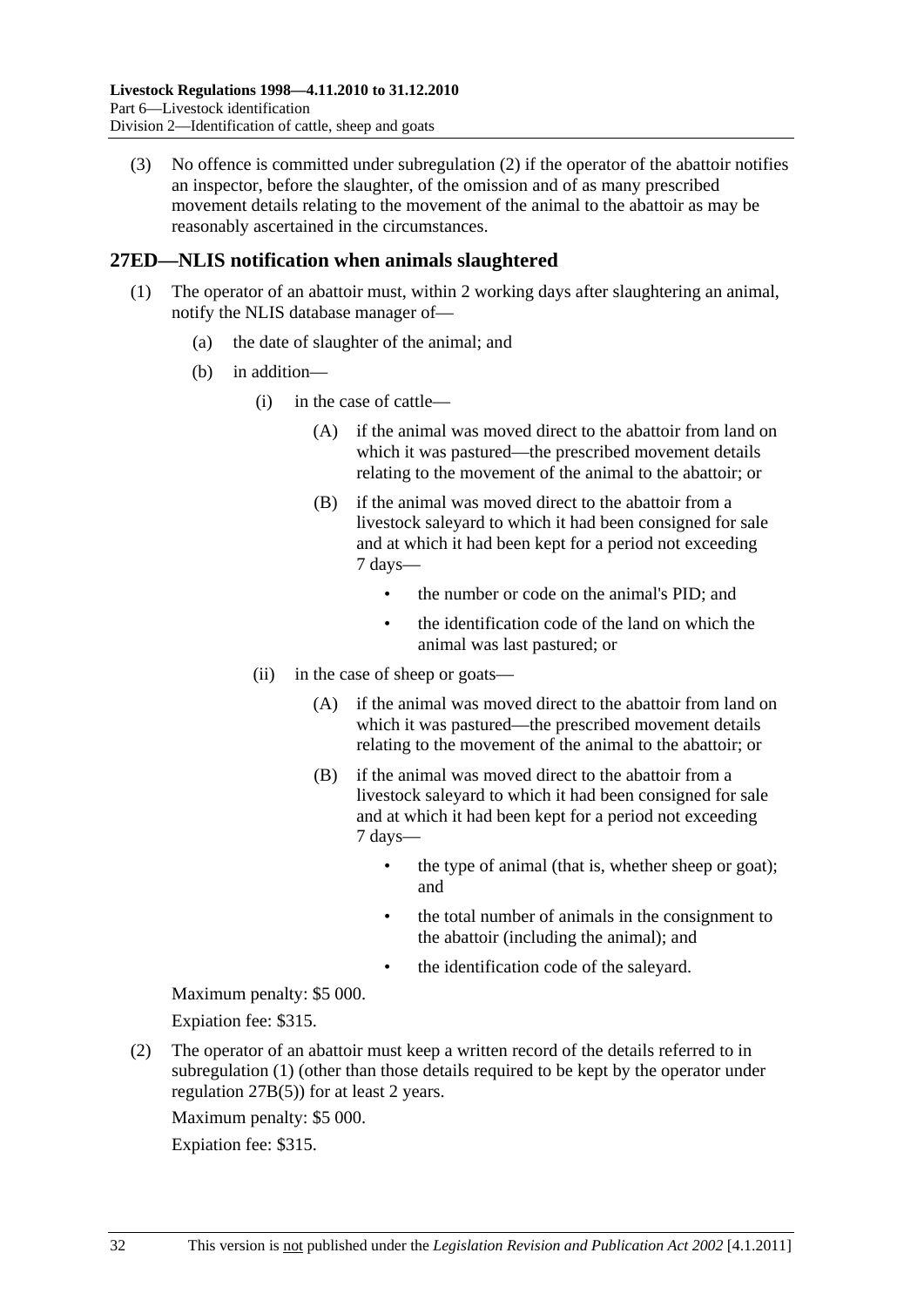<span id="page-32-0"></span> (3) The owner or person responsible for the management of an animal at an abattoir must provide the operator of the abattoir with information necessary for the operator to comply with [subregulation \(1\)](#page-31-0).

Maximum penalty: \$5 000.

Expiation fee: \$315.

## **27EF—Identification of animal at abattoir must be possible until fitness for human consumption assessed**

The operator of an abattoir must ensure that the abattoir has in place post-slaughter procedures approved by the Chief Inspector that will enable the determination, at any time until an assessment is made of the fitness for human consumption of the carcass of an animal, of—

- (a) in the case of an animal that was moved direct to the abattoir from land on which it was pastured—the prescribed movement details relating to the movement of the animal to the abattoir; or
- (b) in the case of an animal that was moved direct to the abattoir from a livestock saleyard to which it had been consigned for sale and at which it was kept for a period not exceeding 7 days—the prescribed movement details relating to the movement of the animal to the saleyard.

Maximum penalty: \$5 000.

Expiation fee: \$315.

## **27F—False or misleading statements under this Division**

A person must not make a statement that is false or misleading in a material particular (whether by reason of the inclusion or omission of any particular) in any details required to be provided under this Division.

Maximum penalty/expiation fee:

(a) If the person made the statement knowing that it was false or misleading:

Maximum penalty—\$10 000.

(b) In any other case:

Maximum penalty—\$5 000.

Expiation fee—\$315.

## **Division 4—Identification of deer**

## **27G—Identification of deer**

 (1) A person who keeps deer must ensure that deer are not removed from land on which they are kept unless attached to the ear of each animal is an identification tag that bears the identification code of the land from which it is removed.

Maximum penalty: \$5 000.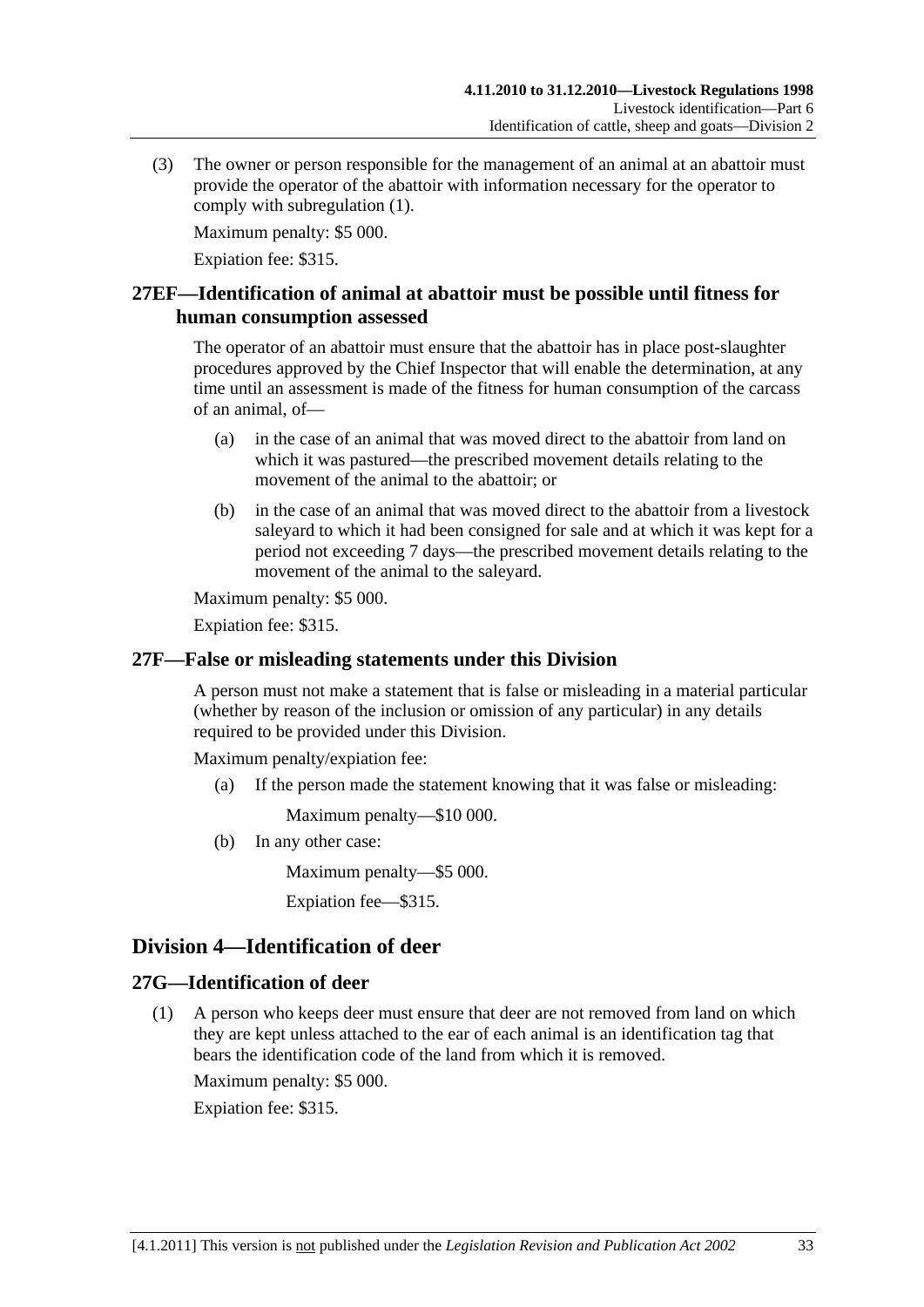# <span id="page-33-0"></span>**Division 5—General**

## **27H—Removal of livestock in contravention of this Part**

- (1) If an inspector suspects on reasonable grounds that a person has removed, or is about to remove, livestock from property in contravention of this Part, the inspector may—
	- (a) require the owner or person in charge of the animals to—
		- (i) muster them at or take them to a specified place convenient for inspecting or attaching identification tags to the animals;
		- (ii) attach PIDs or identification tags to animals found not to be tagged or otherwise identified in accordance with this Part;
		- (iii) detain the animals at a specified place, or return the animals to the place from which they have been removed, until they are tagged or otherwise identified in accordance with this Part; and
	- (b) if the owner or person in charge refuses or fails to comply with such a requirement, take the action required to be taken, with or without assistance.
- (2) The Minister may recover costs and expenses reasonably incurred by an inspector under subregulation  $(1)(b)$  by action in a court of competent jurisdiction as a debt owed by the person of whom the requirement was made.

## **28—Types of devices**

- (1) A person must only attach to, or insert in, an animal a PID of the following kind:
	- (a) if the device is to be attached to or inserted in the animal on the property on which the animal was born—a device of a kind approved by the Chief Inspector as a breeder device; or
	- (b) in any other case—a device of a kind approved by the Chief Inspector as a post-breeder device.

Maximum penalty: \$5 000.

Expiation fee: \$315.

## **29—Identification codes**

- (1) The Chief Inspector may, on application, allot an identification code to—
	- (a) the owner or a purchaser of land or livestock; or
	- (b) a stock agent; or
	- (c) the operator of a saleyard; or
	- (d) the operator of an abattoir.
- (2) The Chief Inspector may, on allotting an identification code, designate that it is allotted to specified land.
- (3) The Chief Inspector may cancel an identification code—
	- (a) at the request of, or with the consent of, the person to whom the code is allotted; or
	- (b) in the case of a code allotted to specified land—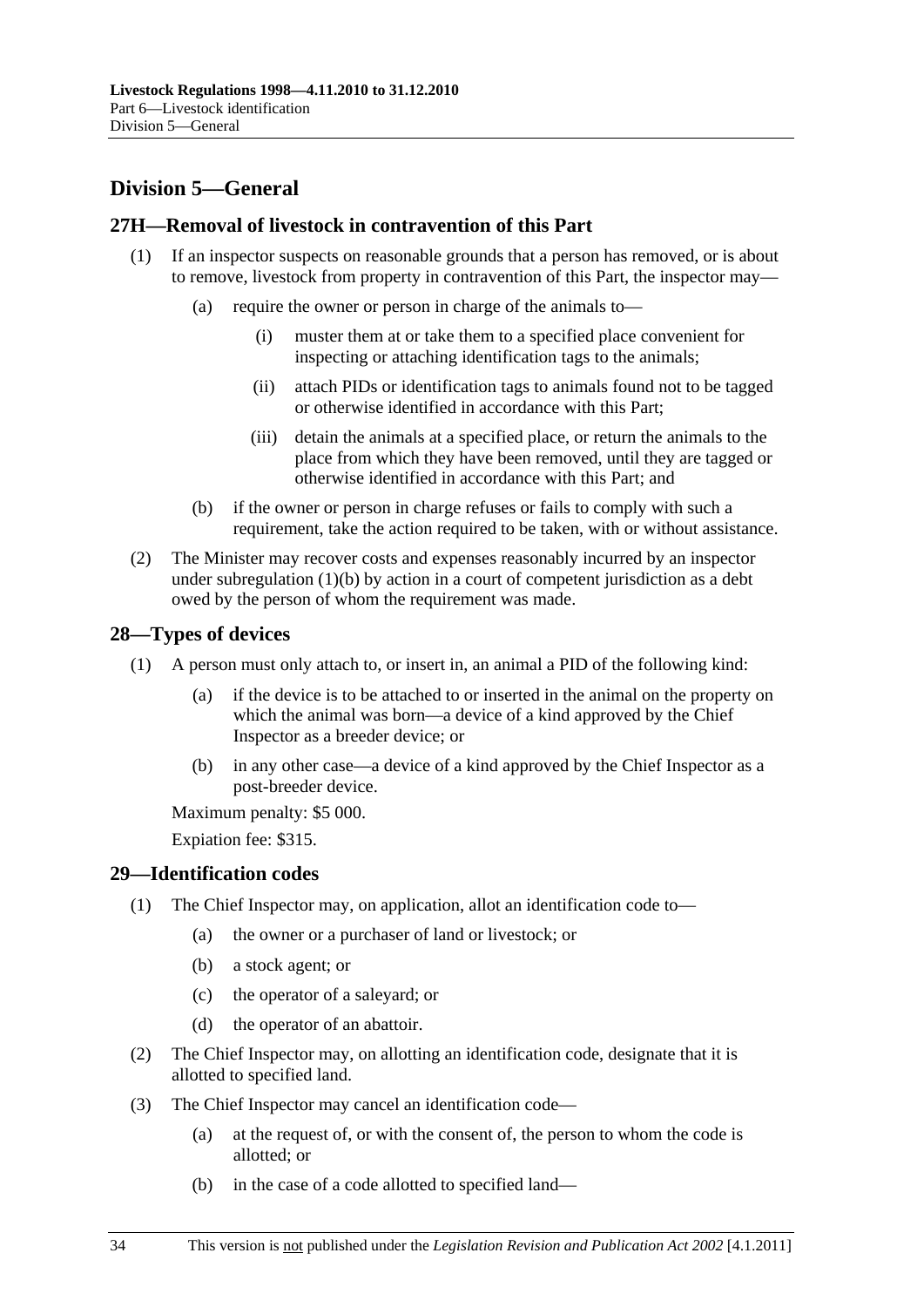- <span id="page-34-0"></span> (i) at the request of the owner of the land or the owner of livestock pastured or kept on the land; or
- (ii) if satisfied that no identification tags or PIDs bearing the identification code of the land have been ordered in the preceding 3 years.
- (4) The Chief Inspector must give notice of any cancellation of an identification code under [subregulation \(3\)\(b\)](#page-33-0) to the person to whom the code is allotted at his or her last known address.
- (5) The Chief Inspector must maintain a register of identification codes, including for each code details of the name and address of the person to whom the code is allotted and the land, if any, to which the code is allotted.
- (6) The register may contain other information that the Chief Inspector considers appropriate, such as further contact details of the person to whom the code is allotted or the identity and contact details of the registered proprietor of the land.
- (7) The Chief Inspector may make the register available—
	- (a) free of charge, to the NLIS database manager, a law enforcement agency or an agency that regulates matters relating to livestock in another jurisdiction; and
	- (b) for the fee fixed in [Schedule 1,](#page-42-0) to the operator of a saleyard or abattoir, a stock agent or any other person who has, in the opinion of the Chief Inspector, a legitimate interest in the information on the register.

## **29A—Authorisation of manufacturers and recyclers**

The Chief Inspector may authorise a person—

- (a) to manufacture identification tags or PIDs for the purposes of this Part; or
- (b) to recycle PIDs for the purposes of this Part.

## **29B—Supply of tags and devices**

An authorised manufacturer or authorised recycler—

- (a) may only supply identification tags or PIDs to persons on receipt of an order form validated in a manner approved by the Chief Inspector; and
- (b) must keep records of the persons to whom the tags or devices are supplied and the number and type of tags or devices supplied in respect of each identification code.

Maximum penalty: \$5 000.

Expiation fee: \$315.

## **29C—Animal must not have more than 1 PID**

 (1) A person must not attach to or insert in an animal a PID if the animal already has a PID attached to or inserted in it.

Maximum penalty: \$2 500. Expiation fee: \$210.

[4.1.2011] This version is not published under the *Legislation Revision and Publication Act 2002* 35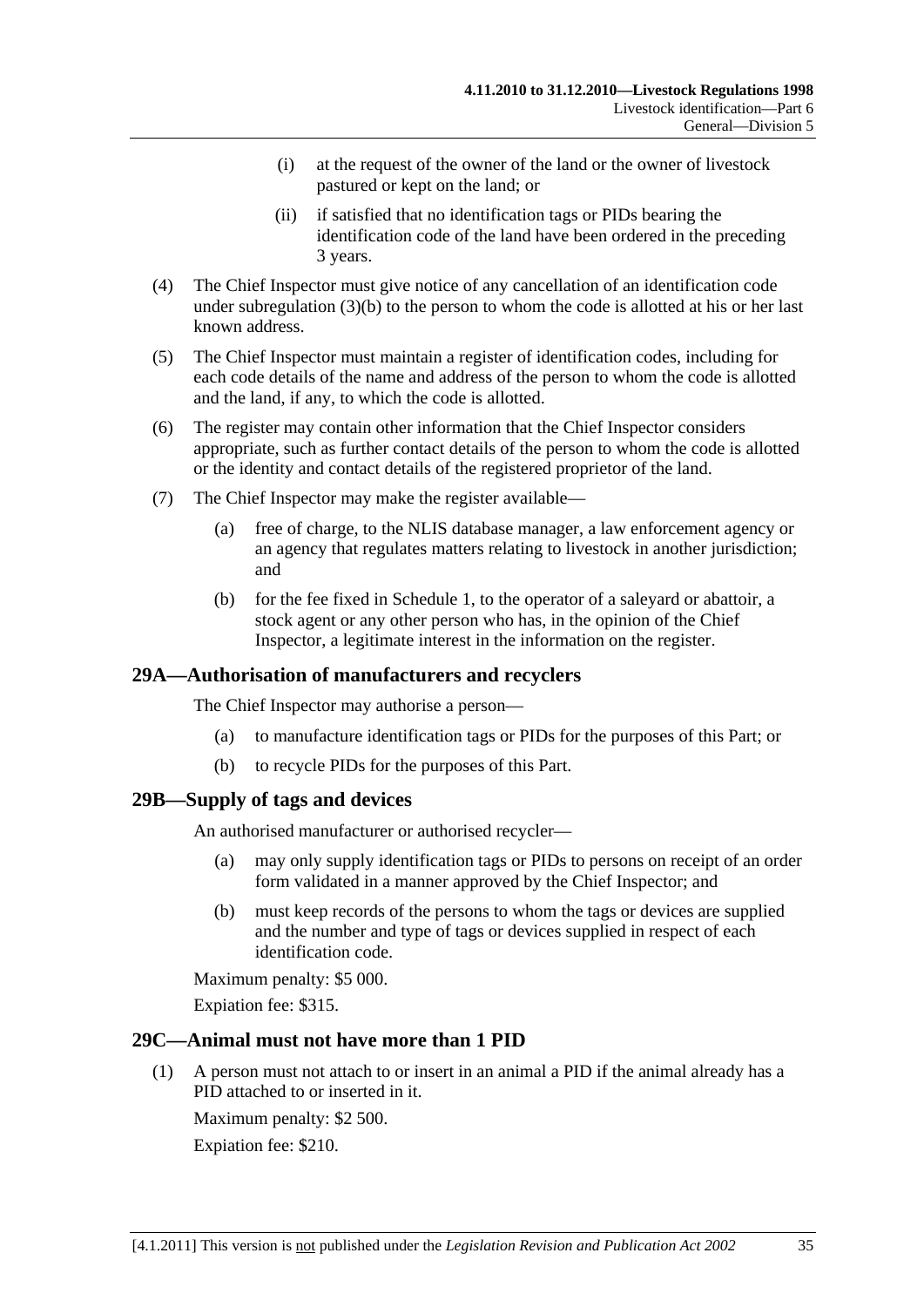- <span id="page-35-0"></span> (2) This regulation does not apply to the attachment of a post-breeder device to an animal—
	- (a) in accordance with regulation  $28(1)(b)$ ; or
	- (b) as a replacement for any non-functioning PID.

#### **29D—PIDs and tags must bear correct information**

- (1) If a person attaches to or inserts in an animal a PID, or a tag, that bears an identification code of land other than—
	- (a) the land on which the animal is then pastured; or
	- (b) a livestock saleyard to which the animal has been consigned for sale and is then kept,

the owner of the animal and any person who caused the PID or tag to be so attached or inserted are each guilty of an offence.

Maximum penalty: \$5 000.

Expiation fee: \$315.

 (2) If a person attaches a tag to an animal indicating that the animal has a PID inserted in it and the animal does not have a PID inserted in it, the owner of the animal and any person who caused the tag to be so attached are each guilty of an offence.

Maximum penalty: \$5 000.

Expiation fee: \$315.

#### **29DA—Removal and disposal of PIDs**

(1) A person must not remove a PID from an animal.

Maximum penalty: \$5 000.

Expiation fee: \$315.

- (2) [Subregulation \(1\)](#page-35-0) does not apply—
	- (a) to an inspector or a person acting in the course of his or her duties at an abattoir; or
	- (b) to the removal of a non-functioning PID before its replacement with a functioning PID.
- (3) The operator of an abattoir must ensure that all PIDs removed from animals at the abattoir are, on a regular basis and in any event at least monthly—
	- (a) destroyed; or
	- (b) sent to an authorised recycler.

Maximum penalty: \$5 000.

Expiation fee: \$315.

 (4) Any other person who has possession of a PID in circumstances in which the person is not entitled to use the PID for the purposes of this Part must deal with or dispose of the PID in a manner approved by the Chief Inspector.

Maximum penalty: \$5 000.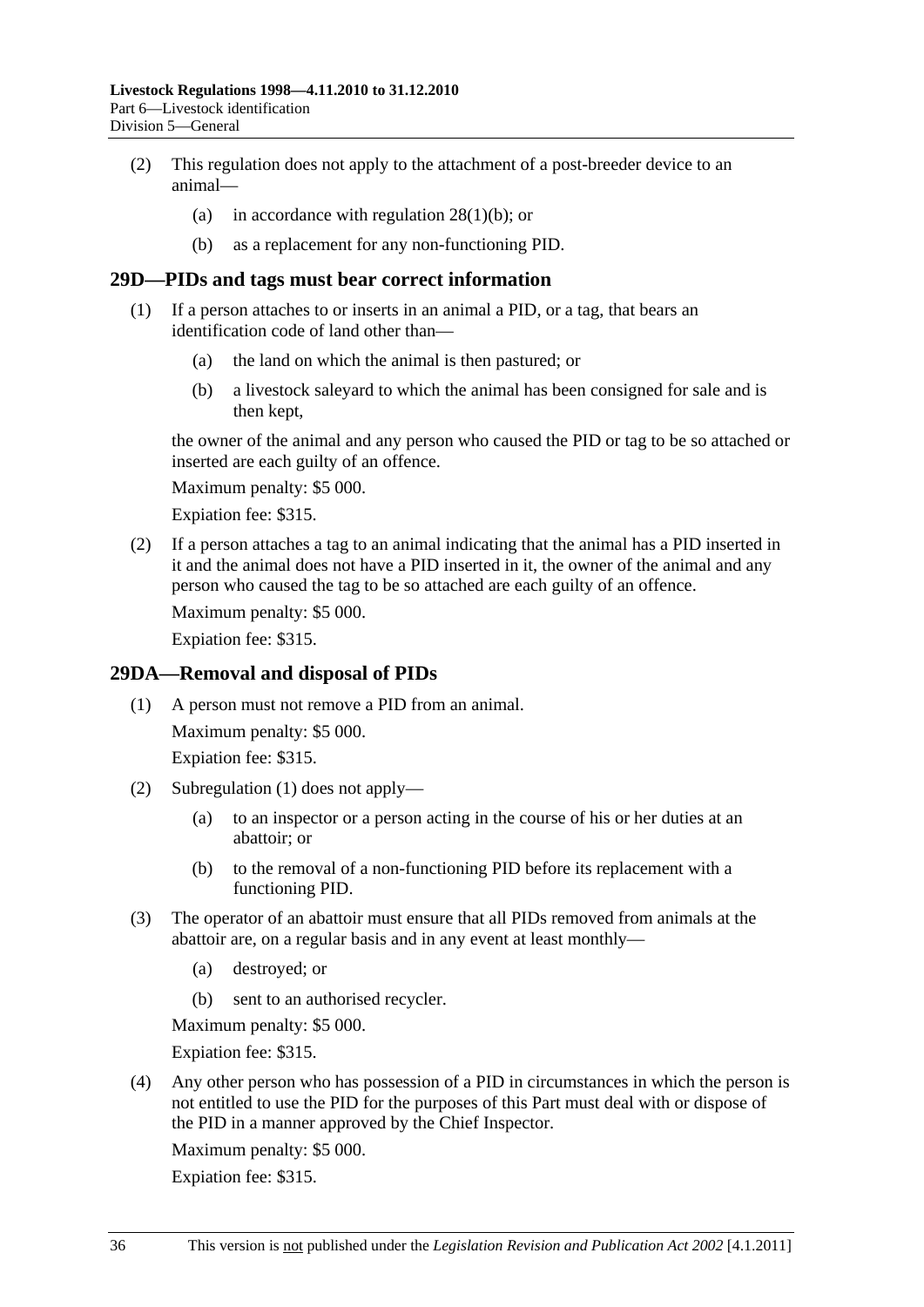## <span id="page-36-0"></span>**29E—Replacement of lost devices other than at livestock saleyards**

- $(1)$  If—
	- (a) an animal has a PID attached to or inserted in it; and
	- (b) the device is subsequently lost; and
	- (c) a replacement PID is then attached to or inserted in the animal,

the person who attaches or inserts the replacement device must keep records which will enable the replacement device to be identified.

Maximum penalty: \$2 500.

Expiation fee: \$210.

- (2) A person must keep records required under [subregulation \(1\)](#page-36-0) in relation to an animal for not less than two years after the date on which the animal dies or is otherwise disposed of by the person.
- (3) This regulation does not apply in relation to a replacement PID attached to an animal at a livestock saleyard under [regulation 27E.](#page-26-0)

## **29F—Offence to alter or deface tags and devices**

A person must not alter or deface an identification tag or PID that is attached to or inserted in an animal.

Maximum penalty: \$5 000.

Expiation fee: \$315.

# **Part 7—Sheep lice**

## **30—Offence if lice-infested sheep at market**

- (1) If lice-infested sheep are present at a market—
	- (a) the owner of the sheep; and
	- (b) any other person who consigned the sheep to the market,

are each guilty of an offence.

Maximum penalty: \$5 000.

- (2) It is a defence to a charge of an offence against subregulation  $(1)$  if it is proved—
	- (a) that the sheep (or an appropriate number of the sheep selected on an appropriate basis) had been properly inspected for the presence of lice by a person with suitable experience or training within 14 days before the sheep were taken to the market and no live lice were found in the course of the inspection; and
	- (b) that after the inspection and before being taken to the market the sheep were kept separate from sheep other than sheep similarly inspected during that period and found to be free of live lice.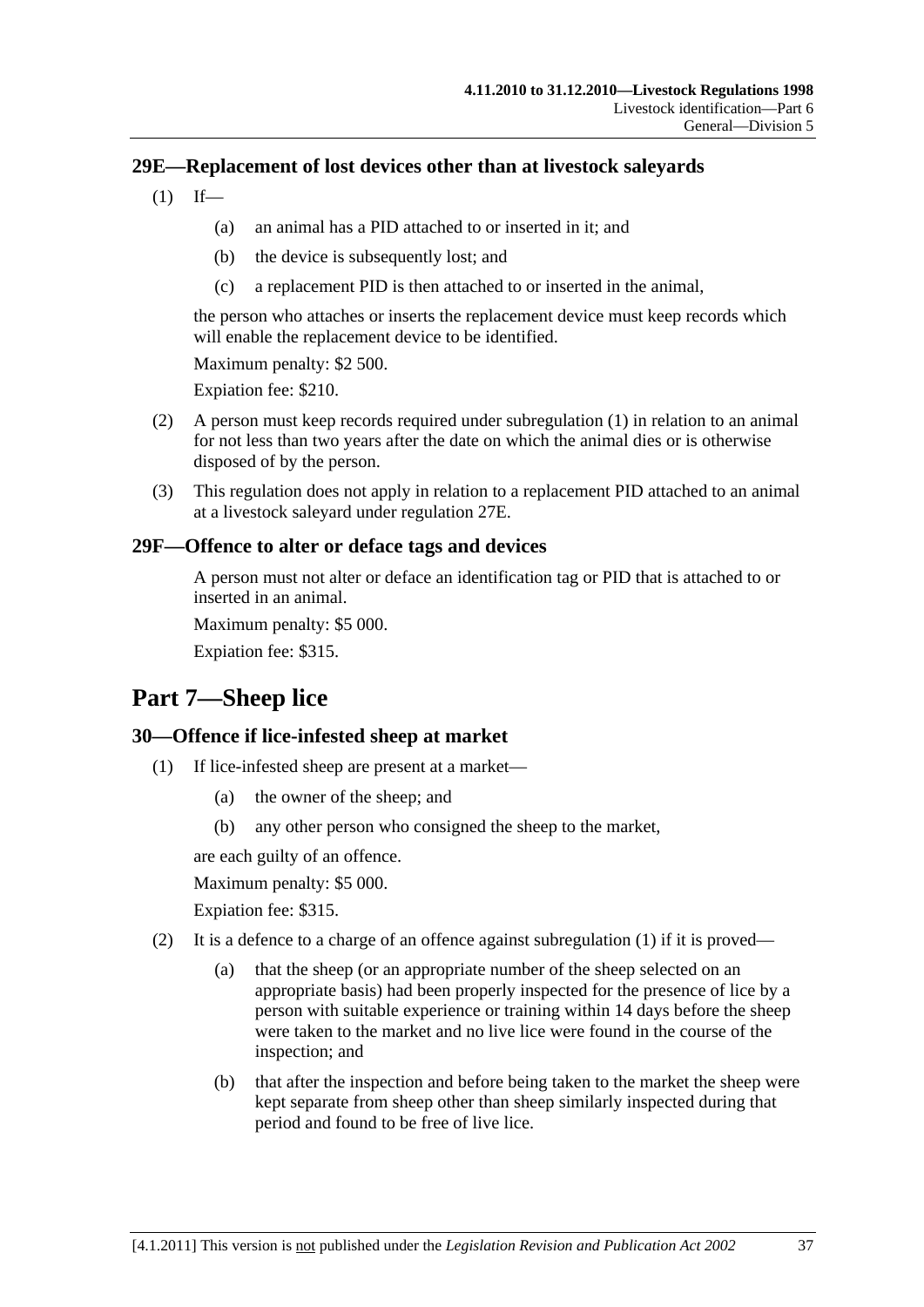#### <span id="page-37-0"></span>(3) In this regulation—

*market* means a market, fair, sale, show, parade or other gathering or competition at which sheep from different holdings are present (but does not include an abattoir).

## **31—Offence if lice-infested sheep stray**

If lice-infested sheep stray, the owner of the sheep and any other person responsible for control of the sheep are each guilty of an offence.

Maximum penalty: \$5 000.

Expiation fee: \$315.

# **Part 7A—Vendor declarations**

## **31A—Signing of vendor declarations**

A person must not sign a vendor declaration in connection with the sale or proposed sale of livestock unless the person is, or was immediately before the sale or consignment of the livestock for sale—

- (a) the owner of the livestock; or
- (b) a person responsible for the husbandry of the livestock authorised by the owner to do so.

Maximum penalty: \$5 000.

Expiation fee: \$315.

## **31B—False or misleading vendor declarations**

A person must not make a statement that is false or misleading in a material particular (whether by reason of the inclusion or omission of any particular) in a vendor declaration.

Maximum penalty/expiation fee:

(a) If the person made the statement knowing that it was false or misleading:

Maximum penalty—\$10 000.

(b) In any other case:

Maximum penalty—\$5 000.

Expiation fee—\$315.

## **Part 8—Provision for funds under repealed Acts**

## **32—Cattle Compensation Fund**

The amount in the Cattle Compensation Fund on the repeal of the *[Cattle](http://www.legislation.sa.gov.au/index.aspx?action=legref&type=act&legtitle=Cattle%20Compensation%20Act%201939)  [Compensation Act 1939](http://www.legislation.sa.gov.au/index.aspx?action=legref&type=act&legtitle=Cattle%20Compensation%20Act%201939)* is to be paid into the South Australian Cattle Industry Fund established under the *[Primary Industry Funding Schemes \(Cattle Industry Fund\)](http://www.legislation.sa.gov.au/index.aspx?action=legref&type=subordleg&legtitle=Primary%20Industry%20Funding%20Schemes%20(Cattle%20Industry%20Fund)%20Regulations%202000)  [Regulations 2000](http://www.legislation.sa.gov.au/index.aspx?action=legref&type=subordleg&legtitle=Primary%20Industry%20Funding%20Schemes%20(Cattle%20Industry%20Fund)%20Regulations%202000)* made under the *[Primary Industry Funding Schemes Act 1998](http://www.legislation.sa.gov.au/index.aspx?action=legref&type=act&legtitle=Primary%20Industry%20Funding%20Schemes%20Act%201998)*.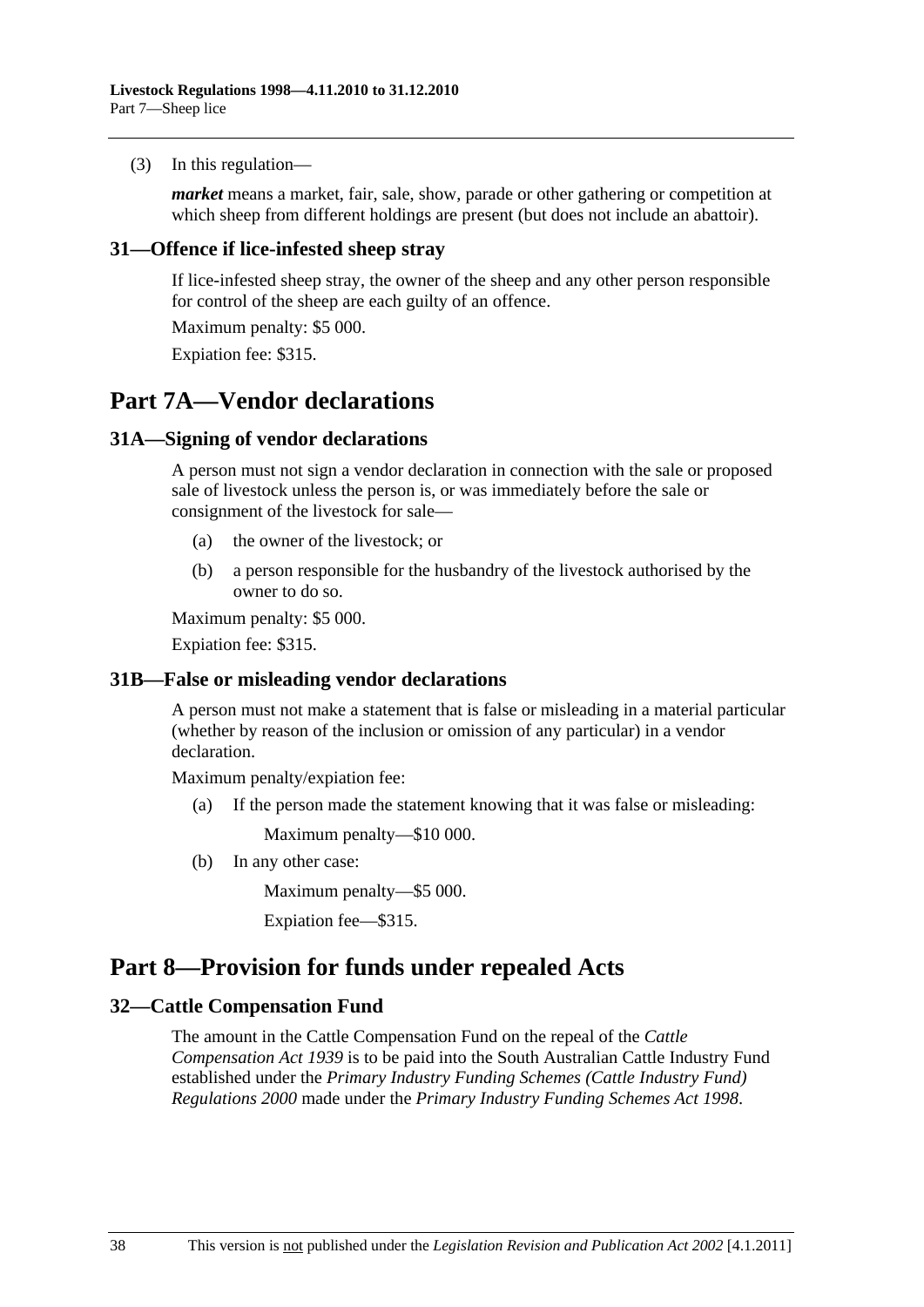## <span id="page-38-0"></span>**33—Beekeepers Compensation Fund**

The amount in the Beekeepers Compensation Fund established for the purposes of the *[Apiaries Act 1931](http://www.legislation.sa.gov.au/index.aspx?action=legref&type=act&legtitle=Apiaries%20Act%201931)* on the repeal of that Act is to be paid into the South Australian Apiary Industry Fund established under the *[Primary Industry Funding Schemes](http://www.legislation.sa.gov.au/index.aspx?action=legref&type=subordleg&legtitle=Primary%20Industry%20Funding%20Schemes%20(Apiary%20Industry%20Fund)%20Regulations%202001)  [\(Apiary Industry Fund\) Regulations 2001](http://www.legislation.sa.gov.au/index.aspx?action=legref&type=subordleg&legtitle=Primary%20Industry%20Funding%20Schemes%20(Apiary%20Industry%20Fund)%20Regulations%202001)* made under the *[Primary Industry Funding](http://www.legislation.sa.gov.au/index.aspx?action=legref&type=act&legtitle=Primary%20Industry%20Funding%20Schemes%20Act%201998)  [Schemes Act 1998](http://www.legislation.sa.gov.au/index.aspx?action=legref&type=act&legtitle=Primary%20Industry%20Funding%20Schemes%20Act%201998)*.

#### **34—Swine Compensation Fund**

The amount in the Swine Compensation Fund on the repeal of the *[Swine](http://www.legislation.sa.gov.au/index.aspx?action=legref&type=act&legtitle=Swine%20Compensation%20Act%201936)  [Compensation Act 1936](http://www.legislation.sa.gov.au/index.aspx?action=legref&type=act&legtitle=Swine%20Compensation%20Act%201936)* is to be paid into the South Australian Pig Industry Fund established under the *[Primary Industry Funding Schemes \(Pig Industry Fund\)](http://www.legislation.sa.gov.au/index.aspx?action=legref&type=subordleg&legtitle=Primary%20Industry%20Funding%20Schemes%20(Pig%20Industry%20Fund)%20Regulations%202001)  [Regulations 2001](http://www.legislation.sa.gov.au/index.aspx?action=legref&type=subordleg&legtitle=Primary%20Industry%20Funding%20Schemes%20(Pig%20Industry%20Fund)%20Regulations%202001)* made under the *[Primary Industry Funding Schemes Act 1998](http://www.legislation.sa.gov.au/index.aspx?action=legref&type=act&legtitle=Primary%20Industry%20Funding%20Schemes%20Act%201998)*.

## **34A—Deer Keepers Compensation Fund**

The amount in the Deer Keepers Compensation Fund established for the purposes of the *[Deer Keepers Act 1987](http://www.legislation.sa.gov.au/index.aspx?action=legref&type=act&legtitle=Deer%20Keepers%20Act%201987)* on the repeal of that Act is to be paid into the South Australian Deer Industry Fund established under the *[Primary Industry Funding](http://www.legislation.sa.gov.au/index.aspx?action=legref&type=subordleg&legtitle=Primary%20Industry%20Funding%20Schemes%20(Deer%20Industry%20Fund)%20Regulations%202002)  [Schemes \(Deer Industry Fund\) Regulations 2002](http://www.legislation.sa.gov.au/index.aspx?action=legref&type=subordleg&legtitle=Primary%20Industry%20Funding%20Schemes%20(Deer%20Industry%20Fund)%20Regulations%202002)* made under the *[Primary Industry](http://www.legislation.sa.gov.au/index.aspx?action=legref&type=act&legtitle=Primary%20Industry%20Funding%20Schemes%20Act%201998)  [Funding Schemes Act 1998](http://www.legislation.sa.gov.au/index.aspx?action=legref&type=act&legtitle=Primary%20Industry%20Funding%20Schemes%20Act%201998)*.

## **Part 9—Stock foods**

## **Division 1—Preliminary**

#### **35—Interpretation**

In this Part—

*Agvet Code of South Australia*—see the *[Agricultural and Veterinary Chemicals](http://www.legislation.sa.gov.au/index.aspx?action=legref&type=act&legtitle=Agricultural%20and%20Veterinary%20Chemicals%20(South%20Australia)%20Act%201994)  [\(South Australia\) Act 1994](http://www.legislation.sa.gov.au/index.aspx?action=legref&type=act&legtitle=Agricultural%20and%20Veterinary%20Chemicals%20(South%20Australia)%20Act%201994)*;

*approved label* has the same meaning as in the Agvet Code of South Australia;

*manufactured stock food* means anything that is manufactured or processed as food for livestock but does not include stock food comprised only of chaff, hay or wholegrains;

*package* means anything in or by which a stock food is cased, covered, enclosed, contained or packed;

*permit* has the same meaning as in the Agvet Code of South Australia;

*registered veterinary product* has the same meaning as in the Agvet Code of South Australia;

*restricted animal material* means material derived wholly or partly from a vertebrate, but does not include milk, a milk product, gelatine, tallow or an extracted oil;

*stock food* means—

- (a) manufactured stock food; or
- (b) chaff, hay or wholegrains; or
- (c) anything else used as food for livestock;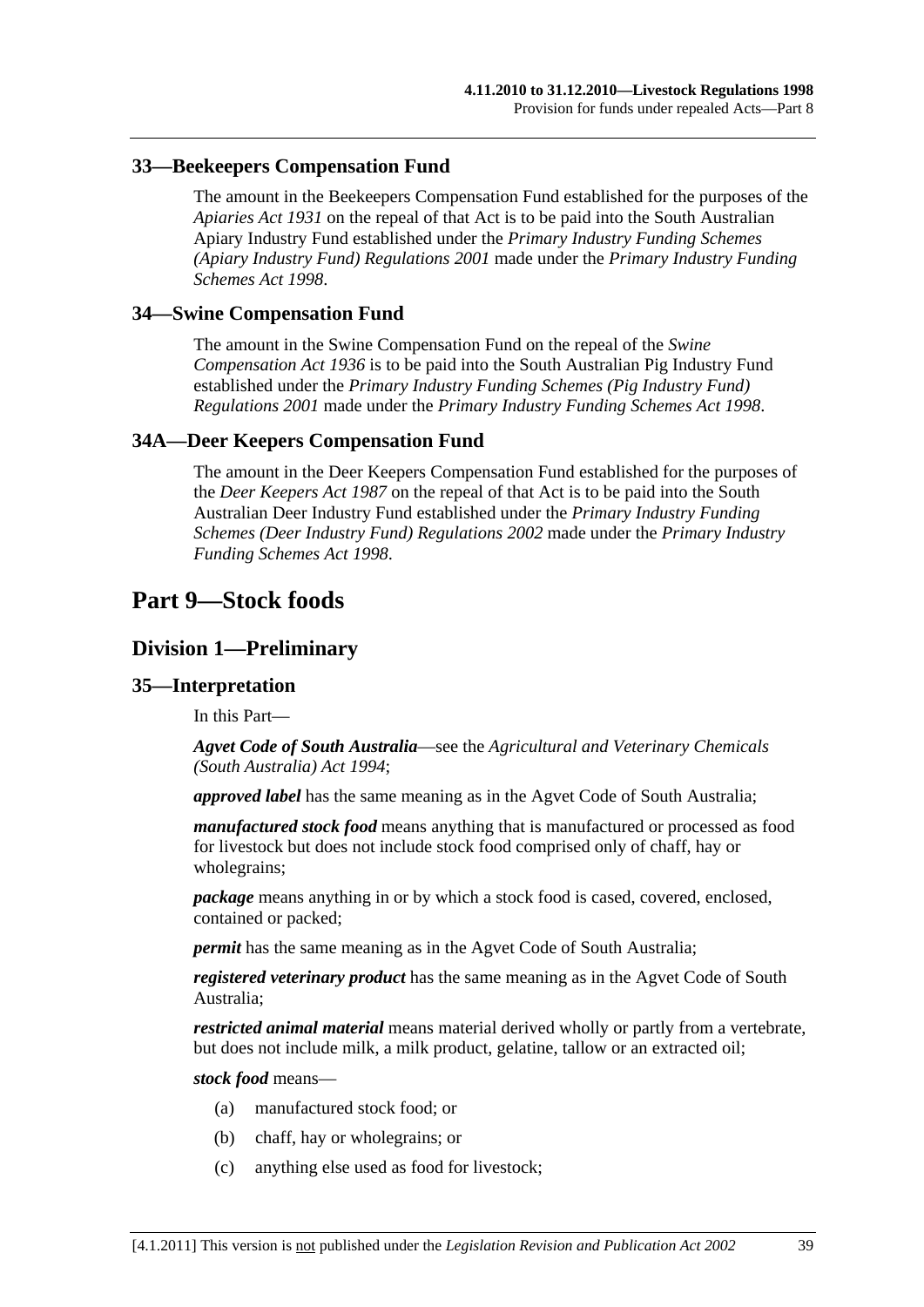<span id="page-39-0"></span>*supply* means supply through sale, gift, loan, exchange or hire and includes offer to supply.

## **Division 2—Feeding of livestock**

## **36—Feeding of restricted animal material to ruminants**

A person must not:

- (a) feed to ruminants, or permit ruminants to feed on, restricted animal material (whether or not the material has been rendered suitable for animal consumption); or
- (b) dispose of restricted animal material (whether or not the material has been rendered suitable for animal consumption) in a manner that ruminants may gain access to it.

Maximum penalty: \$10 000.

## **37—Feeding of restricted animal material from placental mammals to nonruminants**

- (1) A person must not—
	- (a) feed to livestock, or permit livestock to feed on, restricted animal material from a placental mammal unless the material has been rendered suitable for animal consumption by means of a process approved by the Chief Inspector; or
	- (b) dispose of restricted animal material from a placental mammal that has not been rendered suitable for animal consumption as referred to in [paragraph \(a\)](#page-39-0) in a manner that livestock may gain access to it.

Maximum penalty: \$10 000.

(2) In subregulation  $(1)$ —

*livestock* does not include cats, dogs or ruminants.

## **38—Feeding of stock foods containing faeces**

A person must not feed to livestock, or permit livestock to feed on, a stock food that consists wholly or partly of faeces.

Maximum penalty: \$10 000.

## **39—Feeding of stock foods containing registered veterinary products**

A person must not feed to livestock, or permit livestock to feed on, a stock food that contains a registered veterinary product unless—

 $(a)$ 

- (i) the product is registered for use on the species of animal to which the livestock belongs; and
- (ii) the stock food is being used to treat the livestock for a disease or condition of the livestock, or infestation of the livestock by a pest, specified on the approved label for containers of that product; or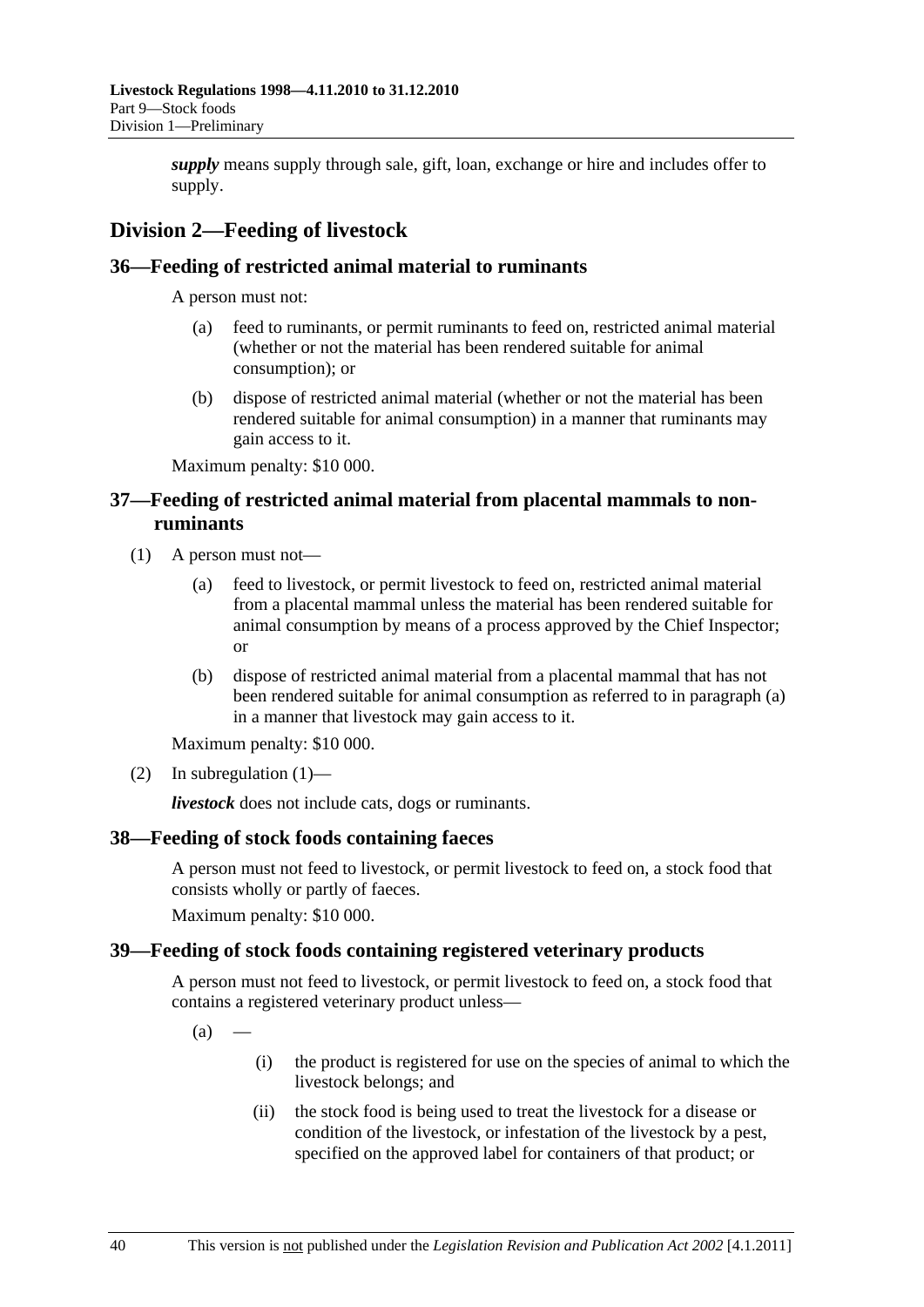<span id="page-40-0"></span> (b) the person does so in accordance with a permit or the instructions of a veterinary surgeon responsible for treating the livestock.

Maximum penalty: \$10 000.

## **Division 3—Standards for stock foods**

## **40—Offence**

 (1) A person must not supply stock food unless the stock food complies with the standards prescribed by this Division.

Maximum penalty: \$10 000.

 (2) This regulation does not apply in relation to stock food supplied for consumption by cats, dogs, caged birds (other than poultry) or aquarium fish.

## **41—Restricted animal material in stock foods**

- (1) A stock food supplied for consumption by ruminants must not contain restricted animal material.
- (2) A stock food supplied for consumption by non-ruminant livestock must not contain restricted animal material from a placental mammal unless the material has been rendered suitable for animal consumption by means of a process approved by the Chief Inspector.

## **42—Substances prohibited in stock foods**

A stock food must not contain a substance specified in [Schedule 2 Part 1](#page-0-0) except as provided in that Part.

## **43—Organochlorine pesticides in stock foods**

A substance specified in [Schedule 2 Part 2](#page-0-0) must not be present in stock food in a level that is more than the maximum level prescribed by that Part for that substance.

#### **44—Antioxidants in stock foods**

A substance specified in [Schedule 2 Part 3](#page-0-0) must not be present in stock food in a level that is more than the maximum level prescribed by that Part for that substance.

#### **45—Registered veterinary products in stock foods**

- (1) A stock food must not contain a registered veterinary product unless—
	- (a) the stock food is supplied for consumption by a species of animal for which the product is registered for use on; and
	- (b) the stock food is supplied for the purpose of treating such an animal for a disease or condition of the animal, or infestation of the animal by a pest, specified on the approved label for containers of that product; and
	- (c) the proportion or amount of the product in the stock food is a proportion or amount determined in accordance with the directions for use of the product specified on the approved label for containers of the product.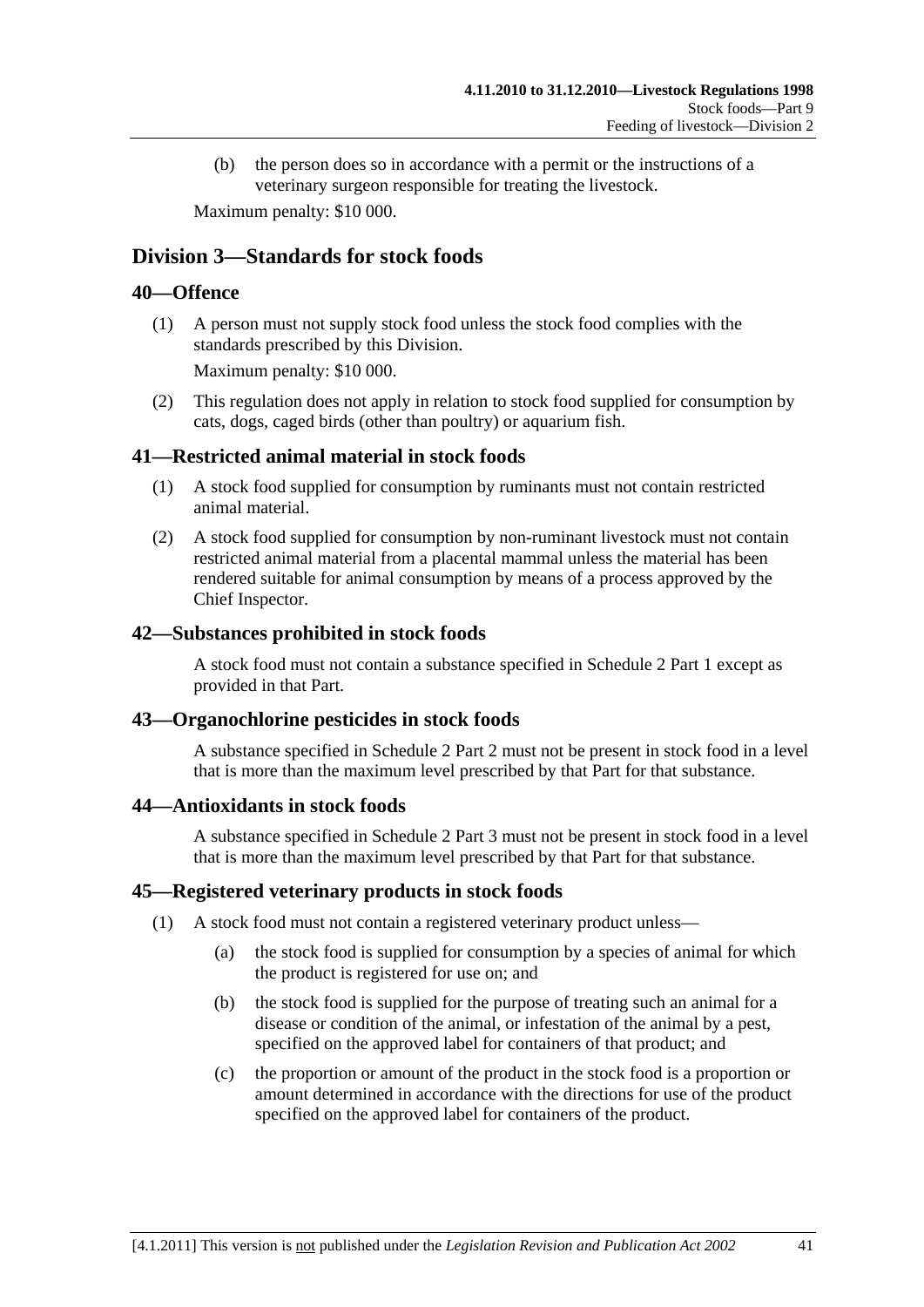<span id="page-41-0"></span> (2) [Subregulation \(1\)](#page-40-0) does not prevent stock food containing a registered veterinary product being supplied to a veterinary surgeon for use in the treatment of livestock or to a person holding a permit authorising the supply or use of the registered veterinary product in stock food.

## **Division 4—Labelling of manufactured stock foods**

## **46—Offences**

 (1) A person must not supply manufactured stock food unless the stock food is labelled, or information is provided to the person to whom the stock food is supplied, in accordance with this Division.

Maximum penalty: \$5 000.

Expiation fee: \$315.

- (2) A person must not, without reasonable excuse—
	- (a) deface, alter or obscure a label for a package of stock food containing information required by this Division; or
	- (b) remove from a package of stock food containing restricted animal material a label for the food containing information required by this Division.

Maximum penalty: \$2 500.

Expiation fee: \$210.

 (3) This regulation does not apply in relation to stock food supplied for consumption by cats, dogs, caged birds (other than poultry) or aquarium fish.

## **47—Requirement for label or advice note**

- (1) A stock food must—
	- (a) if supplied in a package—have affixed to, or printed or stencilled on, the package a label that complies with this Division; or
	- (b) if supplied without a package—be supplied in accordance with this regulation with an advice note that complies with this Division.
- (2) If stock food supplied without a package is delivered to a person, the advice note for the stock food must be handed to the person or an agent of the person.
- (3) If stock food supplied without a package is delivered to premises where no person is in attendance to accept delivery of the advice note for the stock food, the advice note must, within 7 days of the delivery, be given or sent to the person to whom the stock food was supplied.

#### **48—General information to be included on label or advice note**

A label or advice note for a stock food must state—

- (a) the distinctive name of the stock food; and
- (b) the name and principal place of business of the manufacturer, producer or supplier of the stock food.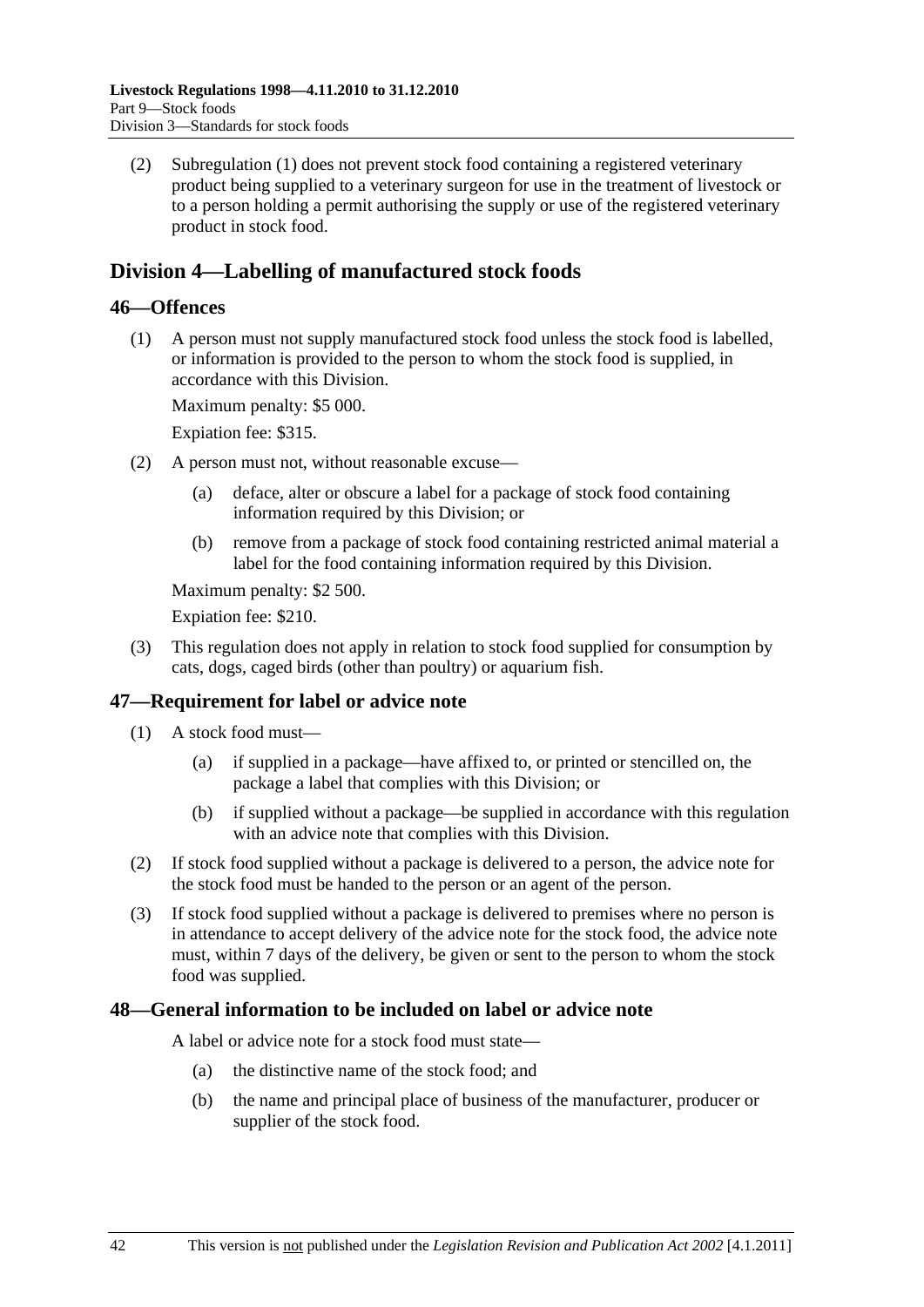## <span id="page-42-0"></span>**49—Information about restricted animal material content**

- $(1)$  If—
	- (a) a stock food manufactured or produced before 20 December 2001 contains restricted animal material from animals other than fish or birds; and
	- (b) the stock food is not supplied for consumption by dogs or pigeons; and
	- (c) the label or advice note for the stock food does not contain a statement that the stock food is suitable for consumption by non-ruminant livestock only,

the label or advice note for the stock food must contain—

- (d) a statement indicating whether or not the restricted animal material is from a placental mammal; and
- (e) if the restricted animal material is from a placental mammal—a statement indicating that the stock food must not be fed to ruminants.
- (2) A label or advice note for a stock food manufactured or produced on or after 20 December 2001 must—
	- (a) if the stock food contains restricted animal material—contain the following statement:

This product contains restricted animal material—DO NOT FEED TO CATTLE, SHEEP, GOATS, DEER OR OTHER RUMINANTS.

 (b) if the stock food does not contain restricted animal material—contain the following statement:

This product does not contain restricted animal material.

## **Schedule 1—Fees**

| $\mathbf{1}$ | Application for registration or renewal of registration<br>as a beekeeper<br>No fee is payable if the bees are kept for the purposes<br>of instruction in an educational institution approved<br>by the Chief Inspector.                                                               | \$21.60  |
|--------------|----------------------------------------------------------------------------------------------------------------------------------------------------------------------------------------------------------------------------------------------------------------------------------------|----------|
| 2            | Application for registration or renewal of registration<br>as a deer keeper                                                                                                                                                                                                            | \$23.10  |
| 3            | Application for registration or renewal of registration<br>of an artificial breeding centre                                                                                                                                                                                            | \$301.00 |
| 4            | Application for registration or renewal of registration<br>\$60.50<br>authorising an artificial breeding procedure<br>(The same fee applies in relation to an applicant for,<br>or for renewal of, registration authorising more than 1<br>category of artificial breeding procedure). |          |
| 5            | Application for registration or renewal of registration<br>of a diagnostic laboratory                                                                                                                                                                                                  | \$377.00 |
| 6            | Replacement certificate of registration                                                                                                                                                                                                                                                | \$30.25  |
| 7            | For an extract from, or copy of, the register of<br>identification codes—                                                                                                                                                                                                              |          |
|              | (a) for each code extracted                                                                                                                                                                                                                                                            | \$32.25  |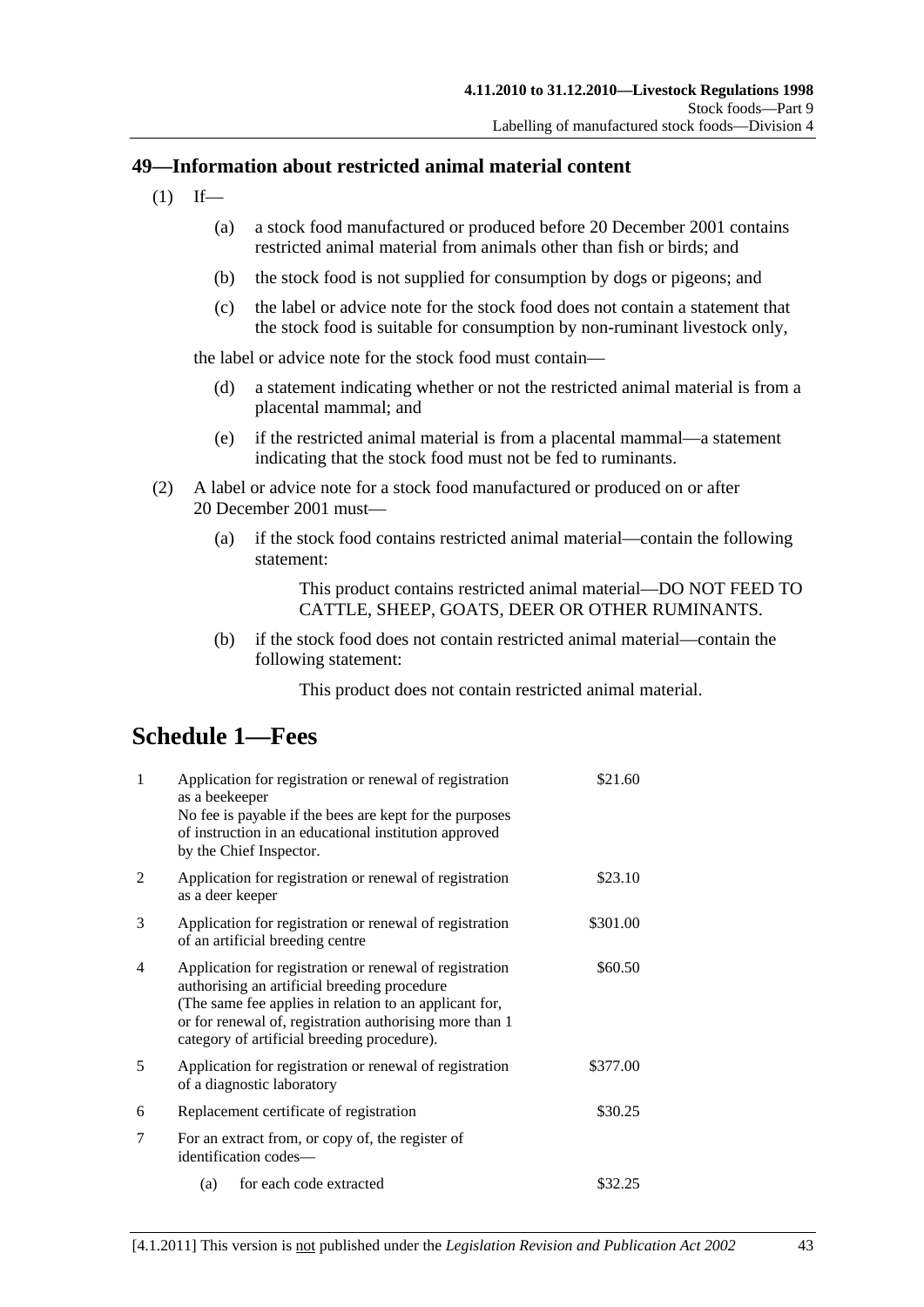<span id="page-43-0"></span>(b) to a maximum of  $$167.00$ 

 The Chief Inspector may waive or reduce this fee if he or she considers it appropriate in the circumstances.

# **Schedule 2—Stock foods**

# **Part 1—Prohibited substances**

Hormones (whether a natural or synthetic product) Hydroquinone Phenothiazine Phthalysulfacetamide Piperazine and related compounds Promazines Reserpine Sulfacetamide Sulfacetamide sodium Sulfachloropyridazine Sulfafurazole Sulfamethoxydiazine Sulfamonomethoxine Sulfanilimide Sulfanitran Sulfapyridine Sulfathiazole Thiofurfuran (except in stock food supplied for consumption by pigs) Thiouracil

# **Part 2—Permitted levels of organochlorine pesticides**

| <b>Substance</b>             | <b>Permitted maximum level</b> |
|------------------------------|--------------------------------|
| Aldrin                       | $0.01$ ppm                     |
| Chlordane                    | $0.01$ ppm                     |
| DDT, DDD, DDE combined total | $0.05$ ppm                     |
| Dieldrin                     | $0.01$ ppm                     |
| Endrin                       | $0.03$ ppm                     |
| Heptachlor                   | $0.02$ ppm                     |
| Hexachlorobenzene (HCB)      | $0.01$ ppm                     |
| Lindane (BHC)                | $0.10$ ppm                     |
| Any combination of the above | 0.10 ppm in aggregate          |
| $ppm =$ parts per million    |                                |

# **Part 3—Permitted levels of certain antioxidants**

| <b>Substance</b>          | <b>Permitted maximum level</b> |
|---------------------------|--------------------------------|
| Butylated hydroxy toluene | $100$ ppm                      |
| Butylated hydroxy anisole | $100$ ppm                      |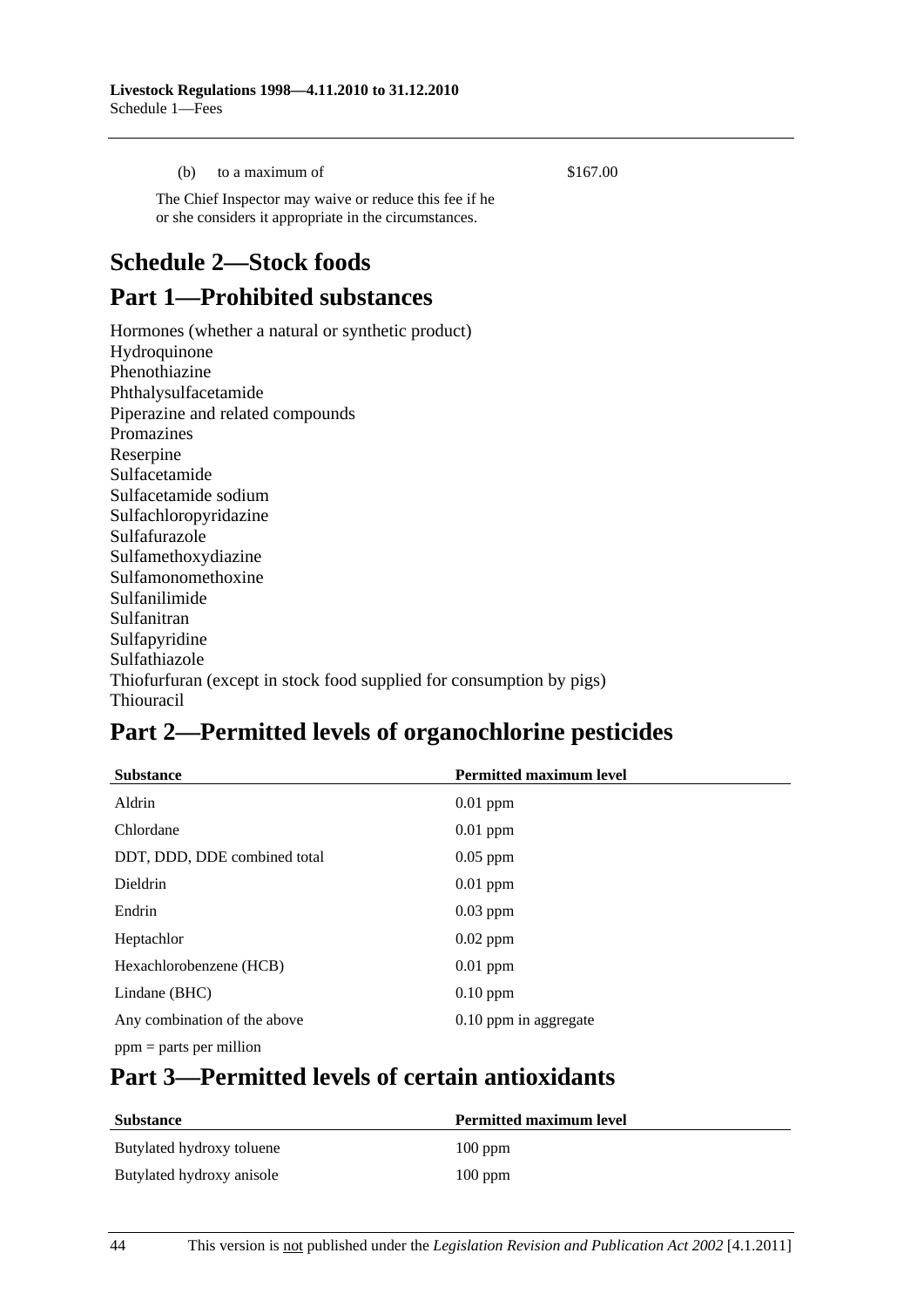| <b>Substance</b>             | <b>Permitted maximum level</b> |  |
|------------------------------|--------------------------------|--|
| Ethoxyquin                   | $150$ ppm                      |  |
| Propyl gallate               | $100$ ppm                      |  |
| Any combination of the above | 150 ppm in aggregate           |  |
| $ppm =$ parts per million    |                                |  |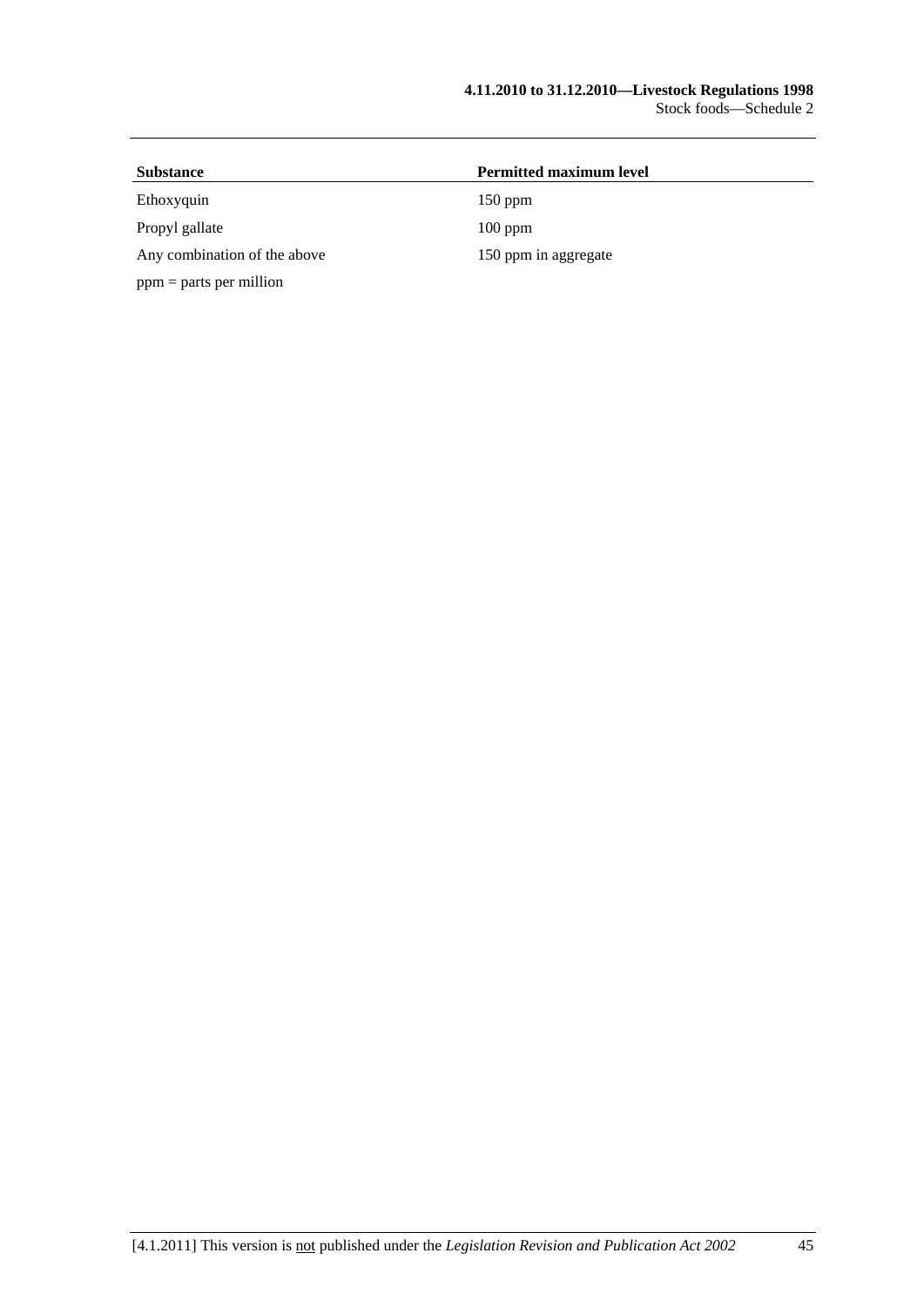# <span id="page-45-0"></span>**Legislative history**

## **Notes**

- Variations of this version that are uncommenced are not incorporated into the text.
- Please note—References in the legislation to other legislation or instruments or to titles of bodies or offices are not automatically updated as part of the program for the revision and publication of legislation and therefore may be obsolete.
- Earlier versions of these regulations (historical versions) are listed at the end of the legislative history.
- For further information relating to the Act and subordinate legislation made under the Act see the Index of South Australian Statutes or www.legislation.sa.gov.au.

## **Legislation revoked by principal regulations**

The *Livestock Regulations 1998* revoked the following:

*All regulations made under the Stock Act 1990*

## **Principal regulations and variations**

New entries appear in bold.

| Year | N <sub>0</sub> | Reference                | Commencement                                                                 |
|------|----------------|--------------------------|------------------------------------------------------------------------------|
| 1998 | 11             | Gazette 22.1.1998 p288   | 22.1.1998: r 2                                                               |
| 1999 | 20             | Gazette 25.3.1999 p1483  | 25.3.1999: r 2                                                               |
| 1999 | 210            | Gazette 28.10.1999 p2120 | 28.10.1999: r 2                                                              |
| 2000 | 129            | Gazette 15.6.2000 p3286  | 1.7.2000: r 2                                                                |
| 2000 | 143            | Gazette 22.6.2000 p3373  | $1.7.2000:$ r 2                                                              |
| 2001 | 2              | Gazette 18.1.2001 p144   | 31.1.2001: r 2                                                               |
| 2001 | 5              | Gazette 25.1.2001 p320   | $25.1.2001:$ r 2                                                             |
| 2001 | 195            | Gazette 23.8.2001 p3274  | $1.10.2001:$ r 2                                                             |
| 2001 | 271            | Gazette 20.12.2001 p5670 | $20.12.2001:$ r 2                                                            |
| 2002 | 173            | Gazette 29.8.2002 p3266  | $1.9.2002$ : r 2                                                             |
| 2004 | 8              | Gazette 12.2.2004 p467   | 12.2.2004 except Pt 6 Div 3 (rr 27B—27F) as<br>inserted by r 7-1.7.2004: r 2 |
| 2004 | 183            | Gazette 26.8.2004 p3436  | 29.8.2004: r 2                                                               |
| 2005 | 57             | Gazette 26.5.2005 p1410  | $1.7.2005$ : r 2                                                             |
| 2006 | 137            | Gazette 15.6.2006 p1868  | 1.7.2006: r 2                                                                |
| 2006 | 181            | Gazette 29.6.2006 p2137  | 1.7.2006: r 2                                                                |
| 2007 | 125            | Gazette 7.6.2007 p2481   | 1.7.2007: r 2                                                                |
| 2008 | 143            | Gazette 5.6.2008 p2187   | $1.7.2008$ : r 2                                                             |
| 2009 | 138            | Gazette 4.6.2009 p2613   | 1.7.2009: r 2                                                                |
| 2010 | 57             | Gazette 10.6.2010 p2706  | 1.7.2010: r 2                                                                |
| 2010 | 219            | Gazette 4.11.2010 p5243  | 4.11.2010: r 2                                                               |
| 2010 | 265            | Gazette 16.12.2010 p5717 | $1.1.2011:$ r 2                                                              |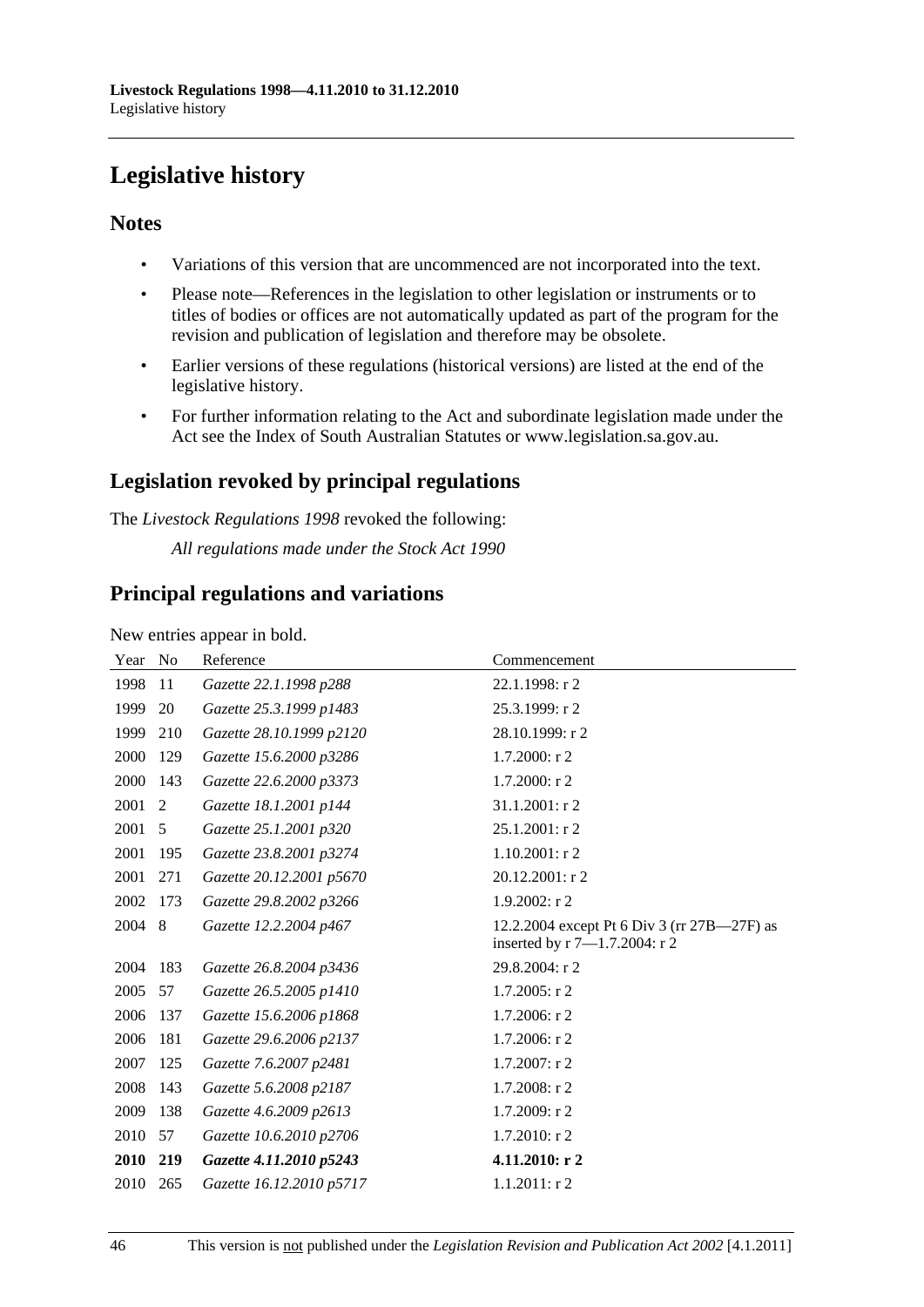# **Provisions varied**

New entries appear in bold.

Entries that relate to provisions that have been deleted appear in italics.

| Provision                               | How varied                                                                | Commencement |
|-----------------------------------------|---------------------------------------------------------------------------|--------------|
| Pt1                                     |                                                                           |              |
| $rr$ 2 and 3                            | omitted under the Legislation Revision and<br><b>Publication Act 2002</b> | 12.2.2004    |
| r <sub>4</sub>                          |                                                                           |              |
|                                         | corresponding law inserted by $181/2006$ r 4(1)                           | 1.7.2006     |
| deer                                    | inserted by $173/2002$ r 4(a)                                             | 1.9.2002     |
| HGP earmark                             | inserted by 20/1999 r 3                                                   | 25.3.1999    |
| HGP free<br>declaration                 | inserted by 20/1999 r 3                                                   | 25.3.1999    |
| HGP free invoice                        | inserted by 20/1999 r 3                                                   | 25.3.1999    |
| HGP free tag                            | inserted by 20/1999 r 3                                                   | 25.3.1999    |
|                                         | substituted by $129/2000$ r 3(a)                                          | 1.7.2000     |
|                                         | varied by 219/2010 r 4(1)                                                 | 4.11.2010    |
| identification tag                      | inserted by 173/2002 r 4(b)                                               | 1.9.2002     |
| transaction tag                         | inserted by $129/2000$ r $3(b)$                                           | 1.7.2000     |
|                                         | varied by 181/2006 r 4(2)                                                 | 1.7.2006     |
|                                         | deleted by $219/2010r$ 4(2)                                               | 4.11.2010    |
|                                         | vendor declaration inserted by 5/2001 r 3                                 | 25.1.2001    |
| r <sub>5</sub>                          |                                                                           |              |
| r 5(1)                                  | r 5 redesignated as r 5(1) by 210/1999 r 3                                | 28.10.1999   |
|                                         | varied by 271/2001 r 3(a)                                                 | 20.12.2001   |
| r 5(2)                                  | inserted by 210/1999 r 3                                                  | 28.10.1999   |
|                                         | varied by 271/2001 r 3(b)                                                 | 20.12.2001   |
|                                         | (c), (d) deleted by $271/2001$ r 3(c)                                     | 20.12.2001   |
| r 5A                                    | inserted by 129/2000 r 4                                                  | 1.7.2000     |
| Pt 1A                                   | inserted by 2/2001 r 4                                                    | 31.1.2001    |
| Pt 1B                                   | inserted by 173/2002 r 5                                                  | 1.9.2002     |
| Pt 5                                    |                                                                           |              |
| $rr 20 - 24$                            | substituted by 20/1999 r 4                                                | 25.3.1999    |
| r22                                     |                                                                           |              |
| r 22(2)                                 | substituted by 5/2001 r 4                                                 | 25.1.2001    |
| r25                                     | deleted by 20/1999 r 4                                                    | 25.3.1999    |
| Pt 6 before substitution<br>by 129/2000 | varied by 20/1999 r 5                                                     | 25.3.1999    |
| Pt 6                                    | substituted by 129/2000 r 5                                               | 25.3.2000    |
| Pt 6 Div 1                              |                                                                           |              |
| heading<br>r 26                         | inserted by 8/2004 r 5                                                    | 12.2.2004    |
| r 26(1)                                 | r 26 redesignated as r 26(1) by $8/2004$ r 6(5)                           | 12.2.2004    |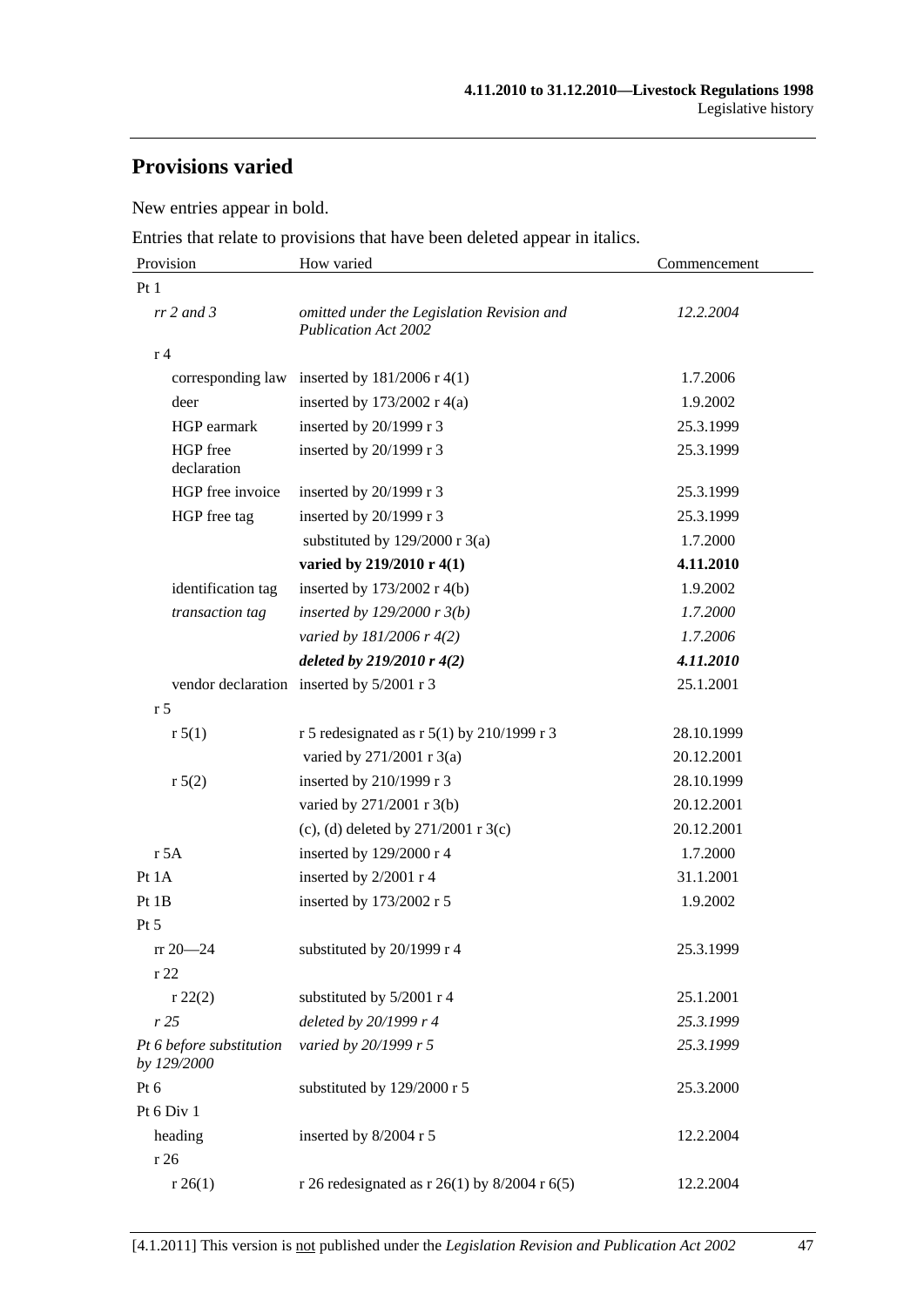#### **Livestock Regulations 1998—4.11.2010 to 31.12.2010**  Legislative history

| animal holding<br>area                          | inserted by 219/2010 r $5(1)$              | 4.11.2010 |
|-------------------------------------------------|--------------------------------------------|-----------|
| authorised<br>manufacturer                      | varied by 173/2002 r 6(a)                  | 1.9.2002  |
|                                                 | varied by 219/2010 r $5(2)$                | 4.11.2010 |
| authorised<br>recycler                          | varied by 219/2010 r 5(3)                  | 4.11.2010 |
| bobby calf                                      | deleted by 181/2006 r 5(1)                 | 1.7.2006  |
|                                                 | inserted by 219/2010 r $5(4)$              | 4.11.2010 |
| breeder                                         | inserted by $8/2004$ r6(1)                 | 12.2.2004 |
|                                                 | deleted by $219/2010$ r $5(5)$             | 4.11.2010 |
| cattle                                          | inserted by 219/2010 r 5(5)                | 4.11.2010 |
| destination land                                | inserted by 219/2010 r 5(5)                | 4.11.2010 |
| identification code                             | inserted by $8/2004$ r6(1)                 | 12.2.2004 |
|                                                 | substituted by $181/2006$ r $5(2)$         | 1.7.2006  |
| land of dispatch                                | inserted by 219/2010 r 5(6)                | 4.11.2010 |
| live export depot                               | inserted by 219/2010 r 5(6)                | 4.11.2010 |
| livestock                                       | varied by 173/2002 r 6(b)                  | 1.9.2002  |
|                                                 | varied by 181/2006 r 5(3)                  | 1.7.2006  |
| livestock saleyard                              | inserted by $8/2004$ r $6(2)$              | 12.2.2004 |
| movement<br>documentation                       | inserted by 219/2010 r 5(7)                | 4.11.2010 |
| national vendor<br>declaration                  | inserted by $8/2004$ r $6(2)$              | 12.2.2004 |
|                                                 | substituted by $219/2010$ r 5(7)           | 4.11.2010 |
| <b>NLIS</b>                                     | inserted by 219/2010 r 5(7)                | 4.11.2010 |
| <b>NLIS</b> database<br>manager                 | inserted by 219/2010 r 5(7)                | 4.11.2010 |
| non-functioning<br><b>PID</b>                   | inserted by 219/2010 r 5(7)                | 4.11.2010 |
| sale                                            | over-the-hooks inserted by 219/2010 r 5(7) | 4.11.2010 |
| permanent<br>identification<br>device           | varied by 173/2002 $r$ 6(c)                | 1.9.2002  |
|                                                 | substituted by $181/2006$ r 5(4)           | 1.7.2006  |
|                                                 | deleted by $219/2010$ r $5(8)$             | 4.11.2010 |
| PID or<br>permanent<br>identification<br>device | inserted by 219/2010 r 5(8)                | 4.11.2010 |
| port for live<br>export                         | inserted by 219/2010 r 5(8)                | 4.11.2010 |
| prescribed<br>database manager                  | inserted by $8/2004$ r $6(3)$              | 12.2.2004 |
|                                                 | deleted by $219/2010$ r $5(8)$             | 4.11.2010 |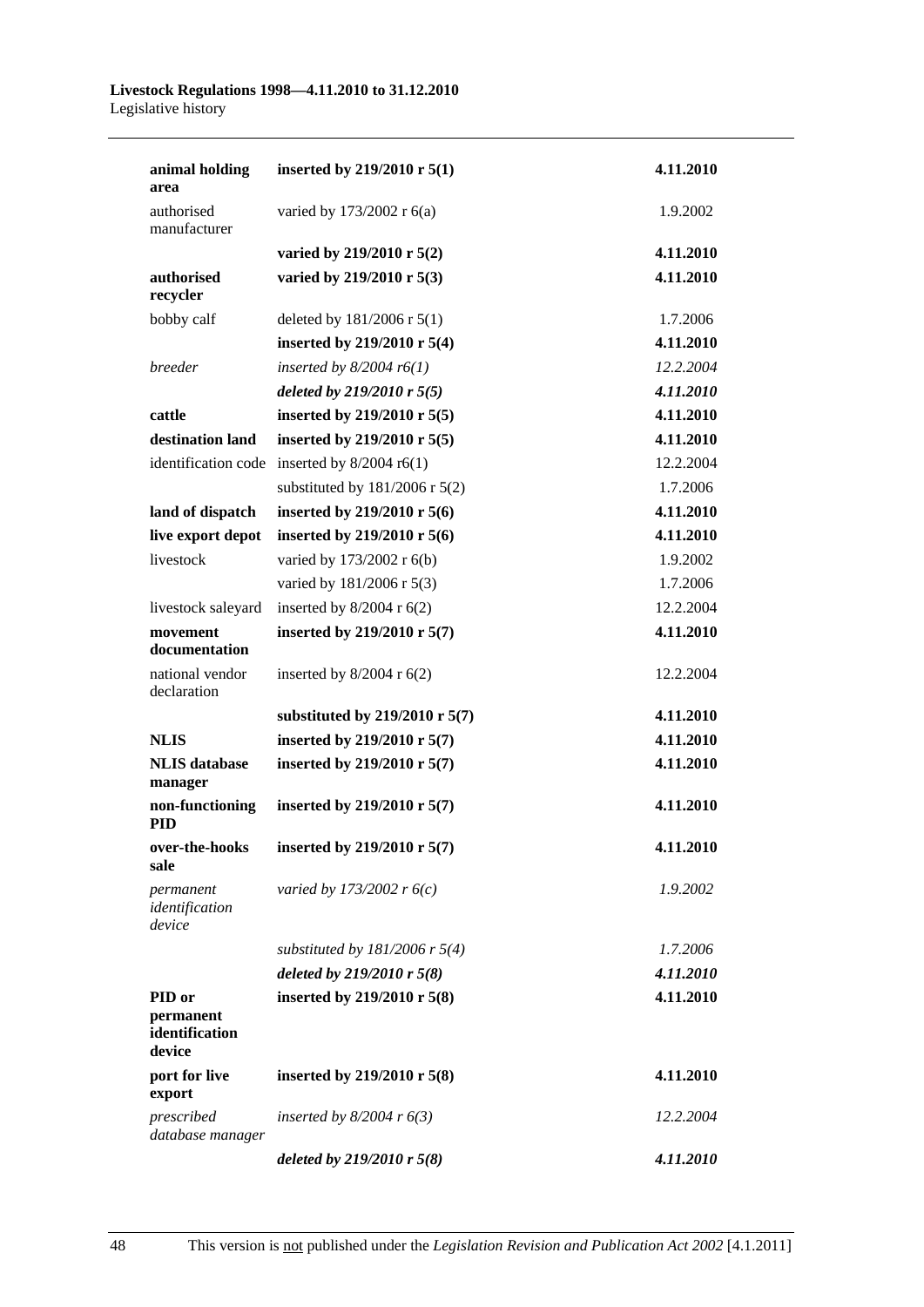| prescribed                                    | inserted by 219/2010 r 5(8)                    | 4.11.2010 |
|-----------------------------------------------|------------------------------------------------|-----------|
| movement details<br>prescribed                | inserted by 219/2010 r 5(8)                    | 4.11.2010 |
| premises                                      |                                                |           |
| property<br>identification code               | deleted by $8/2004$ r $6(4)$                   | 12.2.2004 |
| sheep health<br>statement                     | inserted by 219/2010 r 5(8)                    | 4.11.2010 |
| special event                                 | inserted by 219/2010 r 5(8)                    | 4.11.2010 |
| stock agent                                   | inserted by 219/2010 r 5(8)                    | 4.11.2010 |
| unmanaged goat                                | inserted by 219/2010 r 5(8)                    | 4.11.2010 |
| r 26(2)                                       | inserted by $8/2004$ r $6(5)$                  | 12.2.2004 |
|                                               | substituted by 219/2010 r 5(9)                 | 4.11.2010 |
| r 26(3)                                       | inserted by 219/2010 r 5(9)                    | 4.11.2010 |
| rr 26A and 26B                                | inserted by 219/2010 r 6                       | 4.11.2010 |
| r 27 before deletion<br>by 8/2004 r 7         |                                                |           |
| r 27(1)                                       | varied by 173/2002 r $7(a)$                    | 1.9.2002  |
| $r 27(4)$ and (5)                             | deleted by 173/2002 r 7(b)                     | 1.9.2002  |
| r27                                           | deleted by $8/2004$ r 7                        | 12.2.2004 |
| r 27A—see r 27G                               |                                                |           |
| $r 27B$ -see r 27H                            |                                                |           |
| Pt 6 Div 2 before<br>substitution by 219/2010 | inserted by $8/2004$ r 7                       | 12.2.2004 |
| r27A                                          | substituted by $181/2006$ r 6                  | 1.7.2006  |
| $rr$ 27AB and 27AC                            | inserted by 181/2006 r 6                       | 1.7.2006  |
| Pt 6 Div 2                                    | substituted by 219/2010 r 7                    | 4.11.2010 |
| Pt 6 Div 3 before<br>deletion by 219/2010     | inserted by $8/2004$ r 7                       | 1.7.2004  |
|                                               | heading varied by 181/2006 r 7                 | 1.7.2006  |
| r27C                                          | substituted by 181/2006 r 8                    | 1.7.2006  |
| r 27D                                         | varied by 181/2006 r 9                         | 1.7.2006  |
| $r$ 27 $E$                                    |                                                |           |
| $r$ 27 $E(1)$                                 | varied by 181/2006 r 10(1)                     | 1.7.2006  |
| $r$ 27 $E(2)$                                 | varied by 181/2006 r 10(2)                     | 1.7.2006  |
| Pt 6 Div 3                                    | deleted by 219/2010 r 7                        | 4.11.2010 |
| Pt 6 Div 3A                                   | inserted by 181/2006 r 11                      | 1.7.2006  |
|                                               | deleted by 219/2010 r 7                        | 4.11.2010 |
| Pt 6 Div 4                                    |                                                |           |
| heading                                       | inserted by 8/2004 r 8                         | 12.2.2004 |
| r 27G                                         | r 27A inserted by 173/2002 r 8                 | 1.9.2002  |
|                                               | r 27A redesignated as r 27G by $8/2004$ r 4(1) | 12.2.2004 |
| $r \, 27G(1)$                                 | varied by $8/2004$ r $9(1)$                    | 12.2.2004 |
| r 27G(2)                                      | varied by 8/2004 r 9(2)                        | 12.2.2004 |
|                                               | deleted by 219/2010 r 8                        | 4.11.2010 |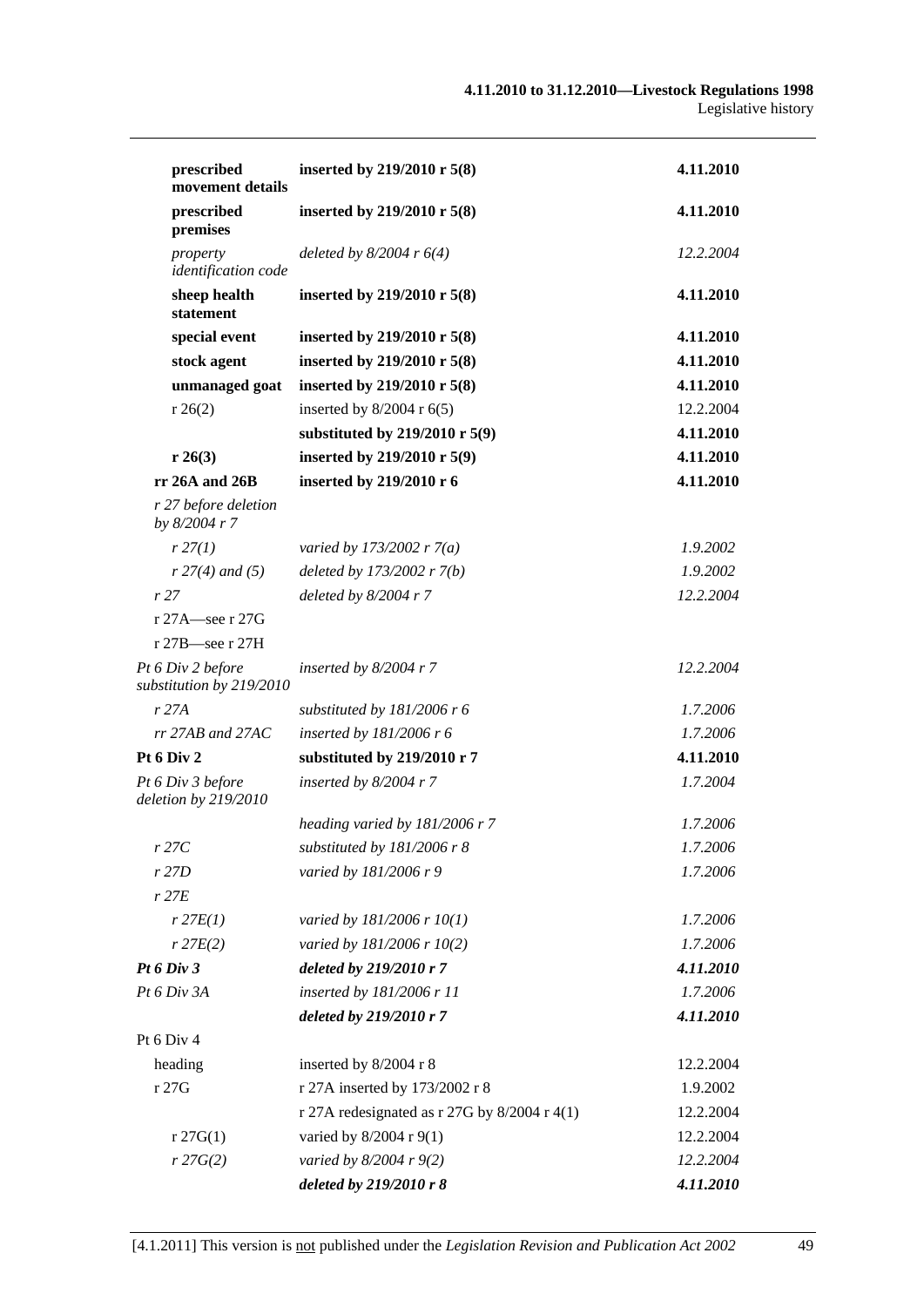| Pt $6$ Div $5$                              |                                                     |            |
|---------------------------------------------|-----------------------------------------------------|------------|
| heading                                     | inserted by 8/2004 r 10                             | 12.2.2004  |
| r27H                                        | r 27B inserted by 173/2002 r 8                      | 1.9.2002   |
|                                             | r 27B redesignated as $r$ 27H by 8/2004 r4(2)       | 12.2.2004  |
| r 27H(1)                                    | varied by 219/2010 r 9(1), (2)                      | 4.11.2010  |
| r 28                                        |                                                     |            |
| r 28(1)                                     | varied by 219/2010 r 10                             | 4.11.2010  |
| r 28(2)                                     | deleted by 181/2006 r 12                            | 1.7.2006   |
| r 29 before<br>substitution by<br>8/2004    |                                                     |            |
| r 29(1)                                     | varied by 173/2002 r $9(a)$                         | 1.9.2002   |
| r 29(2)                                     | varied by 173/2002 r $9(b)$ , (c)                   | 1.9.2002   |
| r29                                         | substituted by 8/2004 r 11                          | 12.2.2004  |
| r 29(3)                                     | varied by 219/2010 r 11(1)                          | 4.11.2010  |
| r 29(7)                                     | varied by 219/2010 r 11(2)                          | 4.11.2010  |
| r 29A                                       | varied by 173/2002 r 10                             | 1.9.2002   |
|                                             | varied by 219/2010 r 12(1), (2)                     | 4.11.2010  |
| r 29B                                       | varied by 173/2002 r 11                             | 1.9.2002   |
|                                             | varied by 8/2004 r 12                               | 12.2.2004  |
|                                             | varied by 219/2010 r 13(1)-(3)                      | 4.11.2010  |
| r 29C before<br>substitution by<br>219/2010 |                                                     |            |
| $r$ 29 $C(1)$                               | r 29C redesignated as $r$ 29C(1) by 181/2006<br>r13 | 1.7.2006   |
| $r \, 29C(2)$                               | inserted by 181/2006 r 13                           | 1.7.2006   |
| rr 29C and 29D                              | substituted by 219/2010 r 14                        | 4.11.2010  |
| r 29DA                                      | inserted by 219/2010 r 14                           | 4.11.2010  |
| r 29E                                       |                                                     |            |
| r 29E(1)                                    | varied by 219/2010 r 15(1), (2)                     | 4.11.2010  |
| r 29E(3)                                    | inserted by 219/2010 r 15(3)                        | 4.11.2010  |
| r 29F                                       | varied by 173/2002 r 12                             | 1.9.2002   |
|                                             | varied by 219/2010 r 16(1), (2)                     | 4.11.2010  |
| Pt 7                                        |                                                     |            |
| r 30                                        |                                                     |            |
| $r \ 30(3)$                                 |                                                     |            |
| market                                      | varied by 8/2004 r 13                               | 12.2.2004  |
| Pt 7A                                       | inserted by 5/2001 r 5                              | 25.1.2001  |
| Pt 8                                        | inserted by 143/2000 r 3                            | 1.7.2000   |
| r 33                                        | inserted by 2/2001 r 5                              | 31.1.2001  |
| r 34                                        | inserted by 195/2001 r 3                            | 1.10.2001  |
| r 34A                                       | inserted by 173/2002 r 13                           | 1.9.2002   |
| Pt 9                                        | inserted by 271/2001 r 4                            | 20.12.2001 |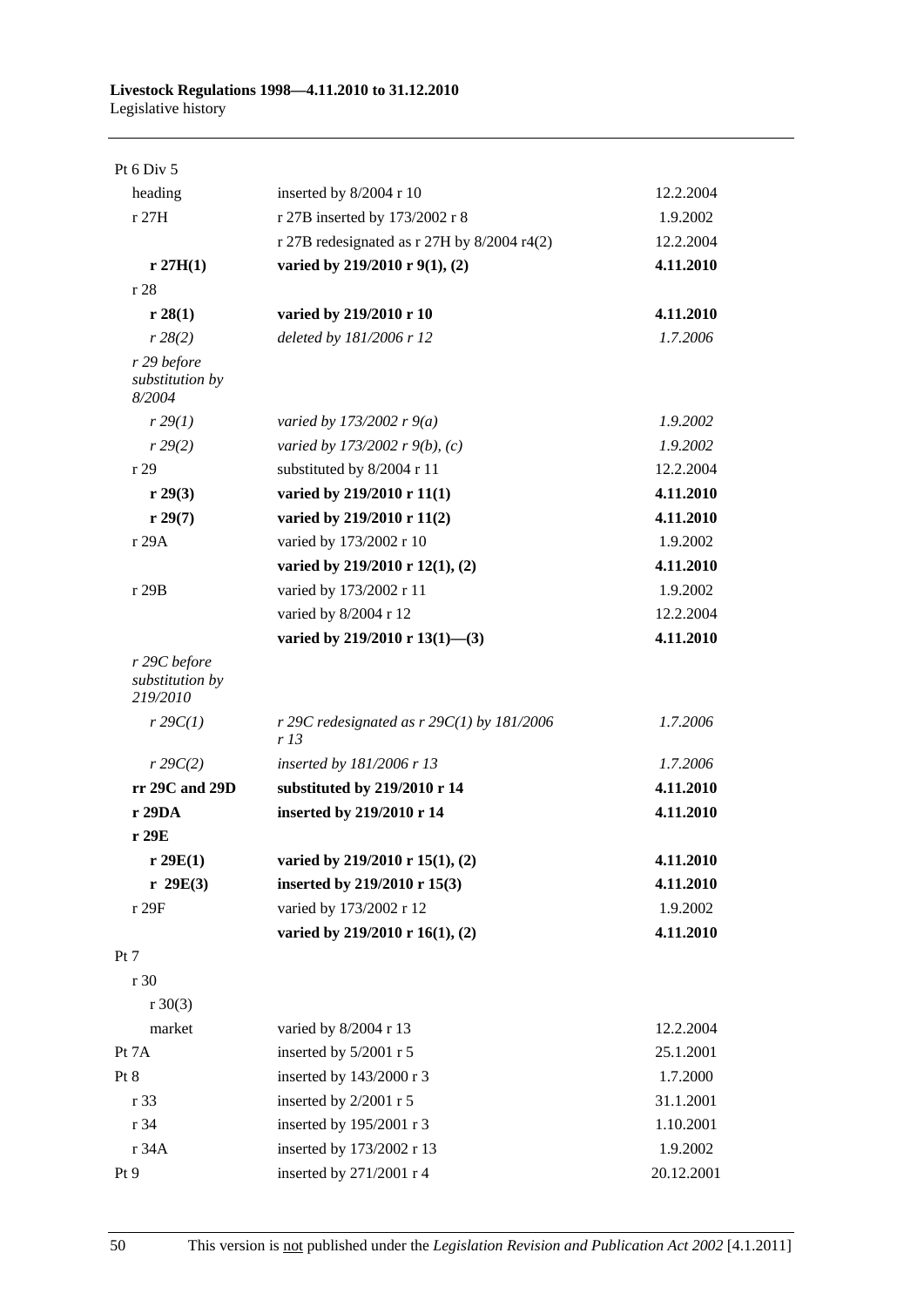|                                          | substituted by 183/2004 r 4      | 29.8.2004 |
|------------------------------------------|----------------------------------|-----------|
| Sch 1 before<br>substitution by 57/2005  |                                  |           |
| Item A1                                  | inserted by $2/2001$ r 6         | 31.1.2001 |
| Item B1                                  | inserted by $173/2002$ r 14      | 1.9.2002  |
| Item 5                                   | inserted by $8/2004$ r 14        | 12.2.2004 |
| Sch 1                                    | substituted by $57/2005$ r 4     | 1.7.2005  |
|                                          | substituted by $137/2006$ r 4    | 1.7.2006  |
|                                          | substituted by $125/2007$ r 4    | 1.7.2007  |
|                                          | substituted by $143/2008$ r 4    | 1.7.2008  |
|                                          | substituted by $138/2009$ r 4    | 1.7.2009  |
|                                          | substituted by $57/2010$ r 4     | 1.7.2010  |
| Sch 2 before<br>substitution by 183/2004 | inserted by $2/2001 r$ 7         | 31.1.2001 |
| $cl$ 1A                                  | <i>inserted by 173/2002 r 15</i> | 1.9.2002  |
| Sch 2                                    | substituted by $183/2004$ r 5    | 29.8.2004 |

## **Transitional etc provisions associated with regulations or variations**

#### *Transitional provision from Livestock Variation Regulations 2004 (No 8 of 2004)*

## **1—Register of identification codes**

- (1) If, immediately before 9 February 2004, land has allotted to it a property identification code under regulation 29 of the *[Livestock Regulations 1998](http://www.legislation.sa.gov.au/index.aspx?action=legref&type=act&legtitle=Livestock%20Regulations%201998)*, the property identification code of the land will be taken to be the identification code of the land allotted under that regulation as substituted by these regulations.
- (2) In including an identification code that was formerly a property identification code in the register of identification codes maintained under regulation 29 of the *[Livestock](http://www.legislation.sa.gov.au/index.aspx?action=legref&type=act&legtitle=Livestock%20Regulations%201998)  [Regulations 1998](http://www.legislation.sa.gov.au/index.aspx?action=legref&type=act&legtitle=Livestock%20Regulations%201998)* as substituted by these regulations, the Chief Inspector must specify the person to whom the code is to be taken to be allotted (and the code is to be taken to have been so allotted).

## *Livestock Variation Regulations 2010 (No 219 of 2010), Sch 1—Transitional provision*

#### **1—Prescribed database manager to continue as NLIS database manager**

The person designated by notice in the Gazette immediately before the commencement of these regulations as the prescribed database manager will be taken, on that commencement, to be the NLIS database manager.

## **Historical versions**

12.2.2004 1.7.2004 29.8.2004 1.7.2005 1.7.2006